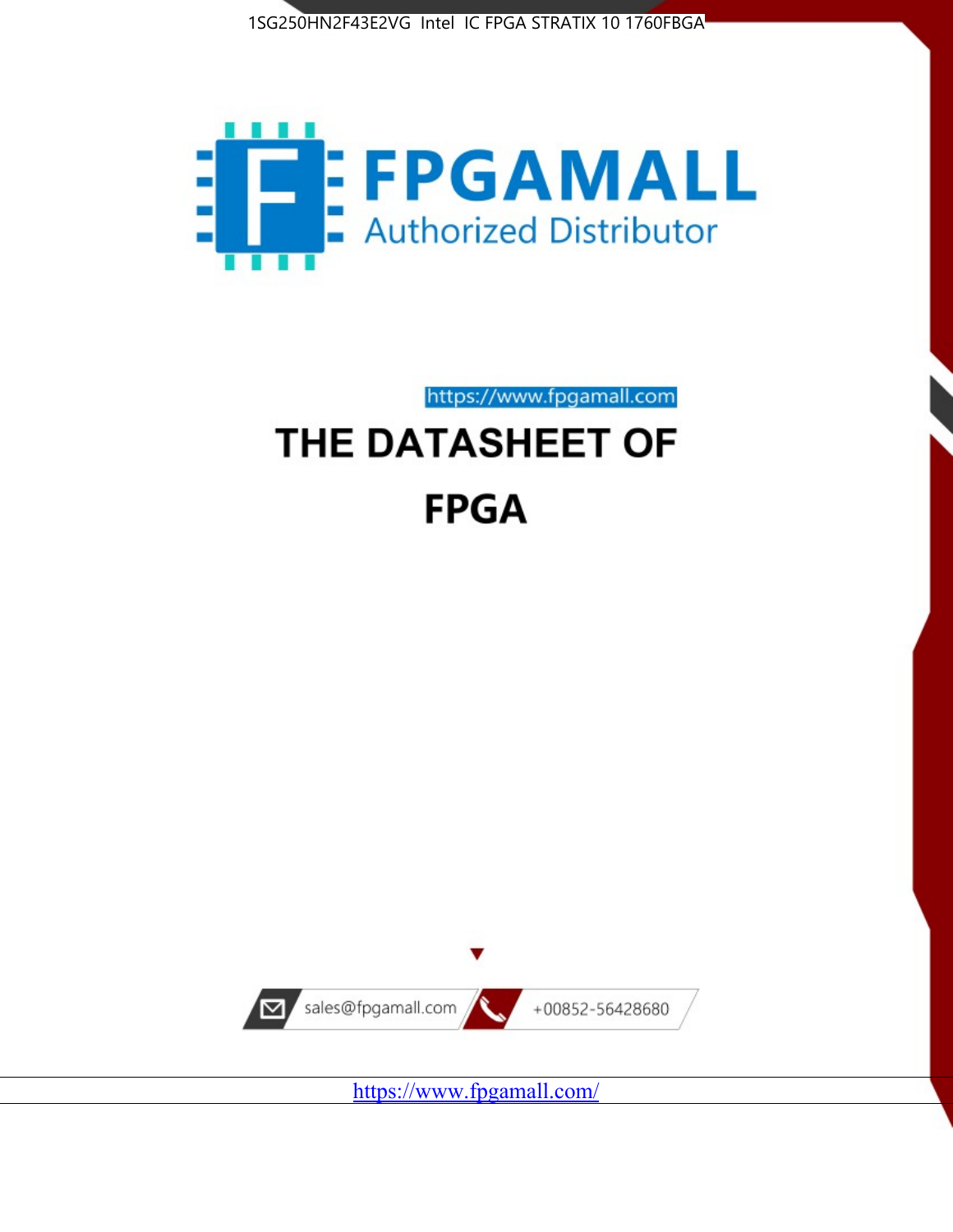1SG250HN2F43E2VG Intel IC FPGA STRATIX 10 1760FBGA



# **Intel® Stratix® 10 GX/SX Device Overview**



**S10-OVERVIEW | 2020.04.30** Latest document on the web: **[PDF](https://www.intel.com/content/dam/www/programmable/us/en/pdfs/literature/hb/stratix-10/s10-overview.pdf)** | **[HTML](https://www.intel.com/content/www/us/en/programmable/documentation/joc1442261161666.html)**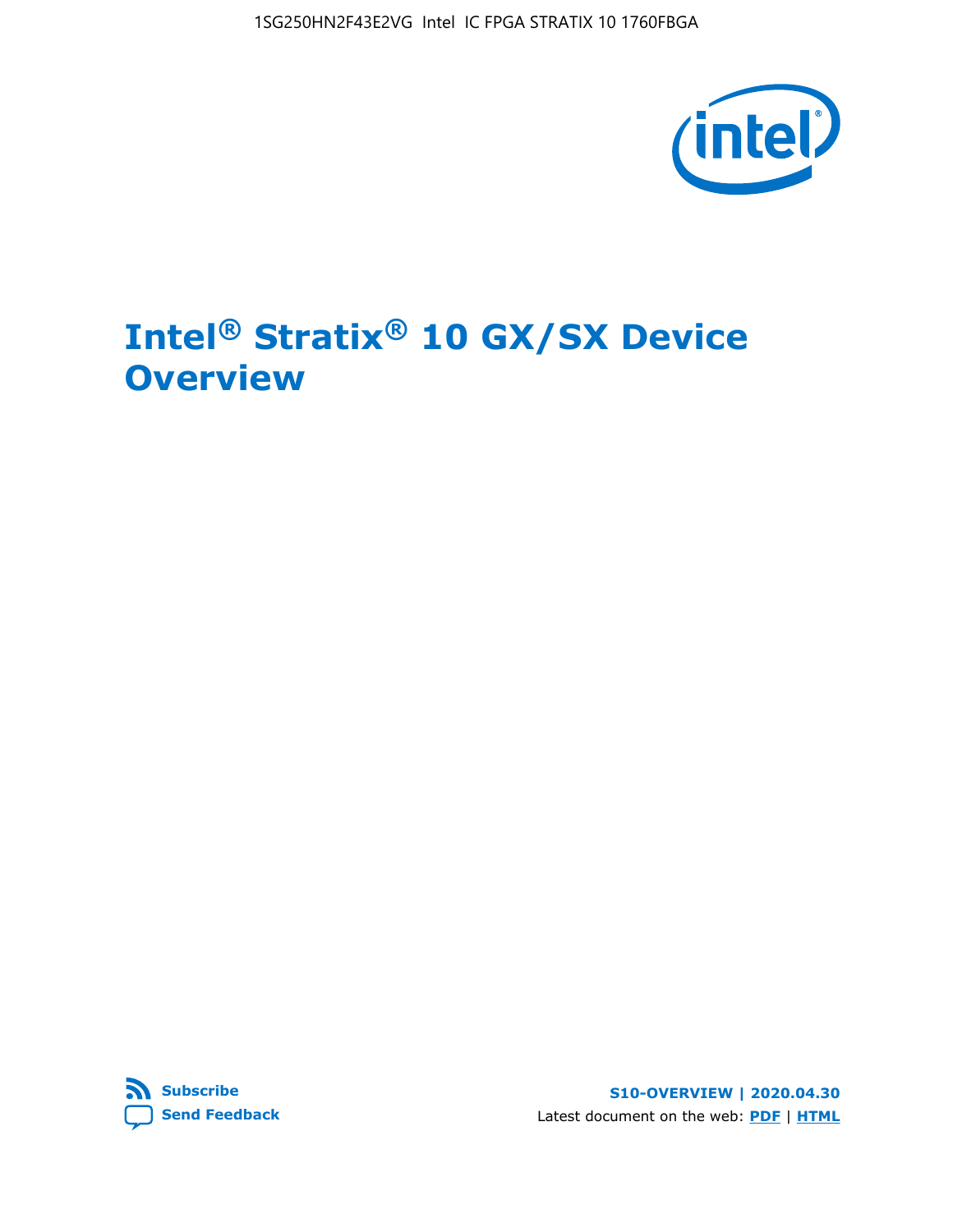

*Contents*

# **Contents**

| 1.26. Document Revision History for the Intel Stratix 10 GX/SX Device Overview36 |  |
|----------------------------------------------------------------------------------|--|

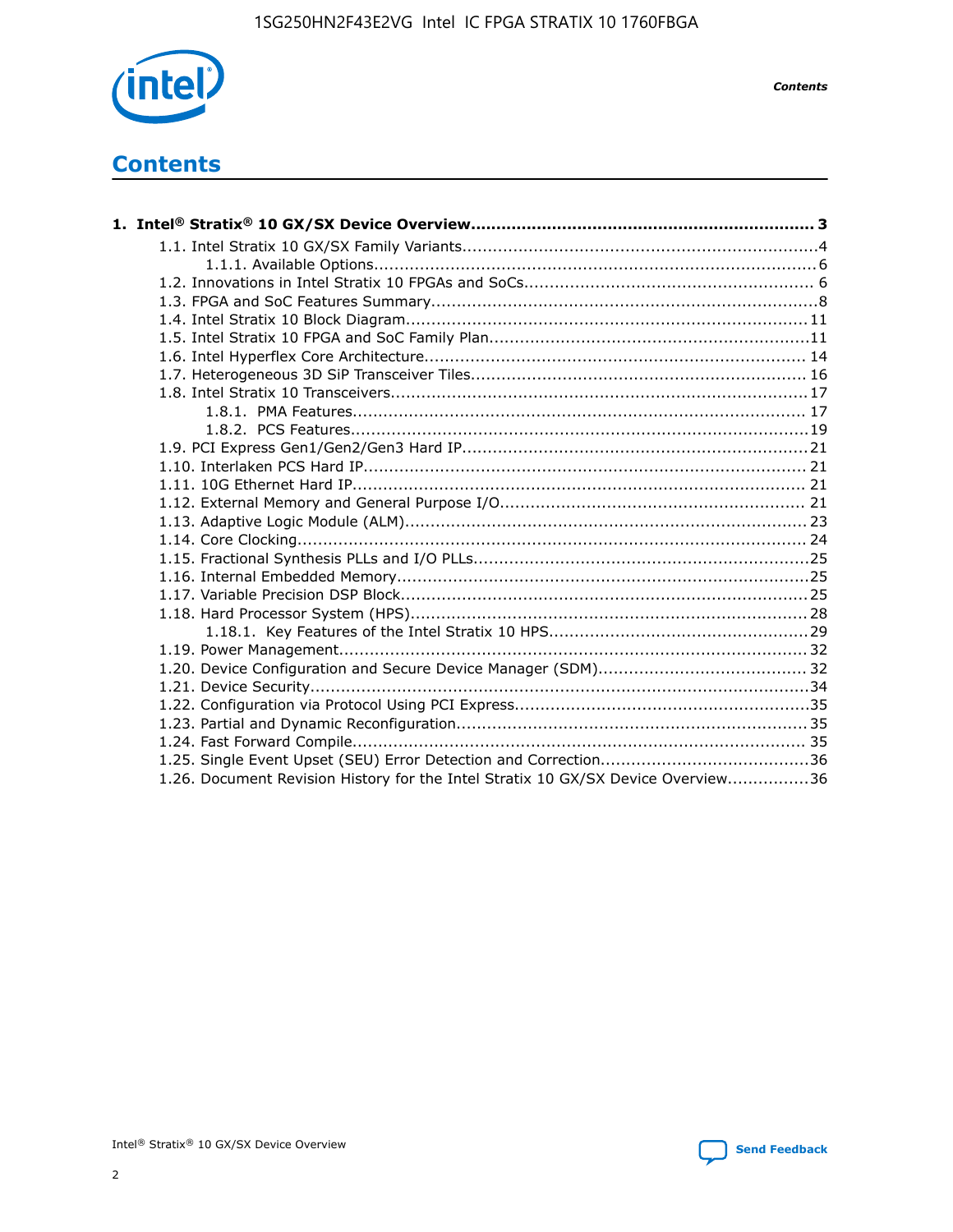**S10-OVERVIEW | 2020.04.30**

**[Send Feedback](mailto:FPGAtechdocfeedback@intel.com?subject=Feedback%20on%20Intel%20Stratix%2010%20GX/SX%20Device%20Overview%20(S10-OVERVIEW%202020.04.30)&body=We%20appreciate%20your%20feedback.%20In%20your%20comments,%20also%20specify%20the%20page%20number%20or%20paragraph.%20Thank%20you.)**



# **1. Intel® Stratix® 10 GX/SX Device Overview**

Intel's 14 nm Intel® Stratix® 10 GX FPGAs and SX SoCs deliver 2X the core performance and up to 70% lower power over previous generation high-performance FPGAs.

Featuring several groundbreaking innovations, including the all new Intel Hyperflex™ core architecture, this device family enables you to meet the demand for everincreasing bandwidth and processing performance in your most advanced applications, while meeting your power budget.

With an embedded hard processor system (HPS) based on a quad-core 64 bit Arm\* Cortex\*-A53, the Intel Stratix 10 SoC devices deliver power efficient, application-class processing and allow designers to extend hardware virtualization into the FPGA fabric. Intel Stratix 10 SoC devices demonstrate Intel's commitment to high-performance SoCs and extend Intel's leadership in programmable devices featuring an Arm-based processor system.

Important innovations in Intel Stratix 10 FPGAs and SoCs include:

- All new Intel Hyperflex core architecture delivering 2X the core performance compared to previous generation high-performance FPGAs
- Intel 14 nm tri-gate (FinFET) technology
- Heterogeneous 3D System-in-Package (SiP) technology
- Core fabric with up to 10.2 million logic elements (LEs)
- Up to 96 full duplex transceiver channels on heterogeneous 3D SiP transceiver tiles
- Transceiver data rates up to 28.3 Gbps chip-to-chip/module and backplane performance
- M20K (20 Kb) internal SRAM memory blocks
- Fractional synthesis and ultra-low jitter LC tank based transmit phase locked loops (PLLs)
- Hard PCI Express<sup>®</sup> Gen3 x16 intellectual property (IP) blocks
- Hard 10GBASE-KR/40GBASE-KR4 Forward Error Correction (FEC) in every transceiver channel
- Hard memory controllers and PHY supporting DDR4 rates up to 2666 Mbps per pin
- Hard fixed-point and IEEE 754 compliant hard floating-point variable precision digital signal processing (DSP) blocks with up to 10 TFLOP compute performance with a power efficiency of 80 GFLOP per Watt
- Quad-core 64 bit Arm Cortex-A53 embedded processor running up to 1.5 GHz in SoC family variants
- Programmable clock tree synthesis for flexible, low power, low skew clock trees

Intel Corporation. All rights reserved. Agilex, Altera, Arria, Cyclone, Enpirion, Intel, the Intel logo, MAX, Nios, Quartus and Stratix words and logos are trademarks of Intel Corporation or its subsidiaries in the U.S. and/or other countries. Intel warrants performance of its FPGA and semiconductor products to current specifications in accordance with Intel's standard warranty, but reserves the right to make changes to any products and services at any time without notice. Intel assumes no responsibility or liability arising out of the application or use of any information, product, or service described herein except as expressly agreed to in writing by Intel. Intel customers are advised to obtain the latest version of device specifications before relying on any published information and before placing orders for products or services. \*Other names and brands may be claimed as the property of others.

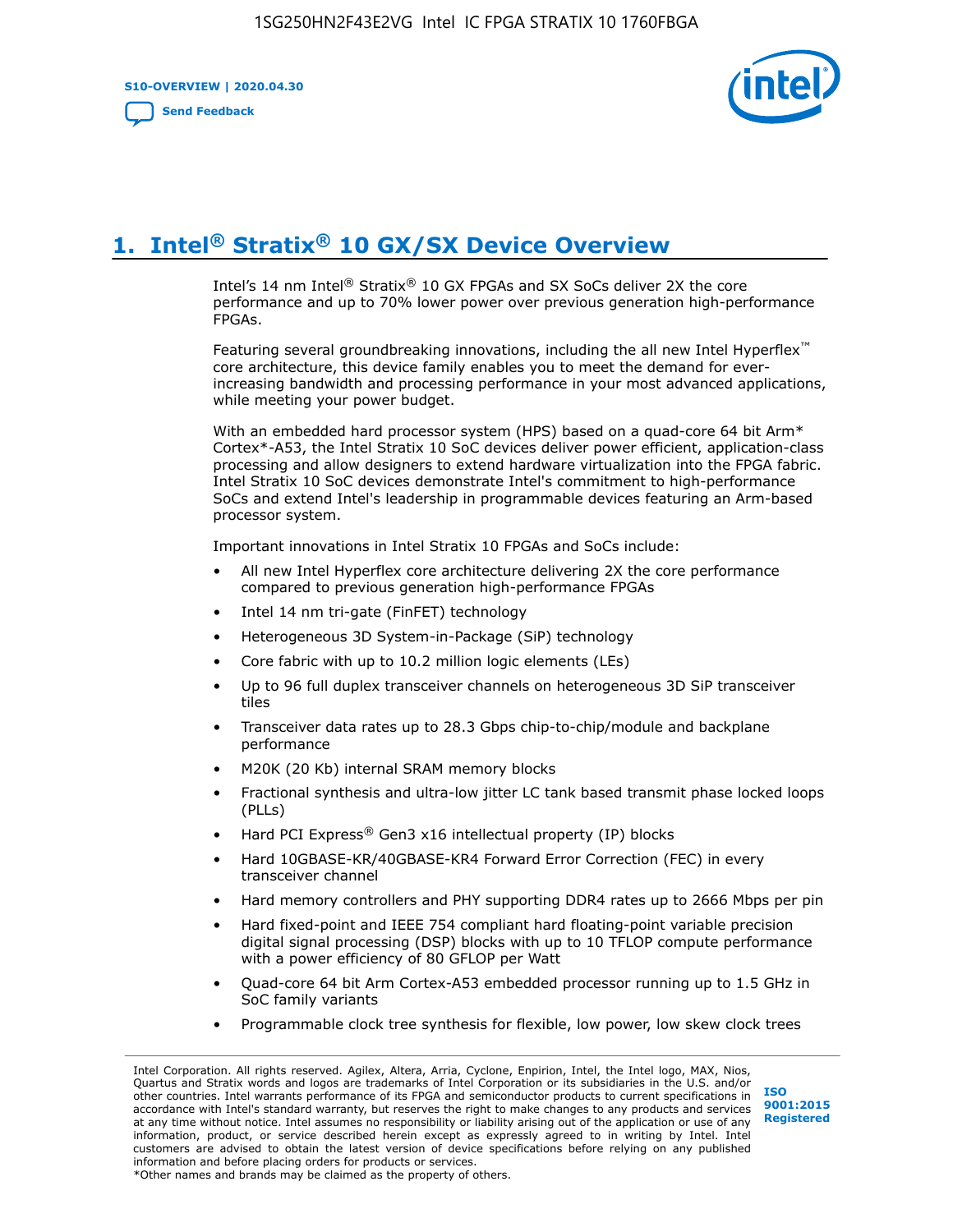

- Dedicated secure device manager (SDM) for:
	- Enhanced device configuration and security
	- AES-256, SHA-256/384 and ECDSA-256/384 encrypt/decrypt accelerators and authentication
	- Multi-factor authentication
	- Physically Unclonable Function (PUF) service and software programmable device configuration capability
- Comprehensive set of advanced power saving features delivering up to 70% lower power compared to previous generation high-performance FPGAs
- Non-destructive register state readback and writeback, to support ASIC prototyping and other applications

With these capabilities, Intel Stratix 10 FPGAs and SoCs are ideally suited for the most demanding applications in diverse markets such as:

- **Compute and Storage**—for custom servers, cloud computing and datacenter acceleration
- **Networking**—for Terabit, 400G and multi-100G bridging, aggregation, packet processing and traffic management
- **Optical Transport Networks**—for OTU4, 2xOTU4, 4xOTU4
- **Broadcast**—for high-end studio distribution, head end encoding/decoding, edge quadrature amplitude modulation (QAM)
- **Military**—for radar, electronic warfare, and secure communications
- **Medical**—for diagnostic scanners and diagnostic imaging
- **Test and Measurement**—for protocol and application testers
- **Wireless**—for next-generation 5G networks
- **ASIC Prototyping**—for designs that require the largest FPGA fabric with the highest I/O count

## **1.1. Intel Stratix 10 GX/SX Family Variants**

Intel Stratix 10 devices are available in FPGA (GX) and SoC (SX) variants.

- **Intel Stratix 10 GX** devices deliver up to 1 GHz core fabric performance and contain up to 10.2 million LEs in the fabric. They also feature up to 96 general purpose transceivers on separate transceiver tiles, and 2666 Mbps DDR4 external memory interface performance. The transceivers are capable of up to 28.3 Gbps short reach and across the backplane. These devices are optimized for FPGA applications that require the highest transceiver bandwidth and core fabric performance, with the power efficiency of Intel's 14 nm tri-gate process technology.
- **Intel Stratix 10 SX** devices have a feature set that is identical to Intel Stratix 10 GX devices, with the addition of an embedded quad-core 64 bit Arm Cortex A53 hard processor system.

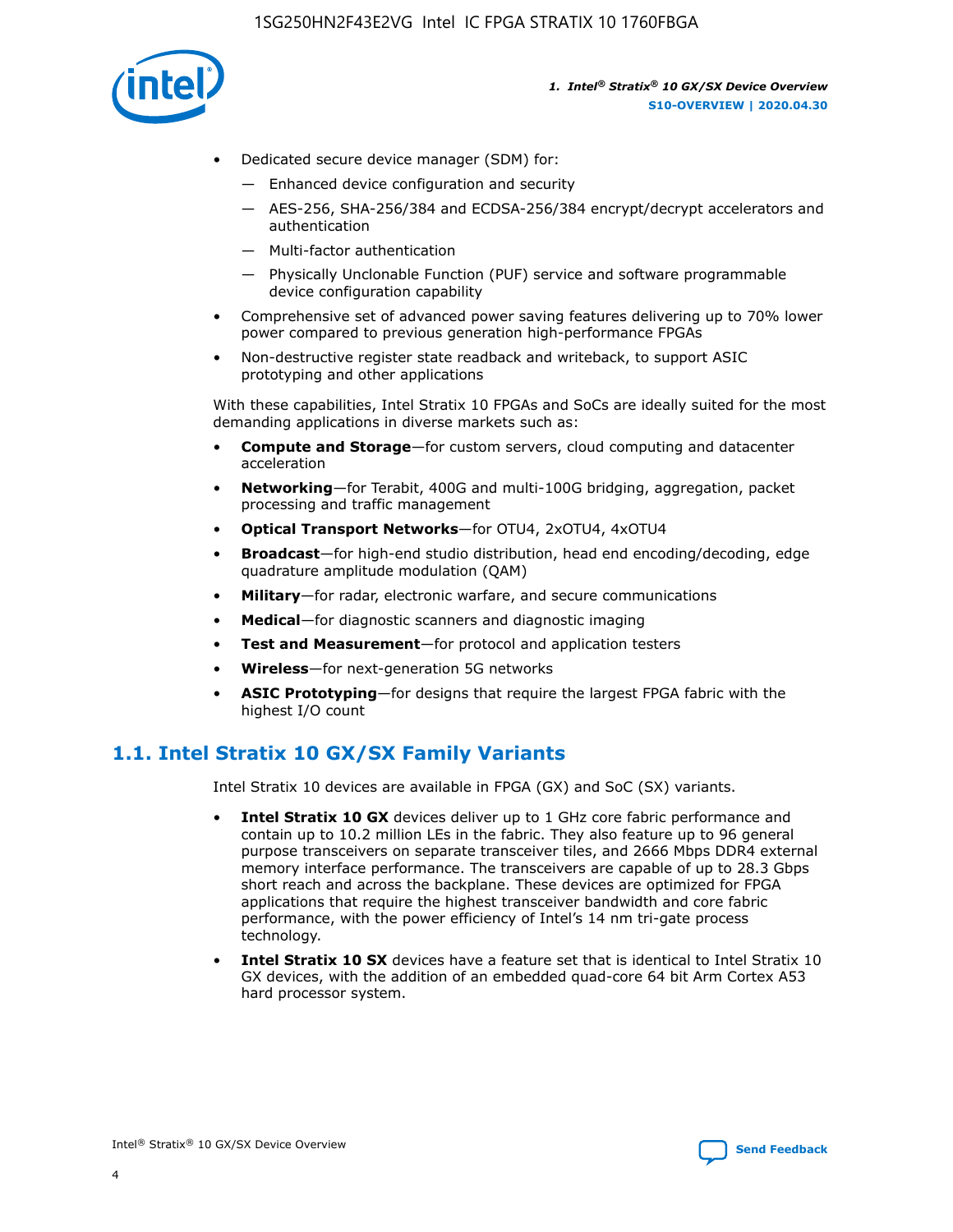

Common to all Intel Stratix 10 family variants is a high-performance fabric based on the new Intel Hyperflex core architecture that includes additional Hyper-Registers throughout the interconnect routing and at the inputs of all functional blocks. The core fabric also contains an enhanced logic array utilizing Intel's adaptive logic module (ALM) and a rich set of high performance building blocks including:

- M20K (20 Kb) embedded memory blocks
- Variable precision DSP blocks with hard IEEE 754 compliant floating-point units
- Fractional synthesis and integer PLLs
- Hard memory controllers and PHY for external memory interfaces
- General purpose IO cells

To clock these building blocks, Intel Stratix 10 devices use programmable clock tree synthesis, which uses dedicated clock tree routing to synthesize only those branches of the clock trees required for the application. All devices support in-system, finegrained partial reconfiguration of the logic array, allowing logic to be added and subtracted from the system while it is operating.

All family variants also contain high speed serial transceivers, containing both the physical medium attachment (PMA) and the physical coding sublayer (PCS), which can be used to implement a variety of industry standard and proprietary protocols. In addition to the hard PCS, Intel Stratix 10 devices contain multiple instantiations of PCI Express hard IP that supports Gen1/Gen2/Gen3 rates in x1/x2/x4/x8/x16 lane configurations, and hard 10GBASE-KR/40GBASE-KR4 FEC for every transceiver. The hard PCS, FEC, and PCI Express IP free up valuable core logic resources, save power, and increase your productivity.

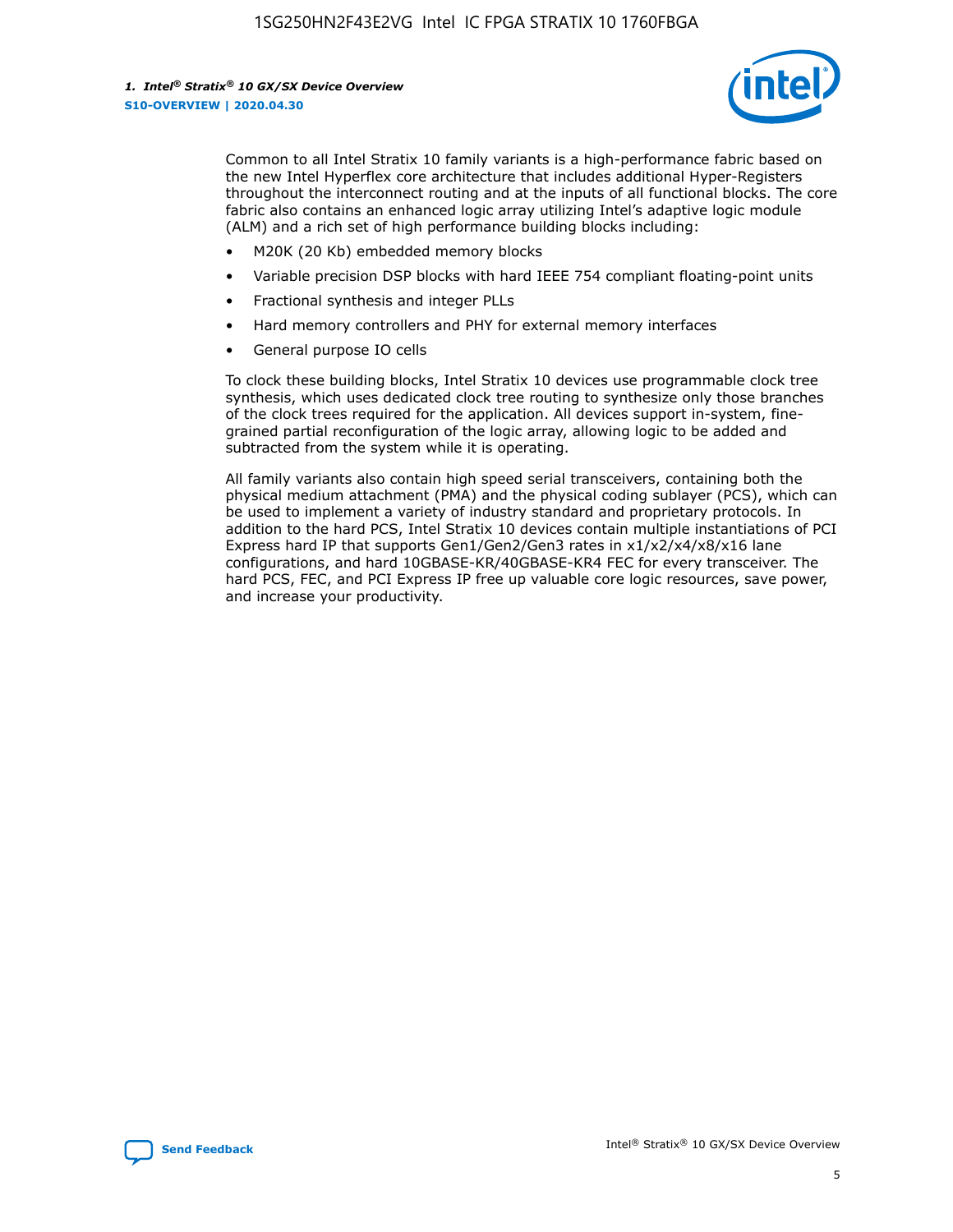

## **1.1.1. Available Options**

### **Figure 1. Sample Ordering Code and Available Options for Intel Stratix 10 Devices**



## **Related Information**

[My Intel Support](https://www.intel.com/content/www/us/en/programmable/my-intel/mal-home.html)

## **1.2. Innovations in Intel Stratix 10 FPGAs and SoCs**

Intel Stratix 10 FPGAs and SoCs deliver many significant improvements over the previous generation high-performance Stratix V FPGAs.

#### **Table 1. Key Features of Intel Stratix 10 Devices Compared to Stratix V Devices**

| <b>Feature</b>            | <b>Stratix V FPGAs</b>                                           | <b>Intel Stratix 10 FPGAs and SoCs</b>                                        |  |
|---------------------------|------------------------------------------------------------------|-------------------------------------------------------------------------------|--|
| <b>Process technology</b> | 28 nm TSMC (planar<br>transistor)                                | 14 nm Intel tri-gate (FinFET)                                                 |  |
| Hard processor core       | None                                                             | Quad-core 64 bit Arm Cortex-A53<br>(SoC only)                                 |  |
| Core architecture         | Conventional core architecture<br>with conventional interconnect | Intel Hyperflex core architecture with<br>Hyper-Registers in the interconnect |  |
|                           |                                                                  | continued                                                                     |  |

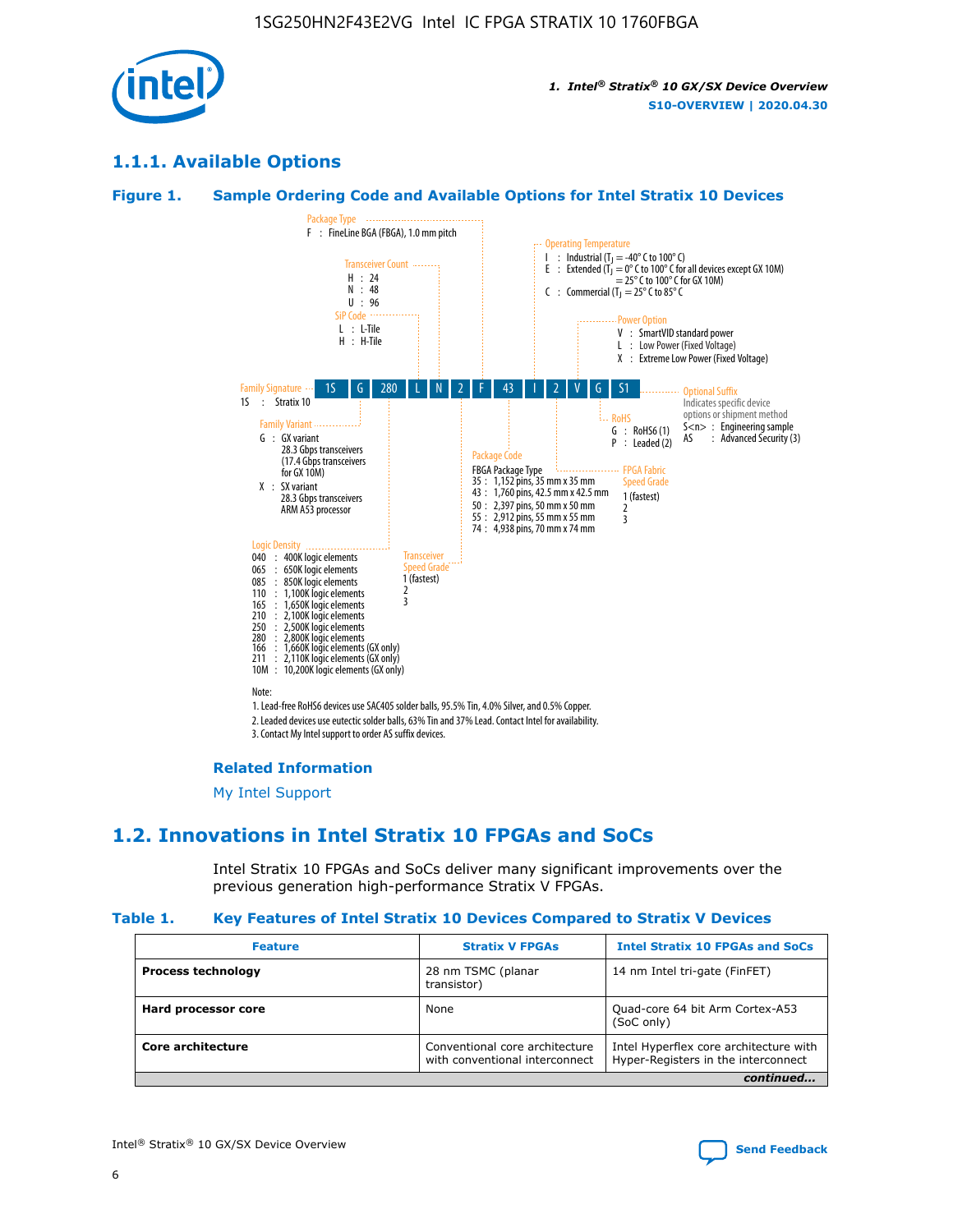

| <b>Feature</b>                                   | <b>Stratix V FPGAs</b>                                                              | <b>Intel Stratix 10 FPGAs and SoCs</b>                                                                                                       |
|--------------------------------------------------|-------------------------------------------------------------------------------------|----------------------------------------------------------------------------------------------------------------------------------------------|
| Core performance                                 | 500 MHz                                                                             | 1 GHz                                                                                                                                        |
| <b>Power dissipation</b>                         | 1x                                                                                  | As low as $0.3x$                                                                                                                             |
| Logic density                                    | <b>952 KLE</b>                                                                      | 10,200 KLE                                                                                                                                   |
| <b>Embedded memory (M20K)</b>                    | 52 Mbits                                                                            | 253 Mbits                                                                                                                                    |
| 18x19 multipliers                                | 3,926                                                                               | 11,520                                                                                                                                       |
|                                                  | Note: Multiplier is 18x18 in<br>Stratix V devices.                                  | Note: Multiplier is 18x19 in Intel<br>Stratix 10 devices.                                                                                    |
| <b>Floating point DSP capability</b>             | Up to 1 TFLOP, requires soft<br>floating point adder and<br>multiplier              | Up to 10 TFLOP, hard IEEE 754<br>compliant single precision floating<br>point adder and multiplier                                           |
| <b>Maximum transceivers</b>                      | 66                                                                                  | 96                                                                                                                                           |
| Maximum transceiver data rate (chip-to-<br>chip) | 28.05 Gbps                                                                          | 26.6 Gbps L-Tile<br>28.3 Gbps H-Tile                                                                                                         |
| Maximum transceiver data rate (backplane)        | 12.5 Gbps                                                                           | 12.5 Gbps L-Tile<br>28.3 Gbps H-Tile                                                                                                         |
| Hard memory controller                           | None                                                                                | DDR4 @ 1333 MHz/2666 Mbps<br>DDR3 @ 1067 MHz/2133 Mbps                                                                                       |
| <b>Hard protocol IP</b>                          | PCIe* Gen3 x8 (up to 4<br>instances)                                                | PCIe Gen3 x16 (up to 4 instances)<br>SR-IOV (4 physical functions / 2k<br>virtual functions) on H-Tile devices<br>10GBASE-KR/40GBASE-KR4 FEC |
| <b>Core clocking and PLLs</b>                    | Global, quadrant and regional<br>clocks supported by fractional-<br>synthesis fPLLs | Programmable clock tree synthesis<br>supported by fractional synthesis<br>fPLLs and integer IO PLLs                                          |
| Register state readback and writeback            | Not available                                                                       | Non-destructive register state<br>readback and writeback for ASIC<br>prototyping and other applications                                      |

These innovations result in the following improvements:

- **Improved Core Logic Performance**: The Intel Hyperflex core architecture combined with 14 nm Intel tri-gate technology allows Intel Stratix 10 devices to achieve 2X the core performance compared to the previous generation
- **Lower Power**: Intel Stratix 10 devices use up to 70% lower power compared to the previous generation, enabled by 14 nm Intel tri-gate technology, the Intel Hyperflex core architecture, and optional power saving features built into the architecture
- **Higher Density**: Intel Stratix 10 devices offer three times the level of integration, with up to 10.2 million logic elements (LEs), over 253 Mbits of embedded memory blocks (M20K), and 11,520 18x19 multipliers
- **Embedded Processing**: Intel Stratix 10 SoCs feature a Quad-Core 64 bit Arm Cortex-A53 processor optimized for power efficiency and software compatible with previous generation Arria® and Cyclone® SoC devices
- **Improved Transceiver Performance**: With up to 96 transceiver channels implemented in heterogeneous 3D SiP transceiver tiles, Intel Stratix 10 GX and SX devices support data rates up to 28.3 Gbps chip-to-chip and 28.3 Gbps across the backplane with signal conditioning circuits capable of equalizing over 30 dB of system loss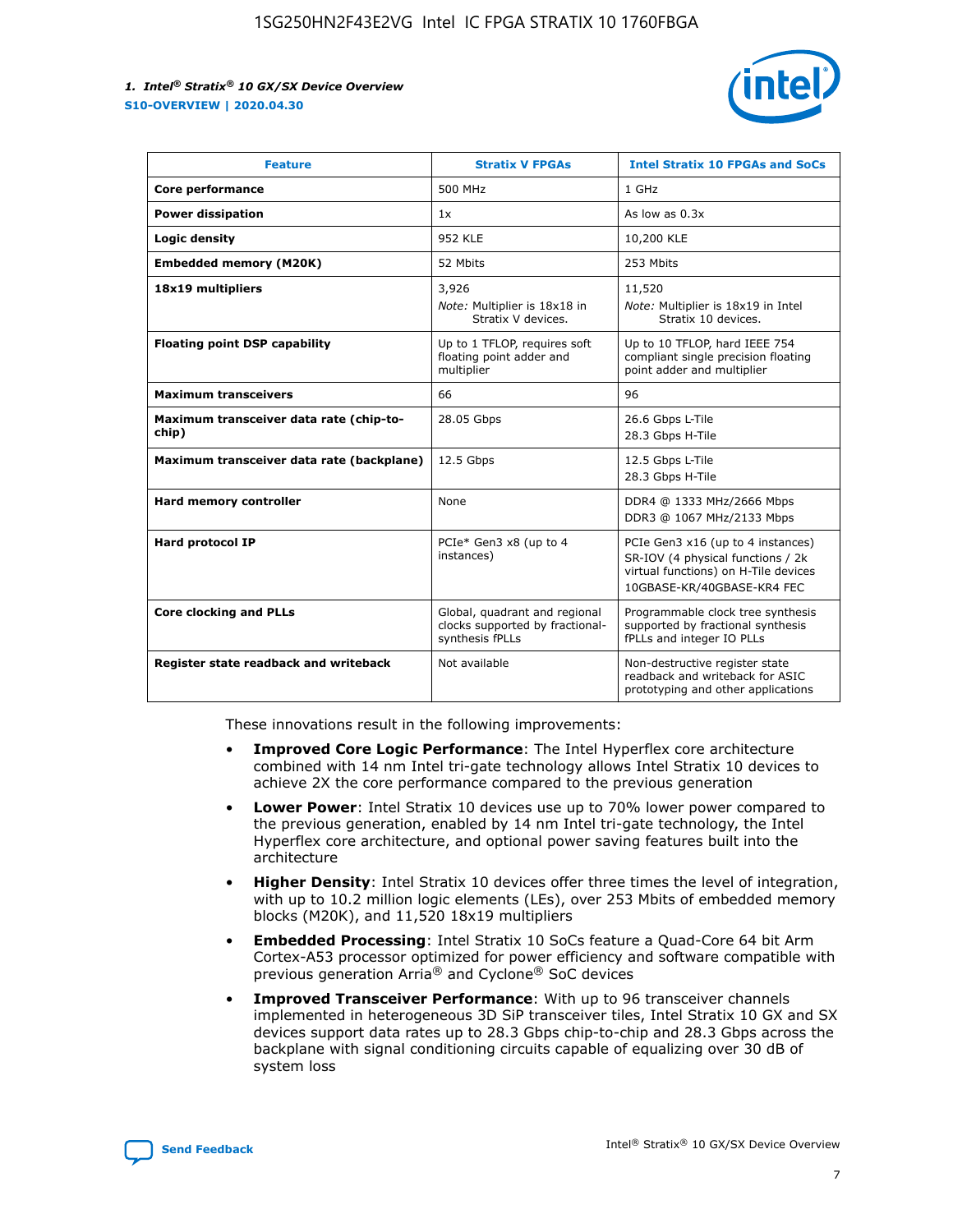

- **Improved DSP Performance**: The variable precision DSP block in Intel Stratix 10 devices features hard fixed and floating point capability, with up to 10 TFLOP IEEE754 single-precision floating point performance
- **Additional Hard IP**: Intel Stratix 10 devices include many more hard IP blocks than previous generation devices, with a hard memory controller included in each bank of 48 general purpose IOs, a hard PCIe Gen3 x16 full protocol stack in each transceiver tile, and a hard 10GBASE-KR/40GBASE-KR4 FEC in every transceiver channel
- **Enhanced Core Clocking**: Intel Stratix 10 devices feature programmable clock tree synthesis; clock trees are only synthesized where needed, increasing the flexibility and reducing the power dissipation of the clocking solution
- **Additional Core PLLs**: The core fabric in Intel Stratix 10 devices is supported by both integer IO PLLs and fractional synthesis fPLLs, resulting in a greater total number of PLLs available than the previous generation

## **1.3. FPGA and SoC Features Summary**

## **Table 2. Intel Stratix 10 FPGA and SoC Common Device Features**

| <b>Feature</b>                   | <b>Description</b>                                                                                                                                                                                                                                                                                                                                                                                                                                                                                                                                                                                                                                                                                                                                   |
|----------------------------------|------------------------------------------------------------------------------------------------------------------------------------------------------------------------------------------------------------------------------------------------------------------------------------------------------------------------------------------------------------------------------------------------------------------------------------------------------------------------------------------------------------------------------------------------------------------------------------------------------------------------------------------------------------------------------------------------------------------------------------------------------|
| Technology                       | 14 nm Intel tri-gate (FinFET) process technology<br>٠<br>SmartVID controlled core voltage, standard power devices<br>0.85-V fixed core voltage, low static power devices available                                                                                                                                                                                                                                                                                                                                                                                                                                                                                                                                                                   |
| Low power serial<br>transceivers | Up to 96 total transceivers available<br>$\bullet$<br>Continuous operating range of 1 Gbps to 28.3 Gbps for Intel Stratix 10 GX/SX devices<br>$\bullet$<br>Backplane support up to 28.3 Gbps for Intel Stratix 10 GX/SX devices<br>$\bullet$<br>Extended range down to 125 Mbps with oversampling<br>$\bullet$<br>ATX transmit PLLs with user-configurable fractional synthesis capability<br>$\bullet$<br>• XFP, SFP+, OSFP/OSFP28, CFP/CFP2/CFP4 optical module support<br>• Adaptive linear and decision feedback equalization<br>Transmit pre-emphasis and de-emphasis<br>Dynamic partial reconfiguration of individual transceiver channels<br>$\bullet$<br>On-chip instrumentation (Eye Viewer non-intrusive data eye monitoring)<br>$\bullet$ |
| General purpose I/Os             | Up to 2,304 total GPIO available<br>$\bullet$<br>1.6 Gbps LVDS-every pair can be configured as an input or output<br>$\bullet$<br>1333 MHz/2666 Mbps DDR4 external memory interface<br>1067 MHz/2133 Mbps DDR3 external memory interface<br>1.2 V to 3.3 $V^{(1)}$ single-ended LVCMOS/LVTTL interfacing<br>$\bullet$<br>On-chip termination (OCT)<br>$\bullet$                                                                                                                                                                                                                                                                                                                                                                                      |
| Embedded hard IP                 | • PCIe Gen1/Gen2/Gen3 complete protocol stack, $x1/x2/x4/x8/x16$ end point and root<br>port<br>DDR4/DDR3 hard memory controller (RLDRAM3/QDR II+/QDR IV using soft memory<br>controller)<br>Multiple hard IP instantiations in each device<br>$\bullet$<br>• Single Root I/O Virtualization (SR-IOV)                                                                                                                                                                                                                                                                                                                                                                                                                                                 |
| Transceiver hard IP              | 10GBASE-KR/40GBASE-KR4 Forward Error Correction (FEC)<br>$\bullet$<br>10G Ethernet PCS<br>$\bullet$<br>• PCI Express PIPE interface<br>continued                                                                                                                                                                                                                                                                                                                                                                                                                                                                                                                                                                                                     |

<sup>(1)</sup> Available in some configurations only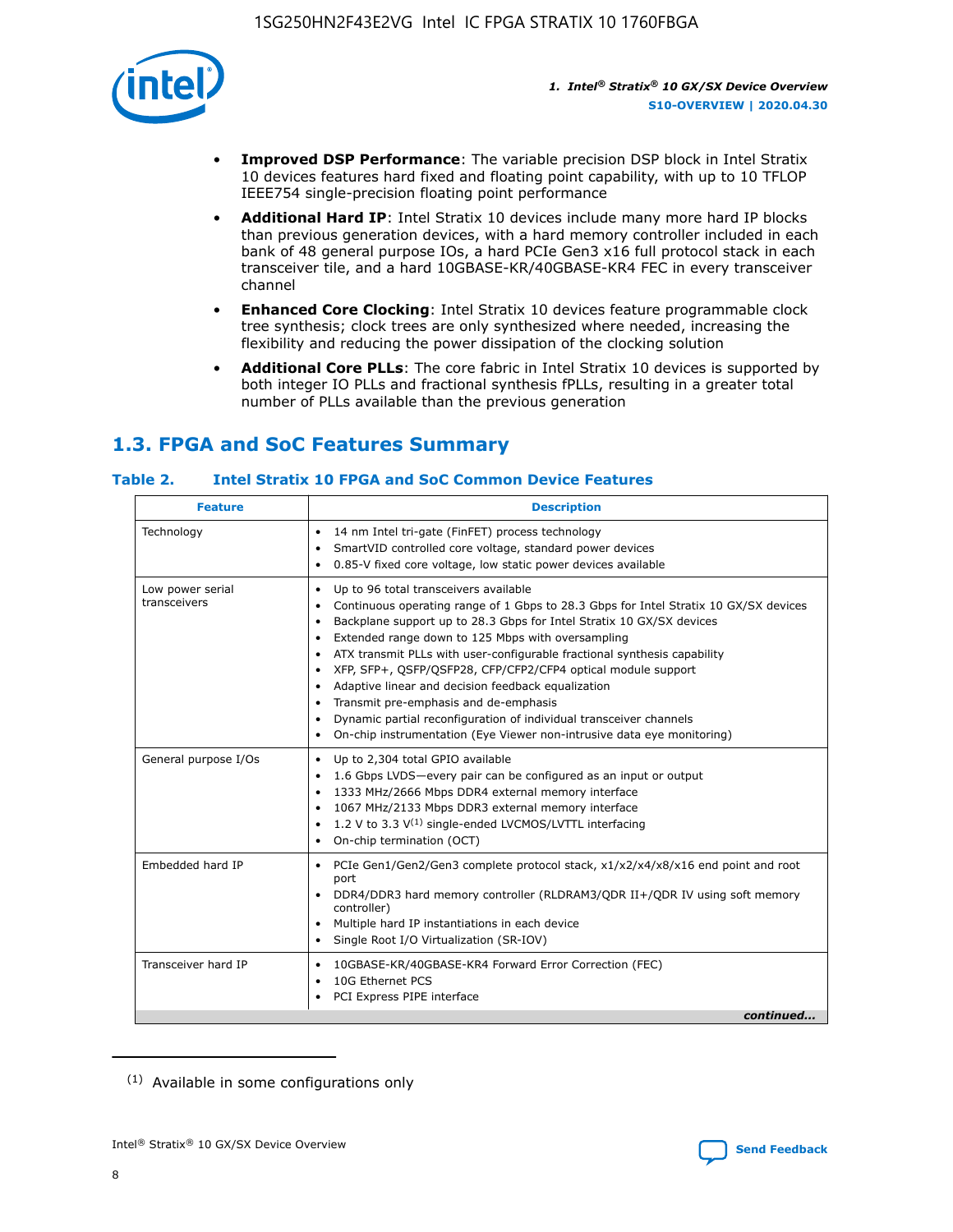

| <b>Feature</b>                   | <b>Description</b>                                                                                                                                                                                                                                                                                                                                                                                                                                                    |
|----------------------------------|-----------------------------------------------------------------------------------------------------------------------------------------------------------------------------------------------------------------------------------------------------------------------------------------------------------------------------------------------------------------------------------------------------------------------------------------------------------------------|
|                                  | Interlaken PCS<br>$\bullet$<br>Gigabit Ethernet PCS<br>$\bullet$<br>Deterministic latency support for Common Public Radio Interface (CPRI) PCS<br>$\bullet$<br>Fast lock-time support for Gigabit Passive Optical Networking (GPON) PCS<br>$\bullet$<br>8B/10B, 64B/66B, 64B/67B encoders and decoders<br>$\bullet$<br>Custom mode support for proprietary protocols<br>$\bullet$                                                                                     |
| Power management                 | SmartVID controlled core voltage, standard power devices<br>$\bullet$<br>0.85-V fixed core voltage, low static power devices available<br>$\bullet$<br>Intel Quartus <sup>®</sup> Prime Pro Edition integrated power analysis<br>$\bullet$                                                                                                                                                                                                                            |
| High performance core fabric     | Intel Hyperflex core architecture with Hyper-Registers throughout the interconnect<br>$\bullet$<br>routing and at the inputs of all functional blocks<br>Enhanced adaptive logic module (ALM)<br>$\bullet$<br>Improved multi-track routing architecture reduces congestion and improves compile<br>times<br>Hierarchical core clocking architecture with programmable clock tree synthesis<br>Fine-grained partial reconfiguration                                    |
| Internal memory blocks           | M20K-20 Kb with hard ECC support<br>٠<br>MLAB-640 bit distributed LUTRAM<br>$\bullet$                                                                                                                                                                                                                                                                                                                                                                                 |
| Variable precision DSP<br>blocks | IEEE 754-compliant hard single-precision floating point capability<br>$\bullet$<br>Supports signal processing with precision ranging from 18x19 up to 54x54<br>$\bullet$<br>Native 27x27 and 18x19 multiply modes<br>$\bullet$<br>64 bit accumulator and cascade for systolic FIRs<br>Internal coefficient memory banks<br>Pre-adder/subtractor improves efficiency<br>$\bullet$<br>Additional pipeline register increases performance and reduces power<br>$\bullet$ |
| Phase locked loops (PLL)         | Fractional synthesis PLLs (fPLL) support both fractional and integer modes<br>$\bullet$<br>Fractional mode with third-order delta-sigma modulation<br>Precision frequency synthesis<br>$\bullet$<br>Integer PLLs adjacent to general purpose I/Os, support external memory, and LVDS<br>$\bullet$<br>interfaces, clock delay compensation, zero delay buffering                                                                                                       |
| Core clock networks              | 1 GHz fabric clocking<br>$\bullet$<br>667 MHz external memory interface clocking, supports 2666 Mbps DDR4 interface<br>$\bullet$<br>800 MHz LVDS interface clocking, supports 1600 Mbps LVDS interface<br>$\bullet$<br>Programmable clock tree synthesis, backwards compatible with global, regional and<br>$\bullet$<br>peripheral clock networks<br>Clocks only synthesized where needed, to minimize dynamic power<br>continued                                    |

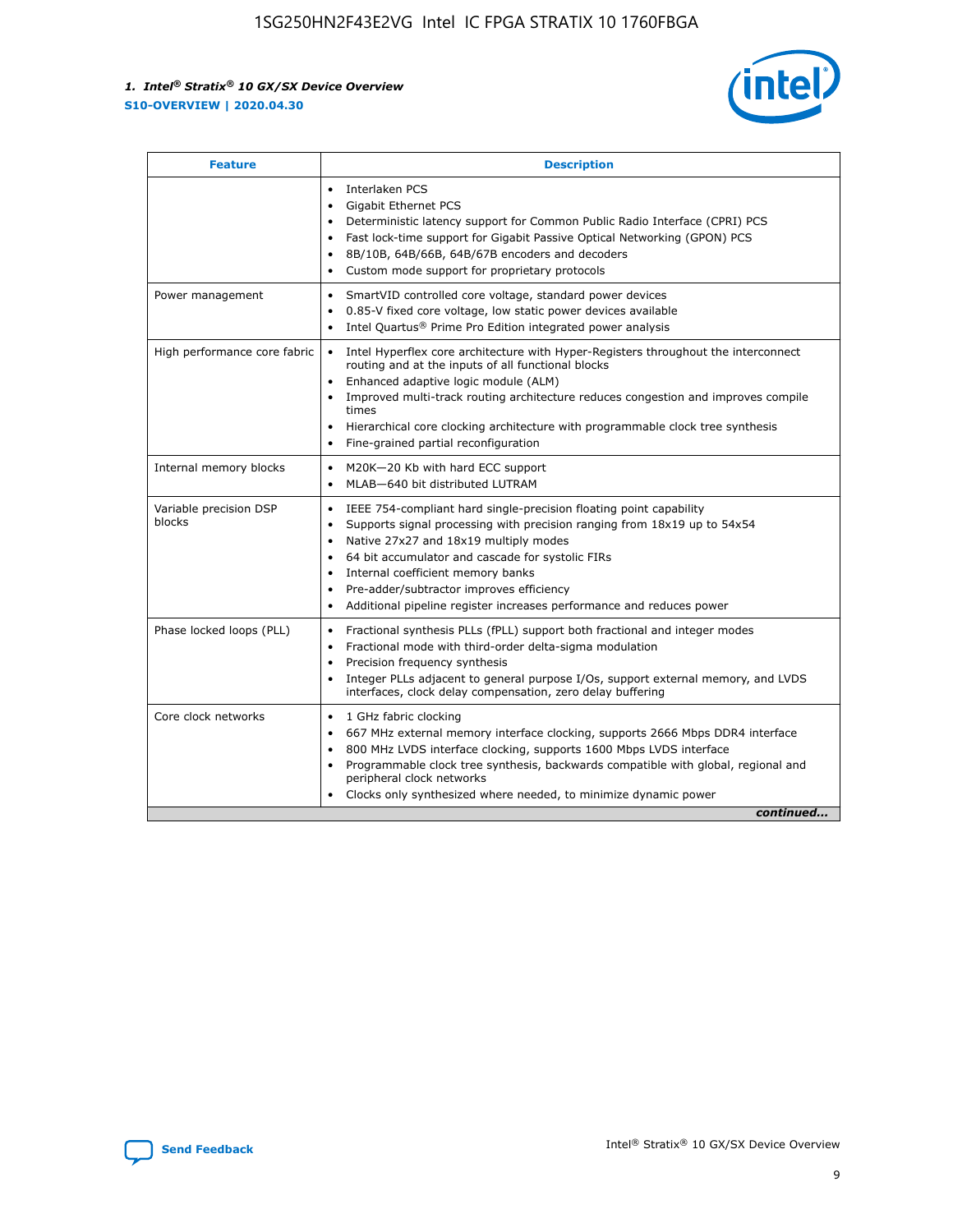

| <b>Feature</b>     | <b>Description</b>                                                                                                                                                                                                                                                                                                                                                                                                                                                                                               |  |  |  |
|--------------------|------------------------------------------------------------------------------------------------------------------------------------------------------------------------------------------------------------------------------------------------------------------------------------------------------------------------------------------------------------------------------------------------------------------------------------------------------------------------------------------------------------------|--|--|--|
| Configuration      | Dedicated Secure Device Manager<br>٠<br>Software programmable device configuration<br>Serial and parallel flash interface<br>Configuration via protocol (CvP) using PCI Express Gen1/Gen2/Gen3<br>Fine-grained partial reconfiguration of core fabric<br>٠<br>Dynamic reconfiguration of transceivers and PLLs<br>٠<br>Comprehensive set of security features including AES-256, SHA-256/384, and<br>ECDSA-256/384 accelerators, and multi-factor authentication<br>Physically Unclonable Function (PUF) service |  |  |  |
| Packaging          | Intel Embedded Multi-die Interconnect Bridge (EMIB) packaging technology<br>٠<br>Multiple devices with identical package footprints allows seamless migration across<br>$\bullet$<br>different device densities<br>1.0 mm ball-pitch FBGA packaging<br>٠<br>Lead and lead-free package options                                                                                                                                                                                                                   |  |  |  |
| Software and tools | Intel Quartus Prime Pro Edition design suite with new compiler and Hyper-Aware design<br>$\bullet$<br>flow<br>Fast Forward compiler to allow Intel Hyperflex architecture performance exploration<br>٠<br>Transceiver toolkit<br>Platform designer integration tool<br>DSP Builder advanced blockset<br>OpenCL <sup>™</sup> support<br>SoC Embedded Design Suite (EDS)                                                                                                                                           |  |  |  |

## **Table 3. Intel Stratix 10 SoC Specific Device Features**

| <b>Hard Processor</b> | Multi-processor unit (MPU) core                 |                                                                                                                                                                                                                                                                    |  |  |
|-----------------------|-------------------------------------------------|--------------------------------------------------------------------------------------------------------------------------------------------------------------------------------------------------------------------------------------------------------------------|--|--|
| System                |                                                 | Quad-core Arm Cortex-A53 MPCore processor with Arm<br>$\bullet$<br>CoreSight* debug and trace technology<br>Scalar floating-point unit supporting single and double<br>$\bullet$<br>precision<br>Arm Neon* media processing engine for each processor<br>$\bullet$ |  |  |
|                       | <b>System Controllers</b>                       | System Memory Management Unit (SMMU)<br>٠<br>Cache Coherency Unit (CCU)<br>$\bullet$                                                                                                                                                                               |  |  |
|                       | Layer 1 Cache                                   | 32 KB L1 instruction cache with parity<br>$\bullet$<br>32 KB L1 data cache with ECC<br>$\bullet$                                                                                                                                                                   |  |  |
|                       | Layer 2 Cache                                   | 1 MB Shared L2 Cache with ECC<br>$\bullet$                                                                                                                                                                                                                         |  |  |
|                       | On-Chip Memory                                  | 256 KB On-Chip RAM<br>٠                                                                                                                                                                                                                                            |  |  |
|                       | Direct memory access (DMA) controller           | • 8-Channel DMA                                                                                                                                                                                                                                                    |  |  |
|                       | Ethernet media access controller<br>(EMAC)      | Three 10/100/1000 EMAC with integrated DMA<br>$\bullet$                                                                                                                                                                                                            |  |  |
|                       | USB On-The-Go controller (OTG)                  | 2 USB OTG with integrated DMA<br>٠                                                                                                                                                                                                                                 |  |  |
|                       | <b>UART</b> controller                          | 2 UART 16550 compatible<br>٠                                                                                                                                                                                                                                       |  |  |
|                       | Serial Peripheral Interface (SPI)<br>controller | $\bullet$ 4 SPI                                                                                                                                                                                                                                                    |  |  |
|                       | $I2C$ controller                                | 5 I <sup>2</sup> C controllers<br>$\bullet$                                                                                                                                                                                                                        |  |  |
|                       | SD/SDIO/MMC controller                          | 1 eMMC version 4.5 with DMA and CE-ATA support<br>٠<br>SD, including eSD, version 3.0<br>$\bullet$<br>SDIO, including eSDIO, version 3.0<br>CE-ATA - version 1.1<br>continued                                                                                      |  |  |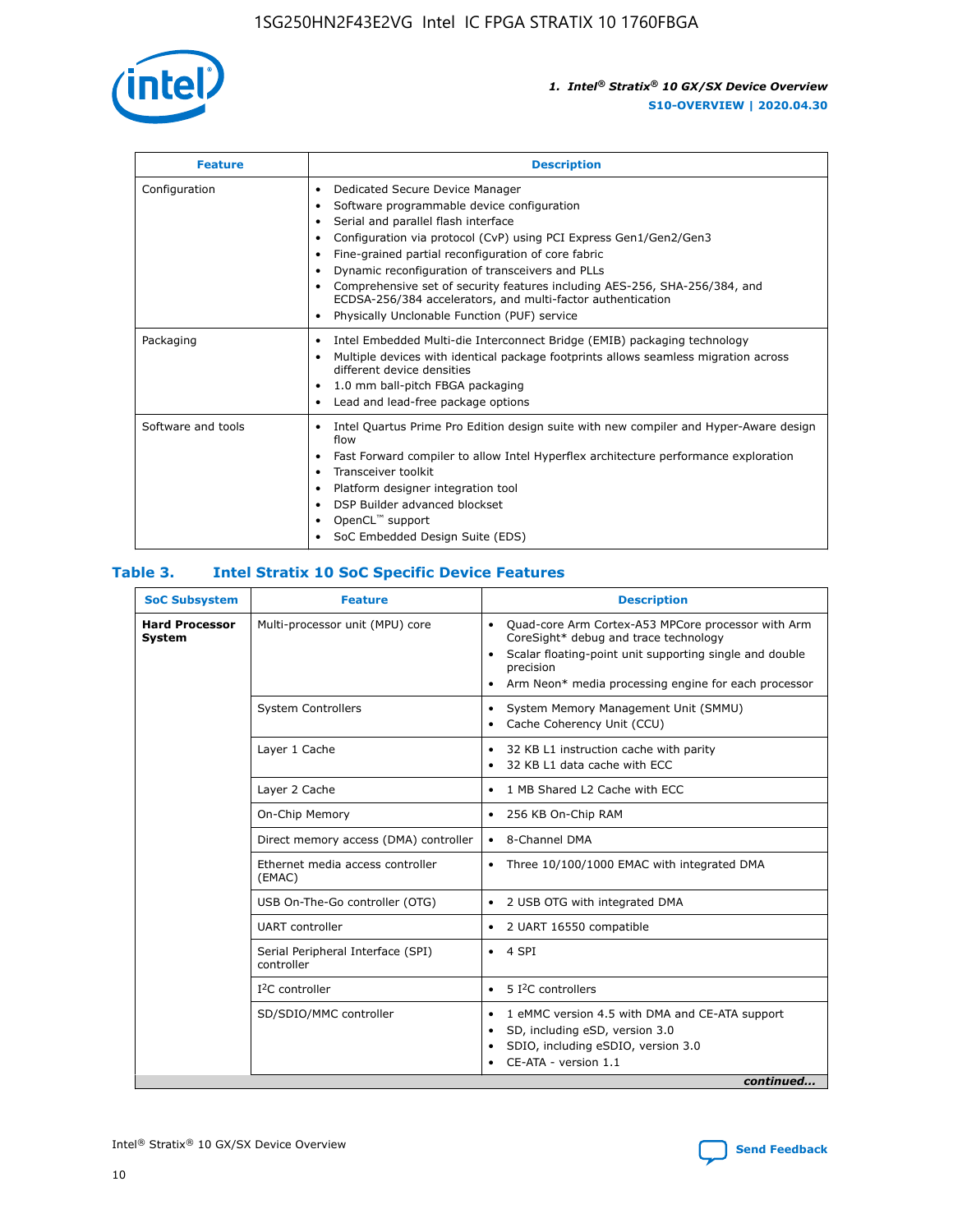

| <b>SoC Subsystem</b>                   | <b>Feature</b>             | <b>Description</b>                                                                               |  |  |
|----------------------------------------|----------------------------|--------------------------------------------------------------------------------------------------|--|--|
|                                        | NAND flash controller      | 1 ONFI 1.0, 8- and 16-bit support<br>$\bullet$                                                   |  |  |
|                                        | General-purpose I/O (GPIO) | Maximum of 48 software programmable GPIO<br>$\bullet$                                            |  |  |
|                                        | <b>Timers</b>              | 4 general-purpose timers<br>4 watchdog timers                                                    |  |  |
| <b>Secure Device</b><br>Manager        | Security                   | Secure boot<br>$\bullet$<br>Advanced Encryption Standard (AES) and authentication<br>(SHA/ECDSA) |  |  |
| External<br>Memory<br><b>Interface</b> | External Memory Interface  | Hard Memory Controller with DDR4 and DDR3<br>$\bullet$                                           |  |  |

## **1.4. Intel Stratix 10 Block Diagram**

## **Figure 2. Intel Stratix 10 FPGA and SoC Architecture Block Diagram**



HPS: Quad ARM Cortex-A53 Hard Processor System SDM: Secure Device Manager

## **1.5. Intel Stratix 10 FPGA and SoC Family Plan**

<sup>(2)</sup> The number of 27x27 multipliers is one-half the number of 18x19 multipliers.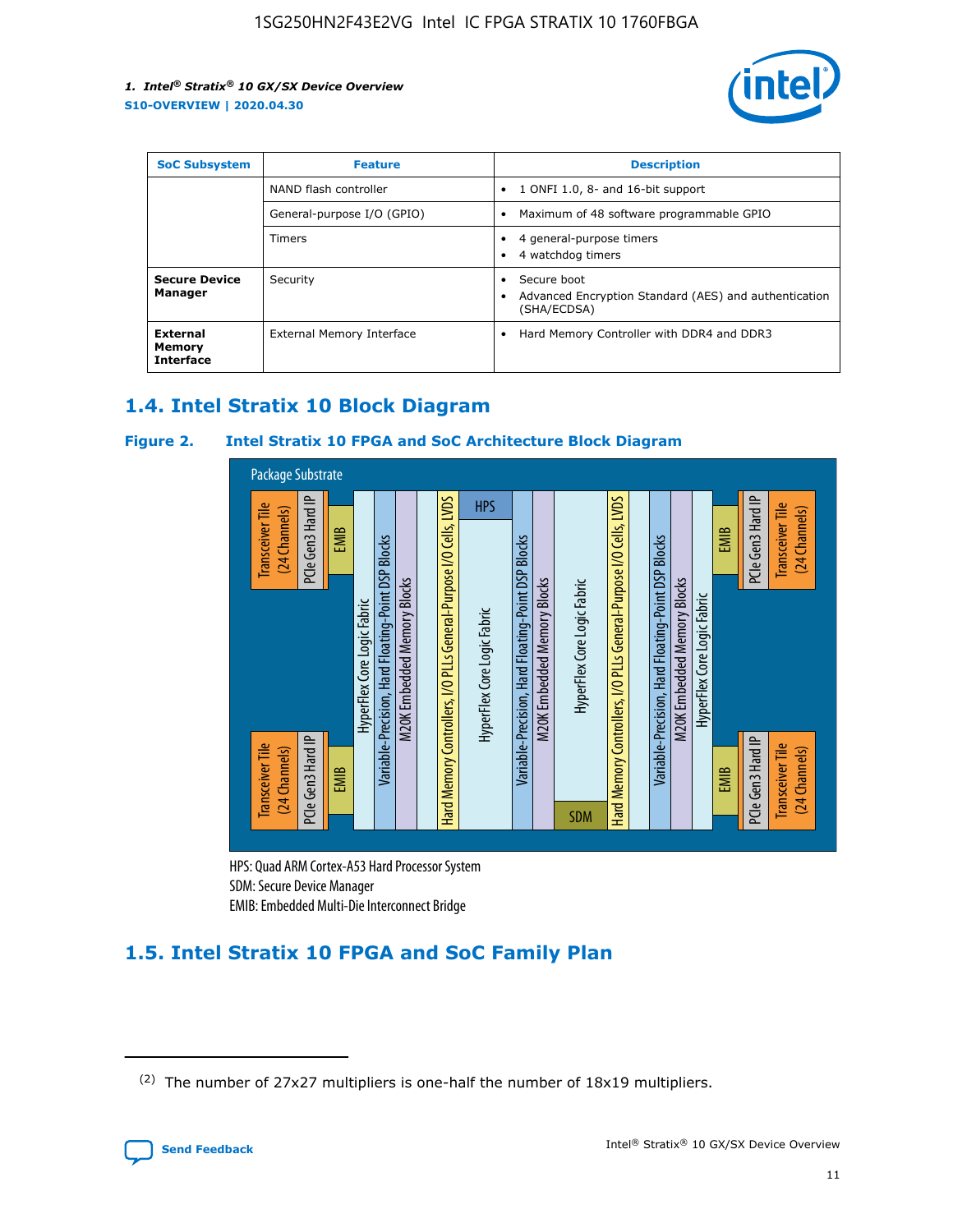

## **Table 4. Intel Stratix 10 GX/SX FPGA and SoC Family Plan—FPGA Core (part 1)**

| <b>Intel Stratix 10</b><br><b>GX/SX Device</b><br><b>Name</b> | <b>Logic Elements</b><br>(KLE) | <b>M20K Blocks</b> | <b>M20K Mbits</b> | <b>MLAB Counts</b> | <b>MLAB Mbits</b> | <b>18x19 Multi-</b><br>pliers <sup>(2)</sup> |
|---------------------------------------------------------------|--------------------------------|--------------------|-------------------|--------------------|-------------------|----------------------------------------------|
| GX 400/<br>SX 400                                             | 378                            | 1,537              | 30                | 3,276              | 2                 | 1,296                                        |
| GX 650/<br>SX 650                                             | 612                            | 2,489              | 49                | 5,364              | 3                 | 2,304                                        |
| GX 850/<br>SX 850                                             | 841                            | 3,477              | 68                | 7,124              | $\overline{4}$    | 4,032                                        |
| GX 1100/<br>SX 1100                                           | 1,325                          | 5,461              | 107               | 11,556             | $\overline{7}$    | 5,184                                        |
| GX 1650/<br>SX 1650                                           | 1,624                          | 5,851              | 114               | 13,764             | 8                 | 6,290                                        |
| GX 2100/<br>SX 2100                                           | 2,005                          | 6,501              | 127               | 17,316             | 11                | 7,488                                        |
| GX 2500/<br>SX 2500                                           | 2,422                          | 9,963              | 195               | 20,529             | 13                | 10,022                                       |
| GX 2800/<br>SX 2800                                           | 2,753                          | 11,721             | 229               | 23,796             | 15                | 11,520                                       |
| GX 1660                                                       | 1,679                          | 6,162              | 120               | 14,230             | 9                 | 6,652                                        |
| GX 2110                                                       | 2,073                          | 6,847              | 134               | 17,856             | 11                | 7,920                                        |
| <b>GX 10M</b>                                                 | 10,200                         | 12,950             | 253               | 87,984             | 55                | 6,912                                        |

#### **Table 5. Intel Stratix 10 GX/SX FPGA and SoC Family Plan—Interconnects, PLLs and Hard IP (part 2)**

| <b>Intel Stratix 10</b>            | <b>Interconnects</b> |                     | <b>PLLs</b>  |          | <b>Hard IP</b>                       |  |
|------------------------------------|----------------------|---------------------|--------------|----------|--------------------------------------|--|
| <b>GX/SX Device</b><br><b>Name</b> | <b>Maximum GPIOs</b> | <b>Maximum XCVR</b> | <b>fPLLs</b> | I/O PLLs | <b>PCIe Hard IP</b><br><b>Blocks</b> |  |
| GX 400/<br>SX 400                  | 374                  | 24                  | 8            | 8        | $\mathbf{1}$                         |  |
| GX 650/<br>SX 650                  | 392                  | 24                  | 8            | 8        | $\mathbf{1}$                         |  |
| GX 850/<br>SX 850                  | 688                  | 48                  | 16           | 16       | 2                                    |  |
| GX 1100/<br>SX 1100                | 688                  | 48                  | 16           | 16       | 2                                    |  |
| GX 1650/<br>SX 1650                | 704                  | 96                  | 32           | 24       | $\overline{4}$                       |  |
| GX 2100/<br>SX 2100                | 704                  | 96                  | 32           | 24       | $\overline{4}$                       |  |
| GX 2500/<br>SX 2500                | 1,160                | 96                  | 32           | 24       | $\overline{4}$                       |  |
| GX 2800/<br>SX 2800                | 1,160                | 96                  | 32           | 24       | $\overline{4}$                       |  |
| continued                          |                      |                     |              |          |                                      |  |

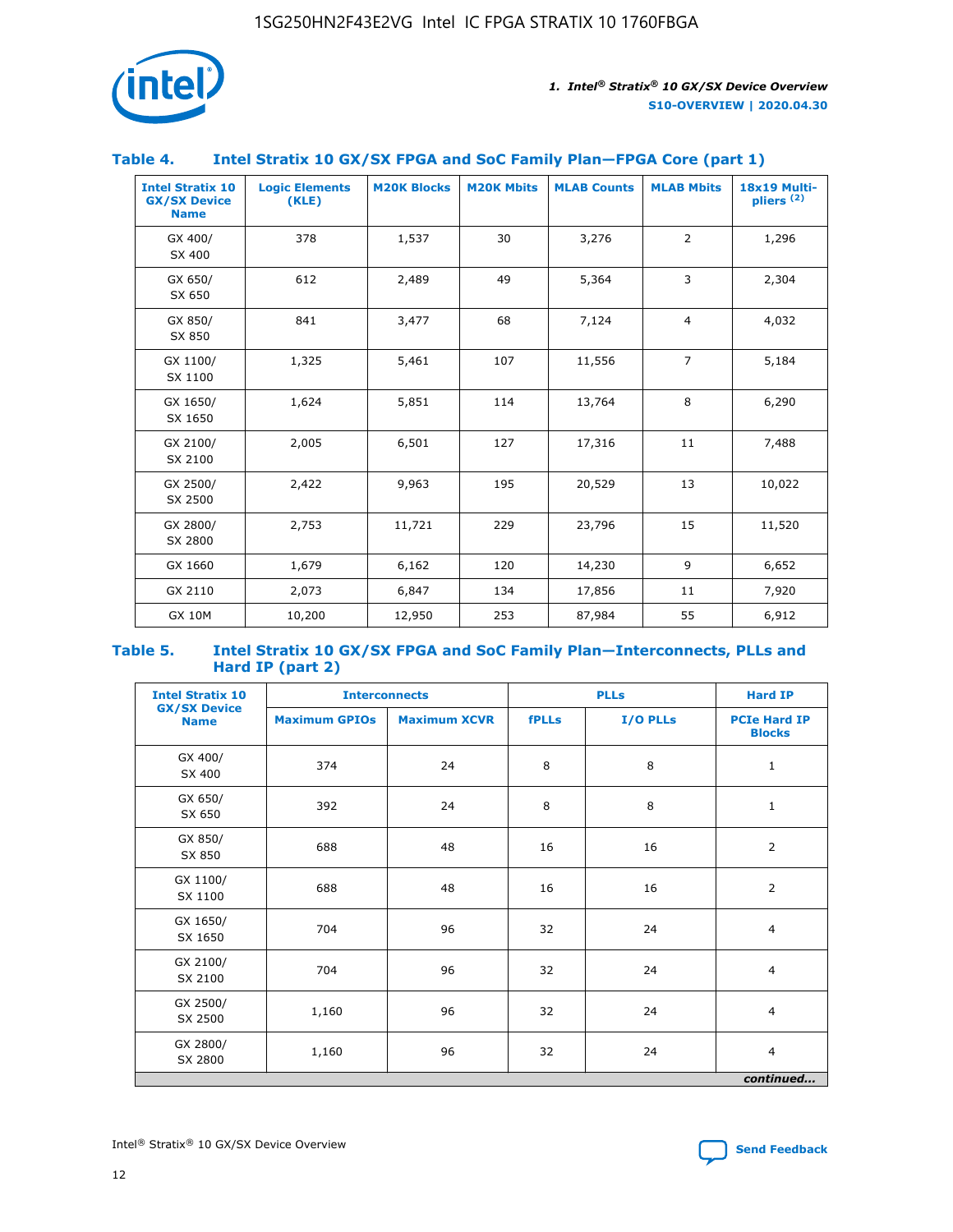

| <b>Intel Stratix 10</b>            | <b>Interconnects</b> |                     |              | <b>Hard IP</b>  |                                      |
|------------------------------------|----------------------|---------------------|--------------|-----------------|--------------------------------------|
| <b>GX/SX Device</b><br><b>Name</b> | <b>Maximum GPIOs</b> | <b>Maximum XCVR</b> | <b>fPLLs</b> | <b>I/O PLLs</b> | <b>PCIe Hard IP</b><br><b>Blocks</b> |
| GX 1660                            | 688                  | 48                  | 16           | 16              |                                      |
| GX 2110                            | 688                  | 48                  | 16           | 16              |                                      |
| <b>GX 10M</b>                      | 2,304                | 48                  | 24           | 48              | 4                                    |

## **Table 6. Intel Stratix 10 GX/SX FPGA and SoC Family Package Plan**

Cell legend: General Purpose I/Os, High-Voltage I/Os, LVDS Pairs, Transceivers (3) (4) (5) (6) (7) (8)

| <b>Intel Stratix 10</b><br><b>GX/SX Device</b><br><b>Name</b> | F1152<br><b>HF35</b><br>$(35x35 \text{ mm}^2)$ | <b>F1760</b><br><b>NF43</b><br>(42.5x42.5<br>$mm2$ ) | F2397<br><b>UF50</b><br>$(50x50 \text{ mm}^2)$ | F2912<br><b>HF55</b><br>$(55x55 \text{ mm}^2)$ | F4938<br><b>NF74</b><br>$(70x74)$ mm <sup>2</sup> |
|---------------------------------------------------------------|------------------------------------------------|------------------------------------------------------|------------------------------------------------|------------------------------------------------|---------------------------------------------------|
| GX 400/<br>SX 400                                             | 374, 56, 120, 24 <sup>(9)</sup>                | $\overline{\phantom{a}}$                             | $\overline{\phantom{a}}$                       |                                                |                                                   |
| GX 650/<br>SX 650                                             | 392, 8, 192, 24                                | ٠                                                    | $\overline{\phantom{a}}$                       |                                                |                                                   |
| GX 850/<br>SX 850                                             |                                                | 688, 16, 336, 48                                     |                                                |                                                |                                                   |
| GX 1100/<br>SX 1100                                           |                                                | 688, 16, 336, 48                                     |                                                |                                                |                                                   |
| GX 1650/<br>SX 1650                                           |                                                | 688, 16, 336, 48                                     | 704, 32, 336, 96                               |                                                |                                                   |
| GX 2100/<br>SX 2100                                           |                                                | 688, 16, 336, 48                                     | 704, 32, 336, 96                               | -                                              | ۰                                                 |
| GX 2500/<br>SX 2500                                           |                                                | 688, 16, 336, 48                                     | 704, 32, 336, 96                               | 1160, 8, 576, 24                               |                                                   |
| GX 2800/                                                      | $\overline{\phantom{a}}$                       | 688, 16, 336, 48                                     | 704, 32, 336, 96                               | 1160, 8, 576, 24                               | ٠<br>continued                                    |

- (3) All packages are ball grid arrays with 1.0 mm pitch.
- (4) High-Voltage I/O pins are used for 3 V and 2.5 V interfacing.
- $(5)$  Each LVDS pair can be configured as either a differential input or a differential output.
- (6) High-Voltage I/O pins and LVDS pairs are included in the General Purpose I/O count. Transceivers are counted separately.
- $(7)$  Each package column offers pin migration (common circuit board footprint) for all devices in the column.
- $(8)$  Intel Stratix 10 GX devices are pin migratable with Intel Stratix 10 SX devices in the same package.
- $(9)$  The Intel Stratix 10 SX/GX 400 device has a level shifter, and this imposes some restrictions on the number of LVDS pairs and I/O banks available (see "Intel Stratix 10 SX/GX 400 Device Level Shifter Details").

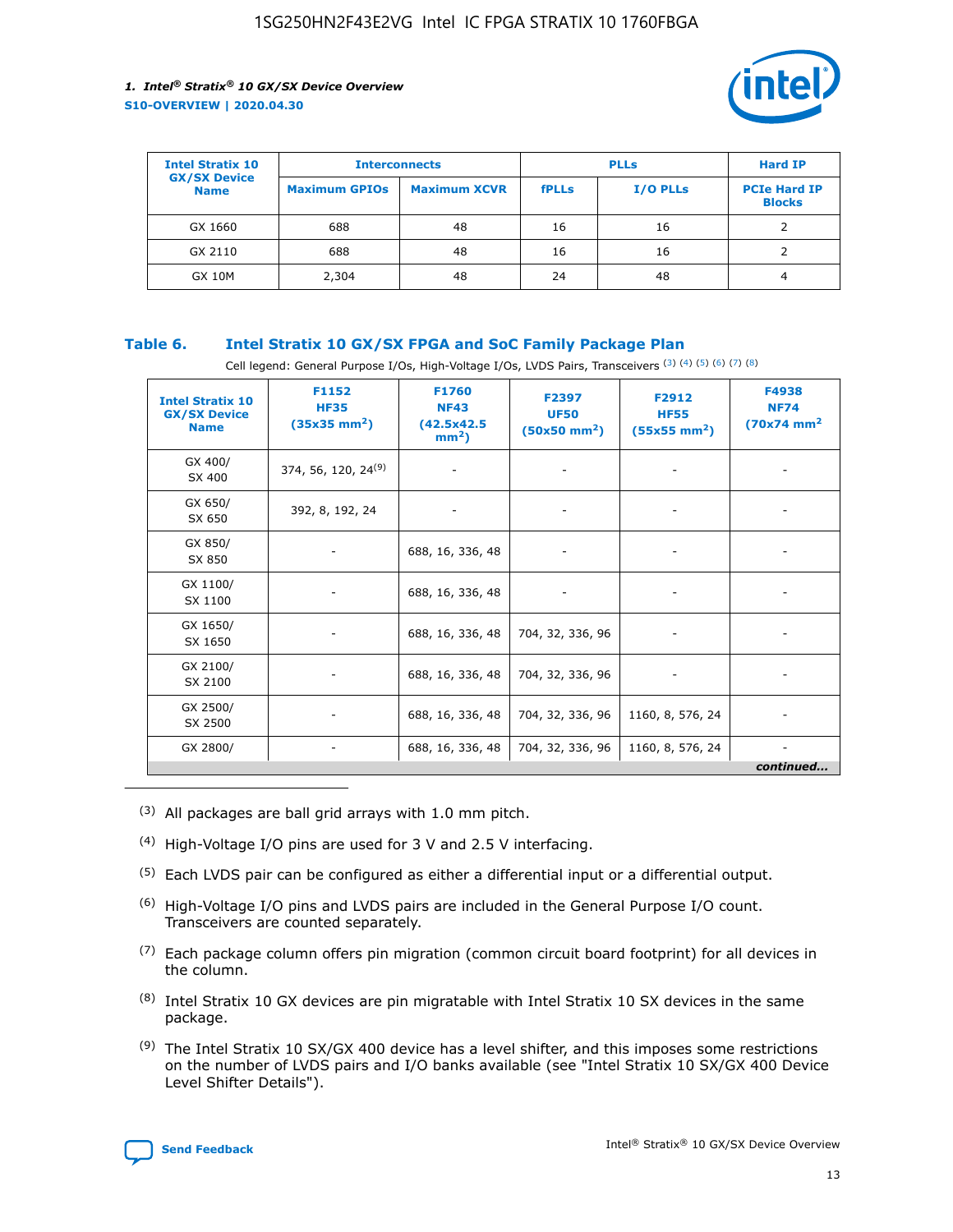

| <b>Intel Stratix 10</b><br><b>GX/SX Device</b><br><b>Name</b> | F1152<br><b>HF35</b><br>$(35x35 \text{ mm}^2)$ | F1760<br><b>NF43</b><br>(42.5x42.5<br>$mm2$ ) | F2397<br><b>UF50</b><br>$(50x50 \text{ mm}^2)$ | F2912<br><b>HF55</b><br>$(55x55$ mm <sup>2</sup> ) | F4938<br><b>NF74</b><br>$(70x74)$ mm <sup>2</sup> |
|---------------------------------------------------------------|------------------------------------------------|-----------------------------------------------|------------------------------------------------|----------------------------------------------------|---------------------------------------------------|
| SX 2800                                                       |                                                |                                               |                                                |                                                    |                                                   |
| GX 1660                                                       | ٠                                              | 688, 16, 336, 48                              | ٠                                              |                                                    |                                                   |
| GX 2110                                                       |                                                | 688, 16, 336, 48                              | $\overline{\phantom{a}}$                       |                                                    |                                                   |
| <b>GX 10M</b>                                                 | ۰                                              | -                                             | -                                              |                                                    | 2304, 32, 1152,<br>48                             |





## **1.6. Intel Hyperflex Core Architecture**

Intel Stratix 10 FPGAs and SoCs are based on a core fabric featuring the new Intel Hyperflex core architecture. The Intel Hyperflex core architecture delivers 2X the clock frequency performance and up to 70% lower power compared to previous generation high-end FPGAs. Along with this performance breakthrough, the Intel Hyperflex core architecture delivers a number of advantages including:

- **Higher Throughput**—Capitalizes on 2X core clock frequency performance to obtain throughput breakthroughs
- **Improved Power Efficiency**—Uses reduced IP size, enabled by Intel Hyperflex, to consolidate designs which previously spanned multiple devices into a single device, thereby reducing power by up to 70% versus previous generation devices
- **Greater Design Functionality**—Uses faster clock frequency to reduce bus widths and reduce IP size, freeing up additional FPGA resources to add greater functionality
- **Increased Designer Productivity**—Boosts performance with less routing congestion and fewer design iterations using Hyper-Aware design tools, obtaining greater timing margin for more rapid timing closure

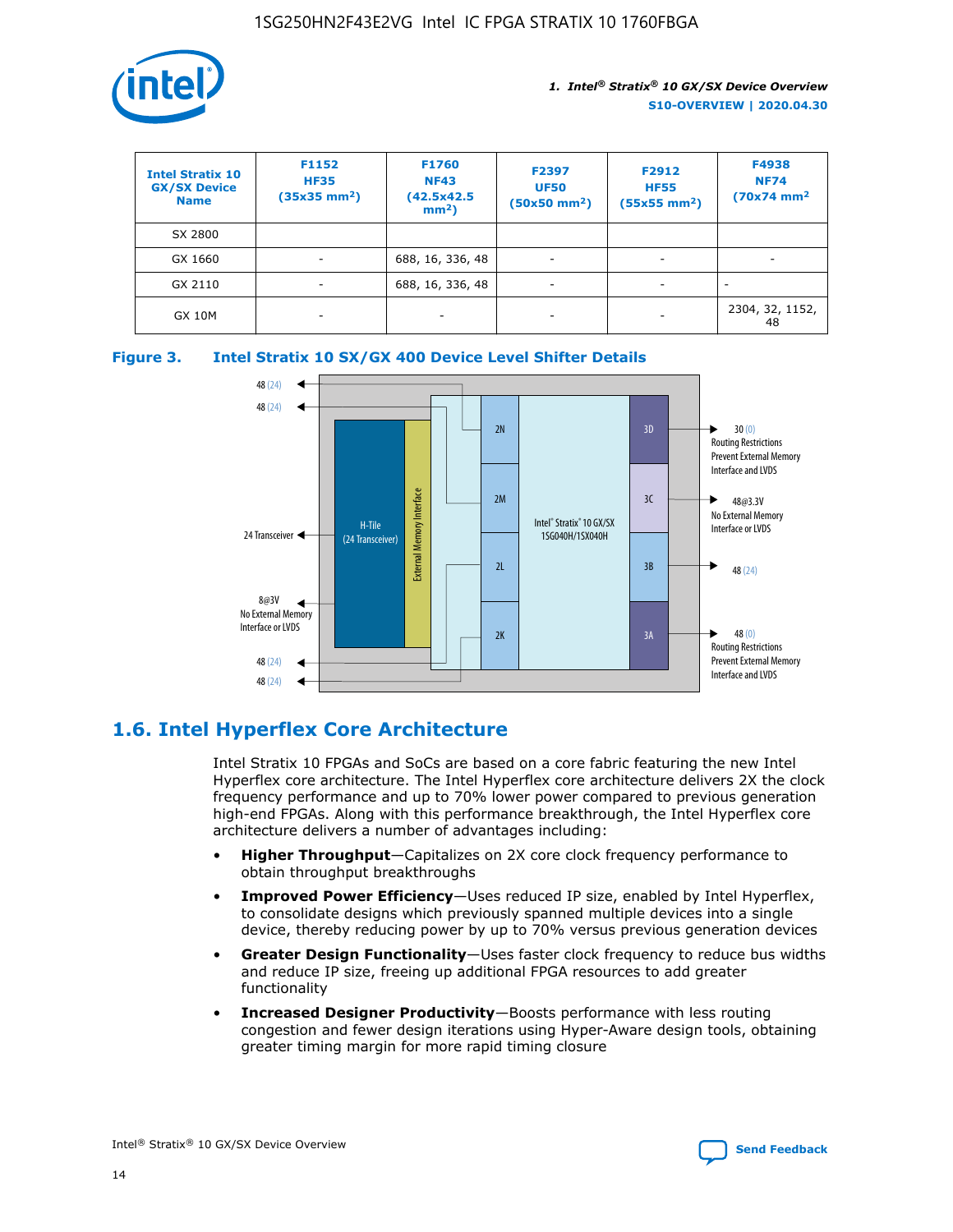

In addition to the traditional user registers found in the Adaptive Logic Modules (ALM), the Intel Hyperflex core architecture introduces additional bypassable registers everywhere throughout the fabric of the FPGA. These additional registers, called Hyper-Registers are available on every interconnect routing segment and at the inputs of all functional blocks.

#### **Figure 4. Bypassable Hyper-Register**



The Hyper-Registers enable the following key design techniques to achieve the 2X core performance increases:

- Fine grain Hyper-Retiming to eliminate critical paths
- Zero latency Hyper-Pipelining to eliminate routing delays
- Flexible Hyper-Optimization for best-in-class performance

By implementing these techniques in your design, the Hyper-Aware design tools automatically make use of the Hyper-Registers to achieve maximum core clock frequency.



## **Figure 5. Intel Hyperflex Core Architecture**

New Hyper-Registers throughout the core fabric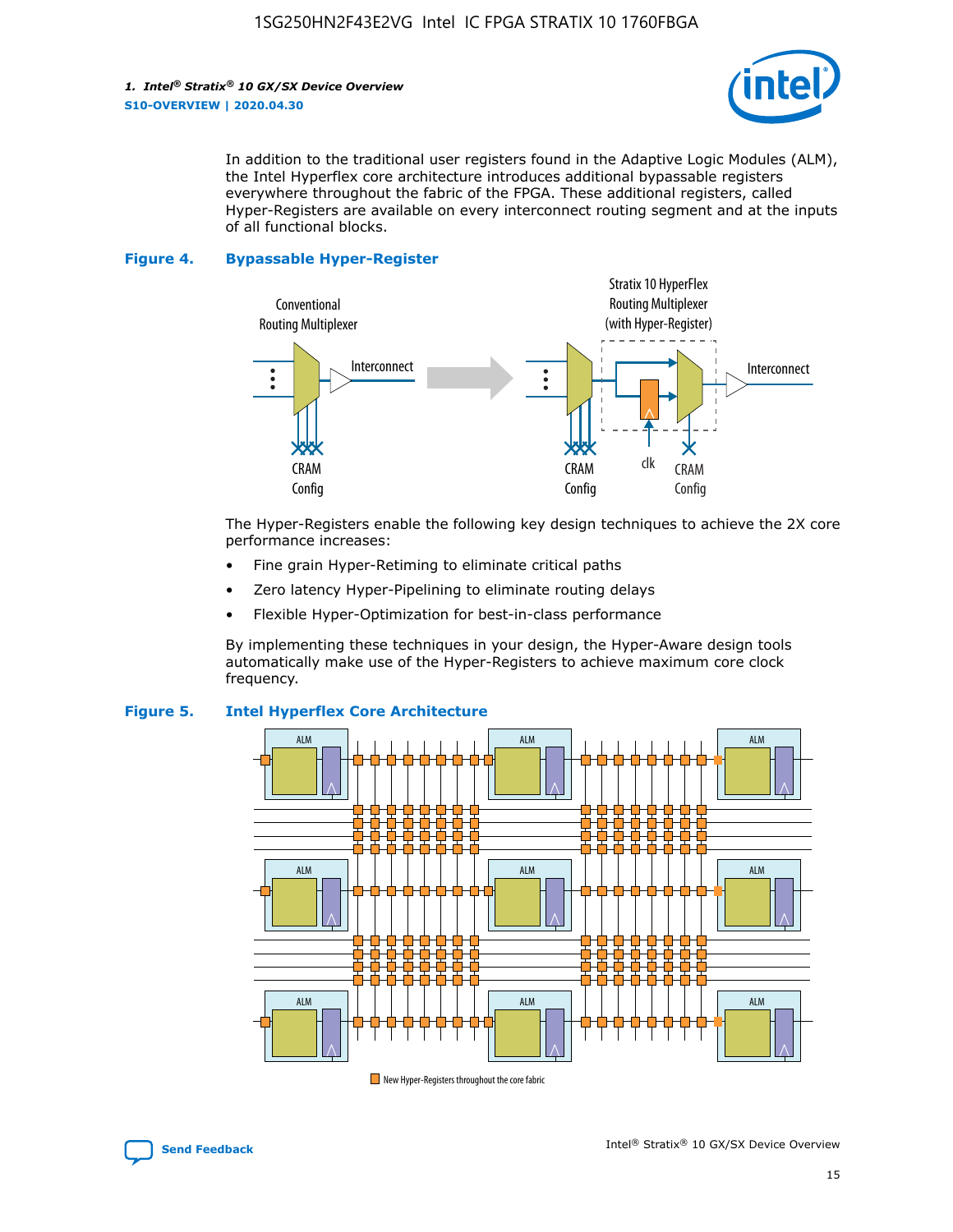

## **1.7. Heterogeneous 3D SiP Transceiver Tiles**

Intel Stratix 10 FPGAs and SoCs feature power efficient, high bandwidth, low latency transceivers. The transceivers are implemented on heterogeneous 3D System-in-Package (SiP) transceiver tiles, each containing 24 full-duplex transceiver channels. In addition to providing a high-performance transceiver solution to meet current connectivity needs, this allows for future flexibility and scalability as data rates, modulation schemes, and protocol IPs evolve.

## **Figure 6. Monolithic Core Fabric and Heterogeneous 3D SiP Transceiver Tiles**



## **Figure 7. Dual Core Fabric and Heterogeneous 3D SiP Transceiver Tiles (for the Intel Stratix 10 GX 10M Variant Only)**



Each transceiver tile contains:

- 24 full-duplex transceiver channels (PMA and PCS) $(10)$
- Reference clock distribution network
- Transmit PLLs
- High-speed clocking and bonding networks
- One instance of PCI Express hard IP

16

 $(10)$  12 full-duplex transceiver channels for the Intel Stratix 10 GX 10M variant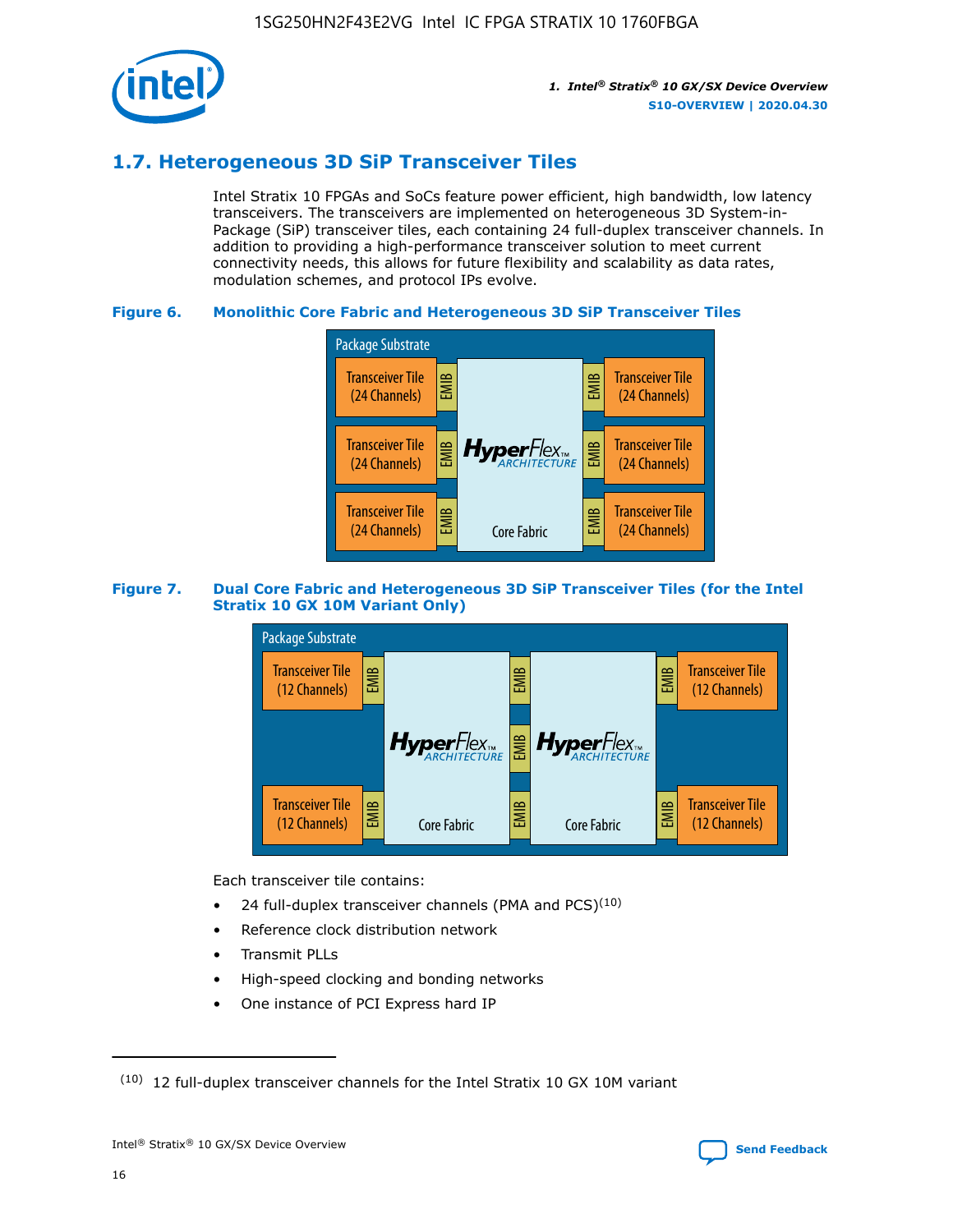



## **Figure 8. Heterogeneous 3D SiP Transceiver Tile Architecture**

## **1.8. Intel Stratix 10 Transceivers**

Intel Stratix 10 devices offer up to 96 total full-duplex transceiver channels. These channels provide continuous data rates from 1 Gbps to 28.3 Gbps for chip-to-chip, chip-to-module, and backplane applications. In each device,two thirds of the transceivers can be configured up to the maximum data rate of 28.3 Gbps to drive 100G interfaces and C form-factor pluggable CFP2/CFP4 optical modules. For longerreach backplane driving applications, advanced adaptive equalization circuits are used to equalize over 30 dB of system loss.

All transceiver channels feature a dedicated Physical Medium Attachment (PMA) and a hardened Physical Coding Sublayer (PCS).

- The PMA provides primary interfacing capabilities to physical channels.
- The PCS typically handles encoding/decoding, word alignment, and other preprocessing functions before transferring data to the FPGA core fabric.

Within each transceiver tile, the transceivers are arranged in four banks of six PMA-PCS groups. A wide variety of bonded and non-bonded data rate configurations are possible within each bank, and within each tile, using a highly configurable clock distribution network.

## **1.8.1. PMA Features**

PMA channels are comprised of transmitter (TX), receiver (RX), and high speed clocking resources.

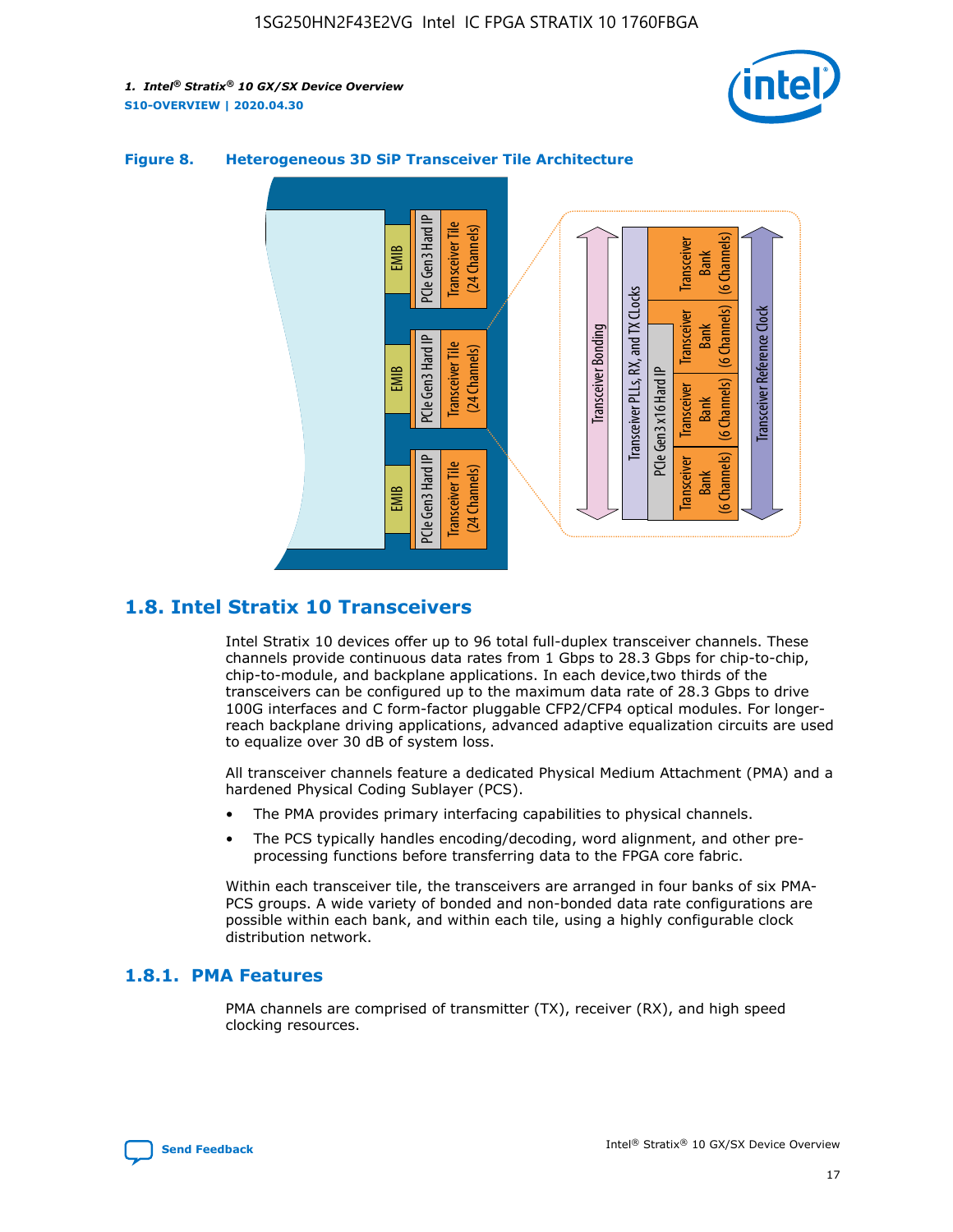

Intel Stratix 10 device features provide exceptional signal integrity at data rates up to 28.3 Gbps. Clocking options include ultra-low jitter LC tank-based (ATX) PLLs with optional fractional synthesis capability, channel PLLs operating as clock multiplier units (CMUs), and fractional synthesis PLLs (fPLLs).

- **ATX PLL**—can be configured in integer mode, or optionally, in a new fractional synthesis mode. Each ATX PLL spans the full frequency range of the supported data rate range providing a stable, flexible clock source with the lowest jitter.
- **CMU PLL**—when not being used as a transceiver, select PMA channels can be configured as channel PLLs operating as CMUs to provide an additional master clock source within the transceiver bank.
- **fPLL**—In addition, dedicated fPLLs are available with precision frequency synthesis capabilities. fPLLs can be used to synthesize multiple clock frequencies from a single reference clock source and replace multiple reference oscillators for multiprotocol and multi-rate applications.

On the receiver side, each PMA has an independent channel PLL that allows analog tracking for clock-data recovery. Each PMA also has advanced equalization circuits that compensate for transmission losses across a wide frequency spectrum.

- **Variable Gain Amplifier (VGA)**—to optimize the receiver's dynamic range
- **Continuous Time Linear Equalizer (CTLE)**—to compensate for channel losses with lowest power dissipation
- **Decision Feedback Equalizer (DFE)**—to provide additional equalization capability on backplanes even in the presence of crosstalk and reflections
- **On-Die Instrumentation (ODI)**—to provide on-chip eye monitoring capabilities (Eye Viewer). This capability helps to optimize link equalization parameters during board bring-up and supports in-system link diagnostics and equalization margin testing

#### **Figure 9. Intel Stratix 10 Receiver Block Features**



All link equalization parameters feature automatic adaptation using the new Advanced Digital Adaptive Parametric Tuning (ADAPT) circuit. This circuit is used to dynamically set DFE tap weights, adjust CTLE parameters, and optimize VGA gain and threshold voltage. Finally, optimal and consistent signal integrity is ensured by using the new



Intel<sup>®</sup> Stratix<sup>®</sup> 10 GX/SX Device Overview **[Send Feedback](mailto:FPGAtechdocfeedback@intel.com?subject=Feedback%20on%20Intel%20Stratix%2010%20GX/SX%20Device%20Overview%20(S10-OVERVIEW%202020.04.30)&body=We%20appreciate%20your%20feedback.%20In%20your%20comments,%20also%20specify%20the%20page%20number%20or%20paragraph.%20Thank%20you.)** Send Feedback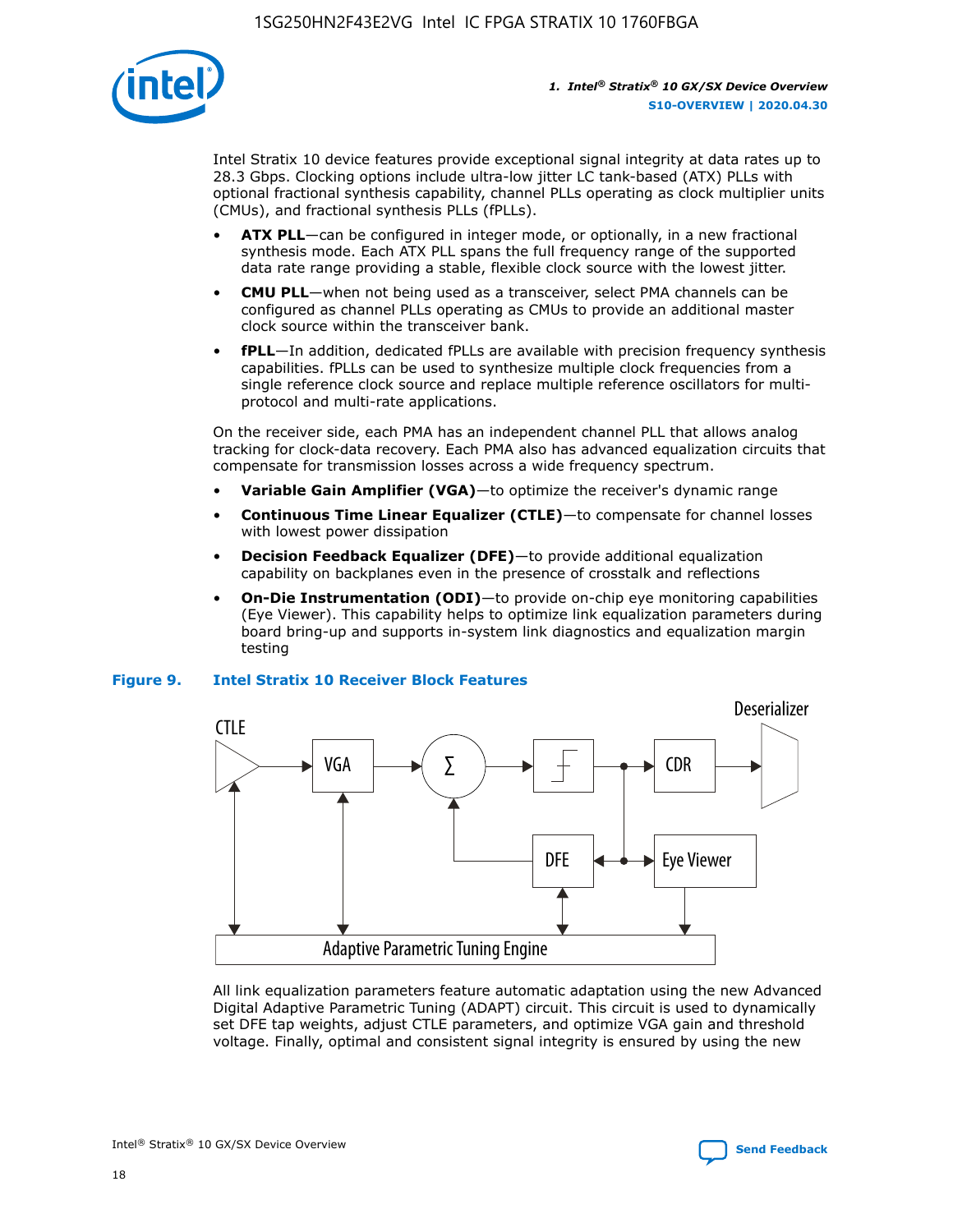

hardened Precision Signal Integrity Calibration Engine (PreSICE) to automatically calibrate all transceiver circuit blocks on power-up. This gives the most link margin and ensures robust, reliable, and error-free operation.

#### **Table 7. Transceiver PMA Features**

| <b>Feature</b>                                                       | <b>Capability</b>                                                                                                                                                                                         |
|----------------------------------------------------------------------|-----------------------------------------------------------------------------------------------------------------------------------------------------------------------------------------------------------|
| Chip-to-Chip Data Rates                                              | 1 Gbps (11) to 28.3 Gbps (Intel Stratix 10 GX/SX devices)                                                                                                                                                 |
| <b>Backplane Support</b>                                             | Drive backplanes at data rates up to 28.3 Gbps, including 10GBASE-KR compliance                                                                                                                           |
| Optical Module Support                                               | SFP+/SFP, XFP, CXP, QSFP/QSFP28, QSFPDD, CFP/CFP2/CFP4                                                                                                                                                    |
| Cable Driving Support                                                | SFP+ Direct Attach, PCI Express over cable, eSATA                                                                                                                                                         |
| <b>Transmit Pre-Emphasis</b>                                         | 5-tap transmit pre-emphasis and de-emphasis to compensate for system channel loss                                                                                                                         |
| Continuous Time Linear<br>Equalizer (CTLE)                           | Dual mode, high-gain, and high-data rate, linear receive equalization to compensate for<br>system channel loss                                                                                            |
| Decision Feedback Equalizer<br>(DFE)                                 | 15 fixed tap DFE to equalize backplane channel loss in the presence of crosstalk and noisy<br>environments                                                                                                |
| Advanced Digital Adaptive<br>Parametric Tuning (ADAPT)               | Fully digital adaptation engine to automatically adjust all link equalization parameters-<br>including CTLE, DFE, and VGA blocks-that provide optimal link margin without intervention<br>from user logic |
| Precision Signal Integrity<br>Calibration Engine (PreSICE)           | Hardened calibration controller to quickly calibrate all transceiver control parameters on<br>power-up, which provides the optimal signal integrity and jitter performance                                |
| <b>ATX Transmit PLLs</b>                                             | Low jitter ATX (inductor-capacitor) transmit PLLs with continuous tuning range to cover a<br>wide range of standard and proprietary protocols, with optional fractional frequency<br>synthesis capability |
| <b>Fractional PLLs</b>                                               | On-chip fractional frequency synthesizers to replace on-board crystal oscillators and reduce<br>system cost                                                                                               |
| Digitally Assisted Analog<br>CDR.                                    | Superior jitter tolerance with fast lock time                                                                                                                                                             |
| On-Die Instrumentation-<br>Eye Viewer and Jitter Margin<br>Tool      | Simplify board bring-up, debug, and diagnostics with non-intrusive, high-resolution eye<br>monitoring (Eye Viewer). Also inject jitter from transmitter to test link margin in system.                    |
| Dynamic Reconfiguration                                              | Allows for independent control of each transceiver channel Avalon memory-mapped<br>interface for the most transceiver flexibility.                                                                        |
| Multiple PCS-PMA and PCS-<br>Core to FPGA fabric interface<br>widths | 8, 10, 16, 20, 32, 40, or 64 bit interface widths for flexibility of deserialization width,<br>encoding, and reduced latency                                                                              |

## **1.8.2. PCS Features**

Intel Stratix 10 PMA channels interface with core logic through configurable and bypassable PCS interface layers.

The PCS contains multiple gearbox implementations to decouple the PMA and PCS interface widths. This feature provides the flexibility to implement a wide range of applications with 8, 10, 16, 20, 32, 40, or 64 bit interface width between each transceiver and the core logic.

 $(11)$  Stratix 10 transceivers can support data rates below 1 Gbps with over sampling.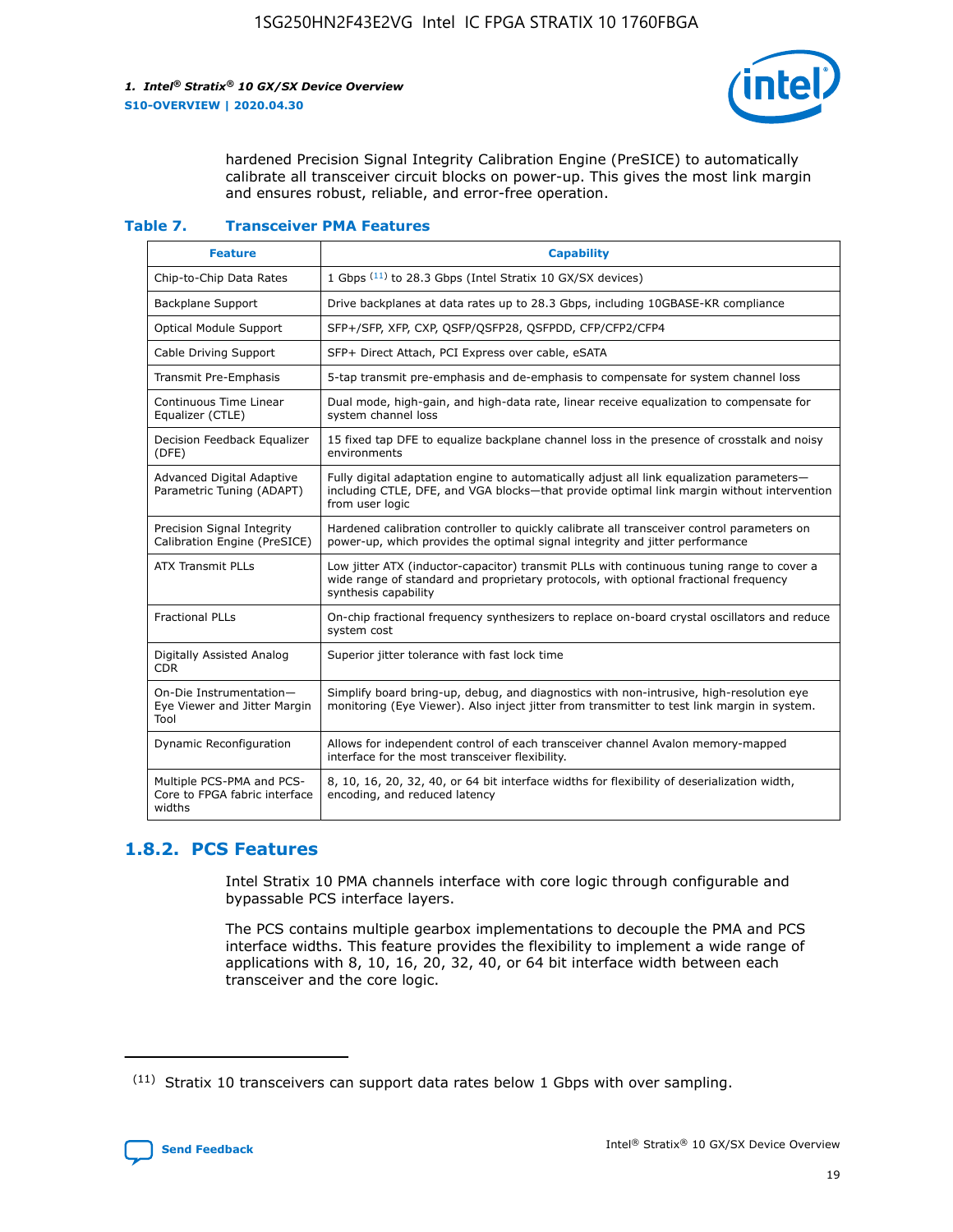

The PCS also contains hard IP to support a variety of standard and proprietary protocols across a wide range of data rates and encoding schemes. The Standard PCS mode provides support for 8B/10B encoded applications up to 12.5 Gbps. The Enhanced PCS mode supports 64B/66B and 64B/67B encoded applications up to 17.4 Gbps. The enhanced PCS mode also includes an integrated 10GBASE-KR/40GBASE-KR4 Forward Error Correction (FEC) circuit. For highly customized implementations, a PCS Direct mode provides an interface up to 64 bits wide to allow for custom encoding and support for data rates up to 28.3 Gbps.

For more information about the PCS-Core interface or the double rate transfer mode, refer to the *Intel Stratix 10 L- and H-Tile Transceiver PHY User Guide*, and the *Intel Stratix 10 E-Tile Transceiver PHY User Guide*.

| <b>PCS Protocol</b><br><b>Support</b>           | <b>Data Rate (Gbps)</b> | <b>Transmitter Data Path</b>                                                                                                                                              | <b>Receiver Data Path</b>                                                                                                                                                                                      |
|-------------------------------------------------|-------------------------|---------------------------------------------------------------------------------------------------------------------------------------------------------------------------|----------------------------------------------------------------------------------------------------------------------------------------------------------------------------------------------------------------|
| Standard PCS                                    | 1 to 12.5               | Phase compensation FIFO, byte<br>serializer, 8B/10B encoder, bit-slipper,<br>channel bonding                                                                              | Rate match FIFO, word-aligner, 8B/10B<br>decoder, byte deserializer, byte<br>ordering                                                                                                                          |
| PCI Express<br>Gen1/Gen2 x1,<br>x2, x4, x8, x16 | $2.5$ and $5.0$         | Same as Standard PCS plus PIPE 2.0<br>interface to core                                                                                                                   | Same as Standard PCS plus PIPE 2.0<br>interface to core                                                                                                                                                        |
| PCI Express Gen3<br>x1, x2, x4, x8,<br>x16      | 8.0                     | Phase compensation FIFO, byte<br>serializer, encoder, scrambler, bit-<br>slipper, gear box, channel bonding, and<br>PIPE 3.0 interface to core, auto speed<br>negotiation | Rate match FIFO (0-600 ppm mode),<br>word-aligner, decoder, descrambler,<br>phase compensation FIFO, block sync,<br>byte deserializer, byte ordering, PIPE<br>3.0 interface to core, auto speed<br>negotiation |
| CPRI                                            | 0.6144 to 9.8           | Same as Standard PCS plus<br>deterministic latency serialization                                                                                                          | Same as Standard PCS plus<br>deterministic latency deserialization                                                                                                                                             |
| <b>Enhanced PCS</b>                             | 2.5 to 17.4             | FIFO, channel bonding, bit-slipper, and<br>gear box                                                                                                                       | FIFO, block sync, bit-slipper, and gear<br>box                                                                                                                                                                 |
| 10GBASE-R                                       | 10.3125                 | FIFO, 64B/66B encoder, scrambler,<br>FEC, and gear box                                                                                                                    | FIFO, 64B/66B decoder, descrambler,<br>block sync, FEC, and gear box                                                                                                                                           |
| Interlaken                                      | 4.9 to 17.4             | FIFO, channel bonding, frame<br>generator, CRC-32 generator,<br>scrambler, disparity generator, bit-<br>slipper, and gear box                                             | FIFO, CRC-32 checker, frame sync,<br>descrambler, disparity checker, block<br>sync, and gear box                                                                                                               |
| SFI-S/SFI-5.2                                   | 11.3                    | FIFO, channel bonding, bit-slipper, and<br>gear box                                                                                                                       | FIFO, bit-slipper, and gear box                                                                                                                                                                                |
| <b>IEEE 1588</b>                                | 1.25 to 10.3125         | FIFO (fixed latency), 64B/66B encoder,<br>scrambler, and gear box                                                                                                         | FIFO (fixed latency), 64B/66B decoder,<br>descrambler, block sync, and gear box                                                                                                                                |
| SDI                                             | up to 12.5              | FIFO and gear box                                                                                                                                                         | FIFO, bit-slipper, and gear box                                                                                                                                                                                |
| GigE                                            | 1.25                    | Same as Standard PCS plus GigE state<br>machine                                                                                                                           | Same as Standard PCS plus GigE state<br>machine                                                                                                                                                                |
| <b>PCS Direct</b>                               | up to 28.3              | Custom                                                                                                                                                                    | Custom                                                                                                                                                                                                         |

## **Table 8. Transceiver PCS Features**

#### **Related Information**

[Intel Stratix 10 L- and H-Tile Transceiver PHY User Guide](https://www.altera.com/documentation/wry1479165198810.html)

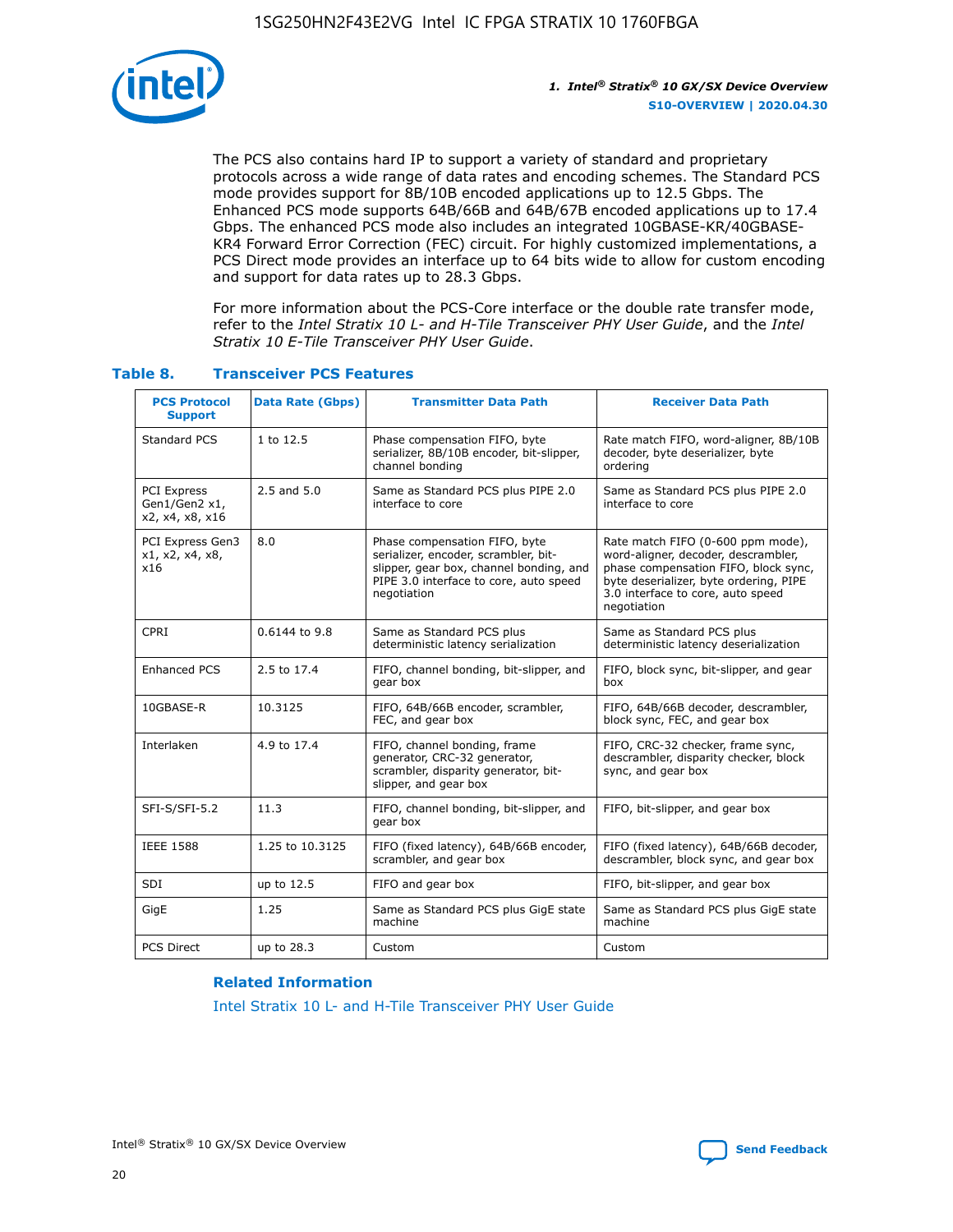

## **1.9. PCI Express Gen1/Gen2/Gen3 Hard IP**

Intel Stratix 10 devices contain embedded PCI Express hard IP designed for performance, ease-of-use, increased functionality, and designer productivity.

The PCI Express hard IP consists of the PHY, Data Link, and Transaction layers. It also supports PCI Express Gen1/Gen2/Gen3 end point and root port, in x1/x2/x4/x8/x16 lane configurations. The PCI Express hard IP is capable of operating independently from the core logic (autonomous mode). This feature allows the PCI Express link to power up and complete link training in less than 100 ms, while the rest of the device is still in the process of being configured. The hard IP also provides added functionality, which makes it easier to support emerging features such as Single Root I/O Virtualization (SR-IOV) and optional protocol extensions.

The PCI Express hard IP has improved end-to-end data path protection using Error Checking and Correction (ECC). In addition, the hard IP supports configuration of the device via protocol (CvP) across the PCI Express bus at Gen1/Gen2/Gen3 rates.

## **1.10. Interlaken PCS Hard IP**

Intel Stratix 10 devices have integrated Interlaken PCS hard IP supporting rates up to 17.4 Gbps per lane.

The Interlaken PCS hard IP is based on the proven functionality of the PCS developed for Intel's previous generation FPGAs, which has demonstrated interoperability with Interlaken ASSP vendors and third-party IP suppliers. The Interlaken PCS hard IP is present in every transceiver channel in Intel Stratix 10 devices.

## **1.11. 10G Ethernet Hard IP**

Intel Stratix 10 devices include IEEE 802.3 10-Gbps Ethernet (10GbE) compliant 10GBASE-R PCS and PMA hard IP. The scalable 10GbE hard IP supports multiple independent 10GbE ports while using a single PLL for all the 10GBASE-R PCS instantiations, which saves on core logic resources and clock networks.

The integrated serial transceivers simplify multi-port 10GbE systems compared to 10 GbE Attachment Unit Interface (XAUI) interfaces that require an external XAUI-to-10G PHY. Furthermore, the integrated transceivers incorporate signal conditioning circuits, which enable direct connection to standard 10G XFP and SFP+ pluggable optical modules. The transceivers also support backplane Ethernet applications and include a hard 10GBASE-KR/40GBASE-KR4 Forward Error Correction (FEC) circuit that can be used for both 10G and 40G applications. The integrated 10G Ethernet hard IP and 10G transceivers save external PHY cost, board space and system power. The 10G Ethernet PCS hard IP and 10GBASE-KR FEC are present in every transceiver channel.

## **1.12. External Memory and General Purpose I/O**

Intel Stratix 10 devices offer substantial external memory bandwidth, with up to ten 72 bit wide DDR4 memory interfaces running at up to 2666 Mbps. For external memory interface and LVDS restrictions, see [AN 906: Intel Stratix 10 GX 400, SX 400,](https://www.intel.com/content/www/us/en/programmable/documentation/sjf1574667190623.html#bft1574667627484) [and TX 400 Routing and Designing Floorplan Guidelines.](https://www.intel.com/content/www/us/en/programmable/documentation/sjf1574667190623.html#bft1574667627484)

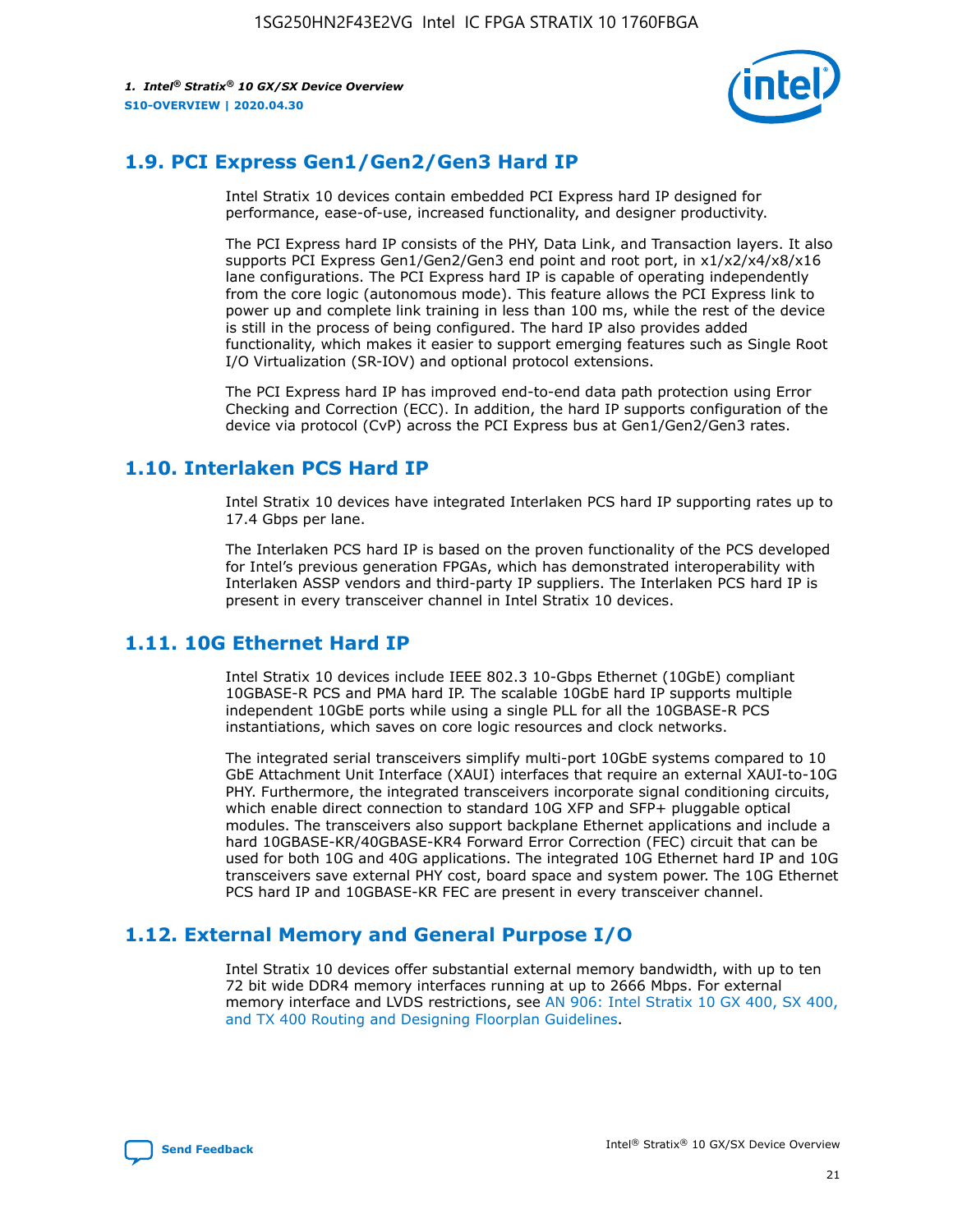

This bandwidth is provided along with the ease of design, lower power, and resource efficiencies of hardened high-performance memory controllers. The external memory interfaces can be configured up to a maximum width of 144 bits when using either hard or soft memory controllers.

### **Figure 10. Hard Memory Controller**



Each I/O bank contains 48 general purpose I/Os and a high-efficiency hard memory controller capable of supporting many different memory types, each with different performance capabilities. The hard memory controller is also capable of being bypassed and replaced by a soft controller implemented in user logic. The I/Os each have a hardened double data rate (DDR) read/write path (PHY) capable of performing key memory interface functionality such as:

- Read/write leveling
- FIFO buffering to lower latency and improve margin
- Timing calibration
- On-chip termination

The timing calibration is aided by the inclusion of hard microcontrollers based on Intel's Nios® II technology, specifically tailored to control the calibration of multiple memory interfaces. This calibration allows the Intel Stratix 10 device to compensate for any changes in process, voltage, or temperature either within the Intel Stratix 10 device itself, or within the external memory device. The advanced calibration algorithms ensure maximum bandwidth and robust timing margin across all operating conditions.

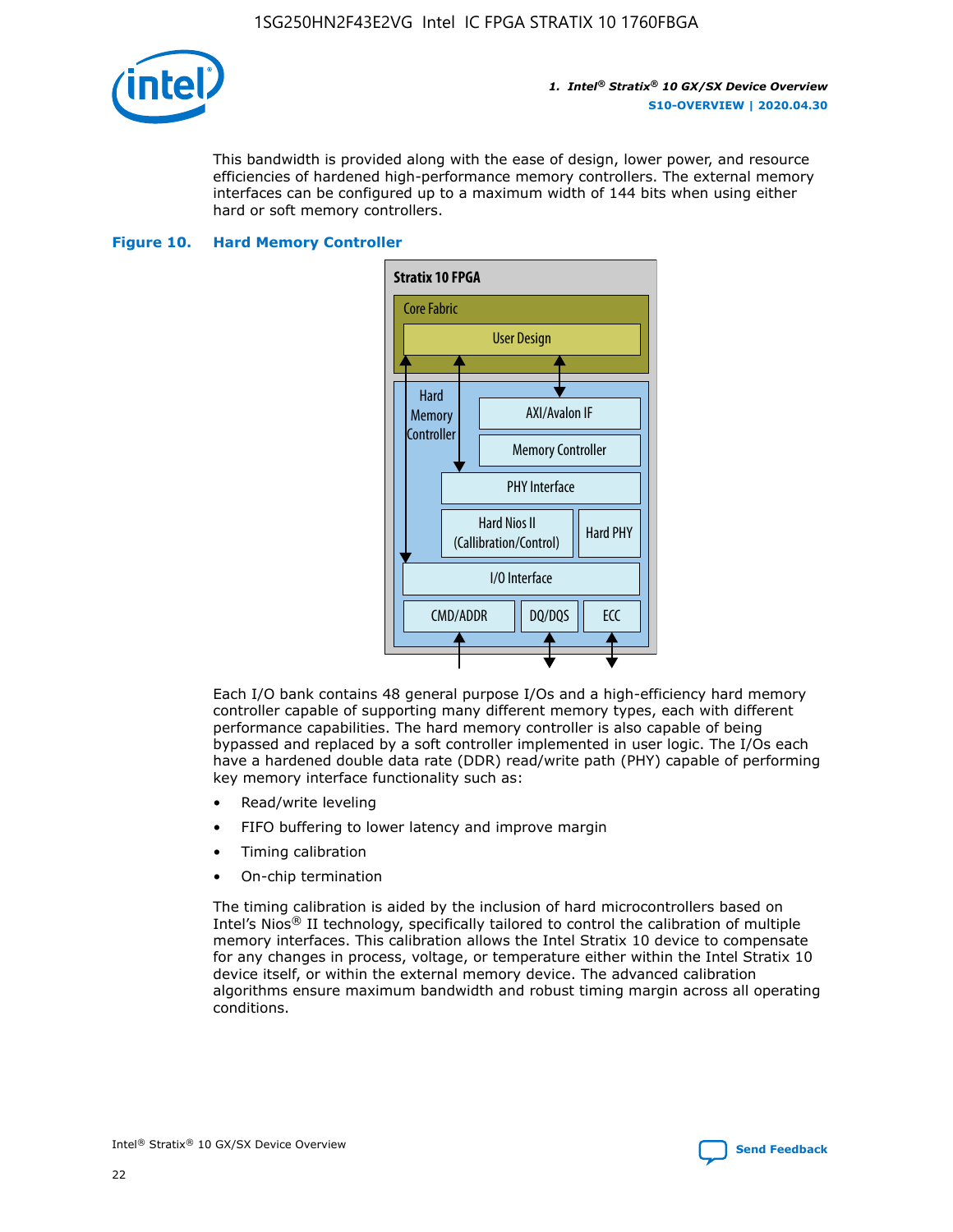

#### **Table 9. External Memory Interface Performance**

The listed speeds are for the 1-rank case.

| <b>Interface</b>     | <b>Controller Type</b> | <b>Performance</b><br>(maximum rate possible) |
|----------------------|------------------------|-----------------------------------------------|
| DDR4                 | Hard                   | 2666 Mbps                                     |
| DDR <sub>3</sub>     | Hard                   | 2133 Mbps                                     |
| QDRII+               | Soft                   | 1,100 Mtps                                    |
| <b>ODRII+ Xtreme</b> | Soft                   | 1,266 Mtps                                    |
| <b>ODRIV</b>         | Soft                   | 2,133 Mtps                                    |
| RLDRAM III           | Soft                   | 2400 Mbps                                     |
| <b>RLDRAM II</b>     | Soft                   | 533 Mbps                                      |

In addition to parallel memory interfaces, Intel Stratix 10 devices support serial memory technologies such as the Hybrid Memory Cube (HMC). The HMC is supported by the Intel Stratix 10 high-speed serial transceivers, which connect up to four HMC links, with each link running at data rates of 15 Gbps (HMC short reach specification).

Intel Stratix 10 devices also feature general purpose I/Os capable of supporting a wide range of single-ended and differential I/O interfaces. LVDS rates up to 1.6 Gbps are supported, with each pair of pins having both a differential driver and a differential input buffer. This enables configurable direction for each LVDS pair.

## **1.13. Adaptive Logic Module (ALM)**

Intel Stratix 10 devices use a similar adaptive logic module (ALM) as the previous generation Intel Arria 10 and Stratix V FPGAs, allowing for efficient implementation of logic functions and easy conversion of IP between the devices.

The ALM block diagram shown in the following figure has eight inputs with a fracturable look-up table (LUT), two dedicated embedded adders, and four dedicated registers.

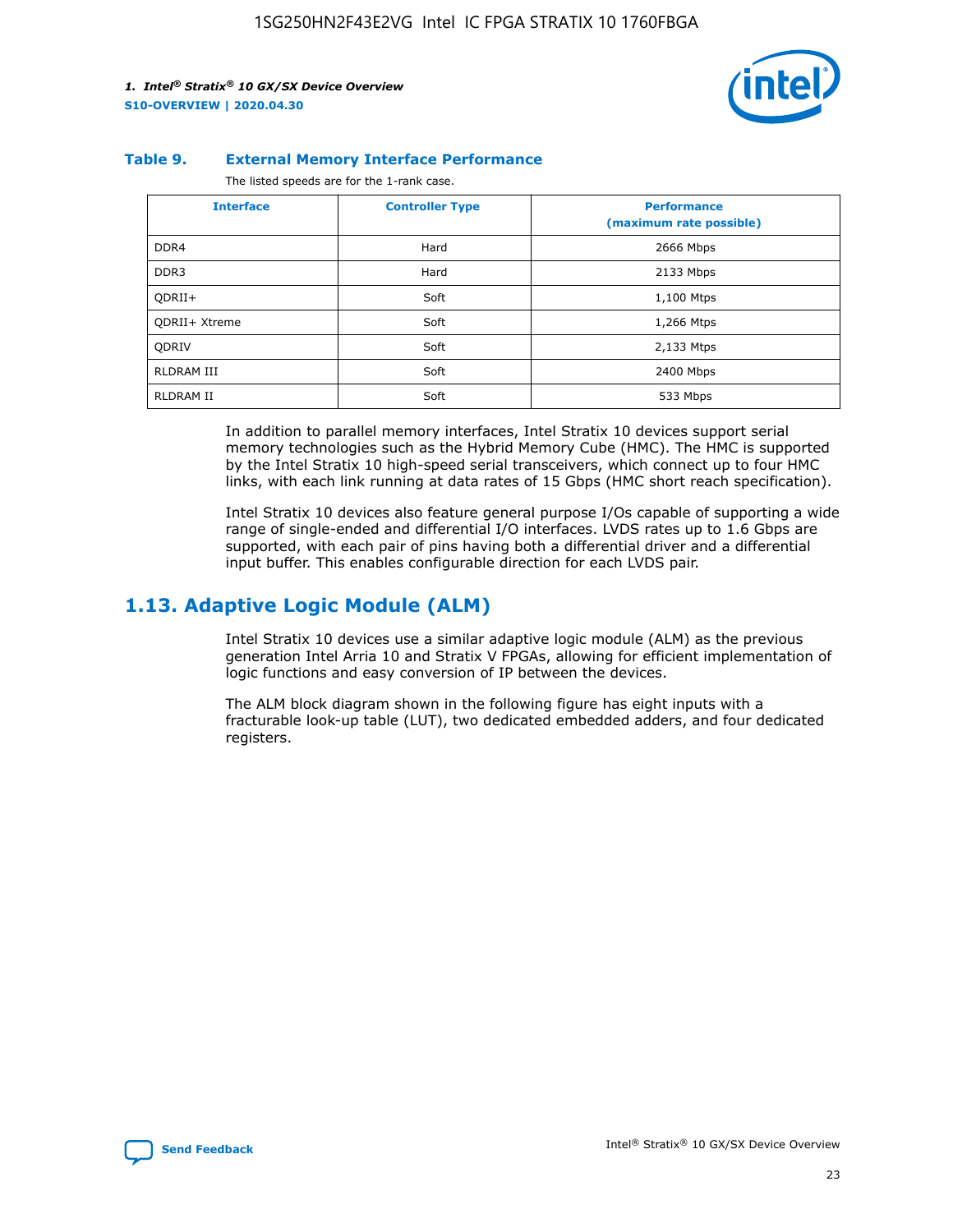

## **Figure 11. Intel Stratix 10 FPGA and SoC ALM Block Diagram**



Key features and capabilities of the ALM include:

- High register count with 4 registers per 8-input fracturable LUT, operating in conjunction with the new Intel Hyperflex architecture, enables Intel Stratix 10 devices to maximize core performance at very high core logic utilization
- Implements select 7-input logic functions, all 6-input logic functions, and two independent functions consisting of smaller LUT sizes (such as two independent 4 input LUTs) to optimize core logic utilization

The Intel Quartus Prime software takes advantage of the ALM logic structure to deliver the highest performance, optimal logic utilization, and lowest compile times. The Intel Quartus Prime software simplifies design reuse as it automatically maps legacy designs into the Intel Stratix 10 ALM architecture.

## **1.14. Core Clocking**

Core clocking in Intel Stratix 10 devices makes use of programmable clock tree synthesis.

This technique uses dedicated clock tree routing and switching circuits, and allows the Intel Quartus Prime software to create the exact clock trees required for your design. Clock tree synthesis minimizes clock tree insertion delay, reduces dynamic power dissipation in the clock tree and allows greater clocking flexibility in the core while still maintaining backwards compatibility with legacy global and regional clocking schemes.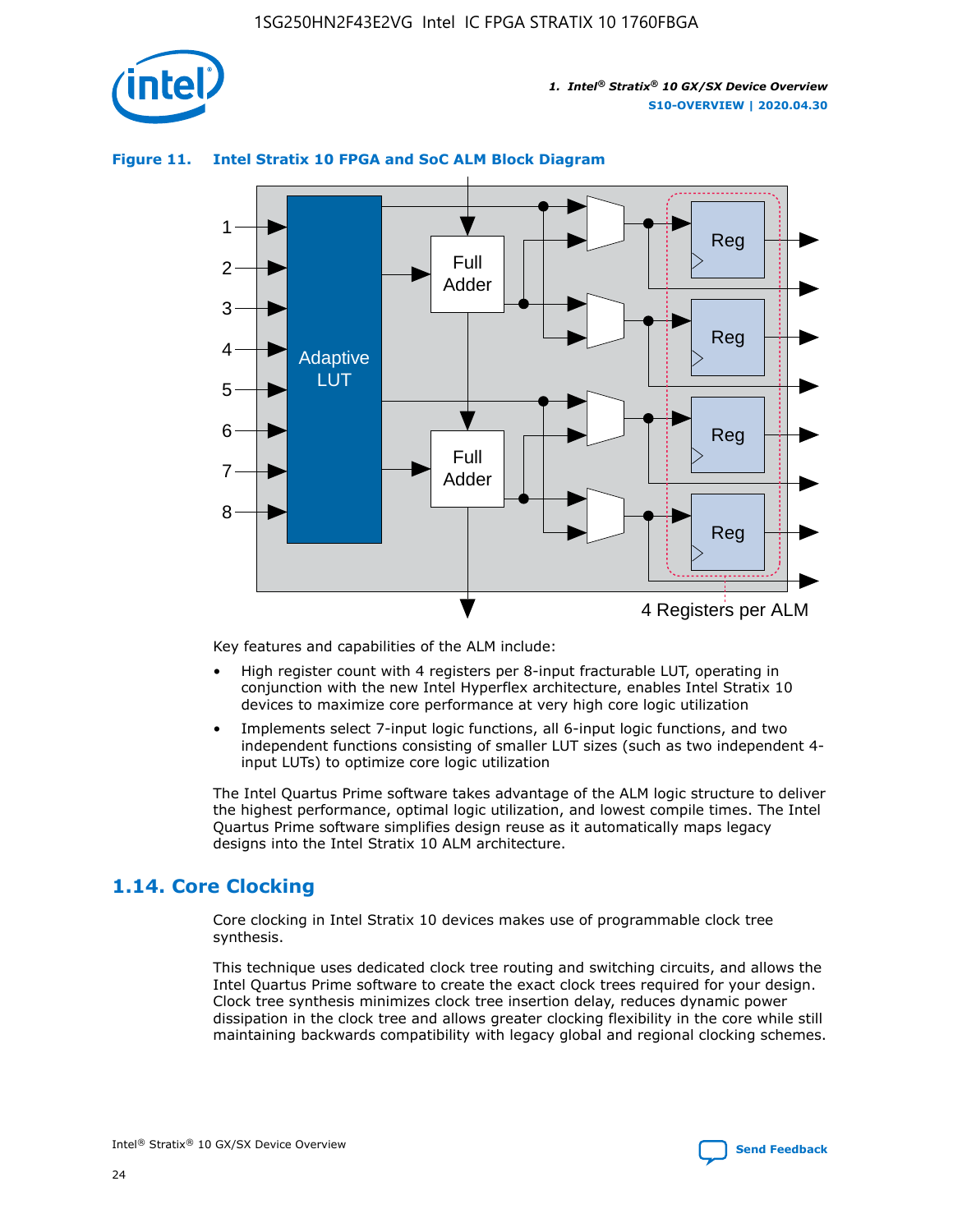

The core clock network in Intel Stratix 10 devices supports the new Intel Hyperflex core architecture at clock rates up to 1 GHz. It also supports the hard memory controllers up to 2666 Mbps with a quarter rate transfer to the core. The core clock network is supported by dedicated clock input pins, fractional clock synthesis PLLs, and integer I/O PLLs.

## **1.15. Fractional Synthesis PLLs and I/O PLLs**

Intel Stratix 10 devices have up to 32 fractional synthesis PLLs (fPLL) available for use with transceivers or in the core fabric.

The fPLLs are located in the 3D SiP transceiver L-tiles and H-tiles, eight per tile, adjacent to the transceiver channels. The fPLLs can be used to reduce both the number of oscillators required on the board and the number of clock pins required, by synthesizing multiple clock frequencies from a single reference clock source. In addition to synthesizing reference clock frequencies for the transceiver transmit PLLs, the fPLLs can also be used directly for transmit clocking. Each fPLL can be independently configured for conventional integer mode, or enhanced fractional synthesis mode with third-order delta-sigma modulation.

In addition to the fPLLs, Intel Stratix 10 devices contain up to 24 integer I/O PLLs (IOPLLs) available for general purpose use in the core fabric and for simplifying the design of external memory interfaces and high-speed LVDS interfaces. The IOPLLs are located in each bank of 48 general purpose I/O, 1 per I/O bank, adjacent to the hard memory controllers and LVDS SerDes in each I/O bank. This makes it easier to close timing because the IOPLLs are tightly coupled with the I/Os that need to use them. The IOPLLs can be used for general purpose applications in the core such as clock network delay compensation and zero-delay clock buffering.

## **1.16. Internal Embedded Memory**

Intel Stratix 10 devices contain two types of embedded memory blocks: M20K (20 Kb) and MLAB (640 bit).

The M20K and MLAB blocks are familiar block sizes carried over from previous Intel device families. The MLAB blocks are ideal for wide and shallow memories, while the M20K blocks are intended to support larger memory configurations and include hard ECC. Both M20K and MLAB embedded memory blocks can be configured as a singleport or dual-port RAM, FIFO, ROM, or shift register. These memory blocks are highly flexible and support a number of memory configurations as shown in Table 10 on page 25.

#### **Table 10. Internal Embedded Memory Block Configurations**

| MLAB (640 bits)                                                | <b>M20K (20 Kb)</b>                                                                    |
|----------------------------------------------------------------|----------------------------------------------------------------------------------------|
| $64 \times 10$ (supported through emulation)<br>$32 \times 20$ | $2K \times 10$ (or $x8$ )<br>$1K \times 20$ (or $x16$ )<br>$512 \times 40$ (or $x32$ ) |

## **1.17. Variable Precision DSP Block**

The Intel Stratix 10 DSP blocks are based upon the Variable Precision DSP Architecture used in Intel's previous generation devices. They feature hard fixed point and IEEE 754 compliant floating point capability.

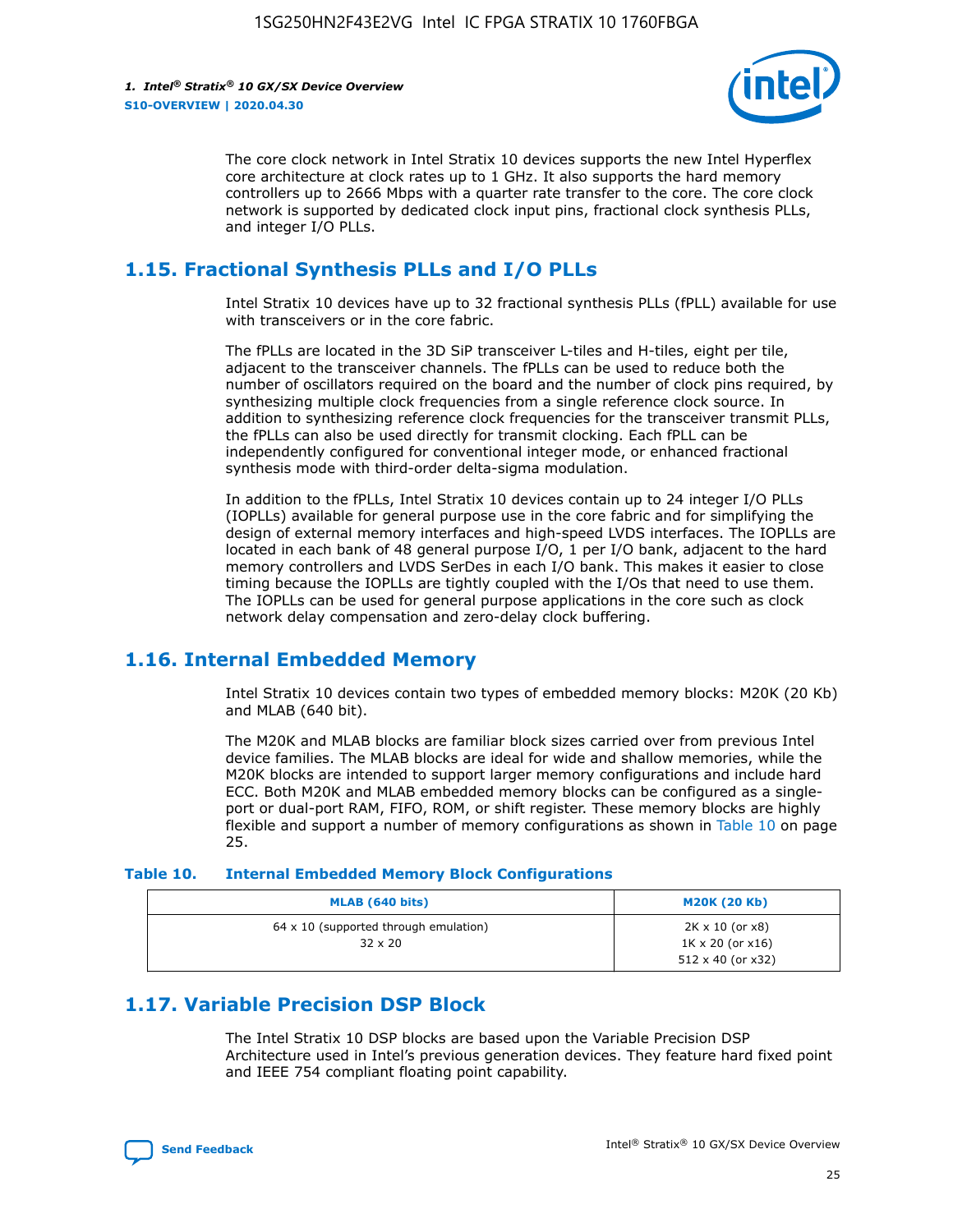

The DSP blocks can be configured to support signal processing with precision ranging from 18x19 up to 54x54. A pipeline register has been added to increase the maximum operating frequency of the DSP block and reduce power consumption.





#### **Figure 13. DSP Block: High Precision Fixed Point Mode**

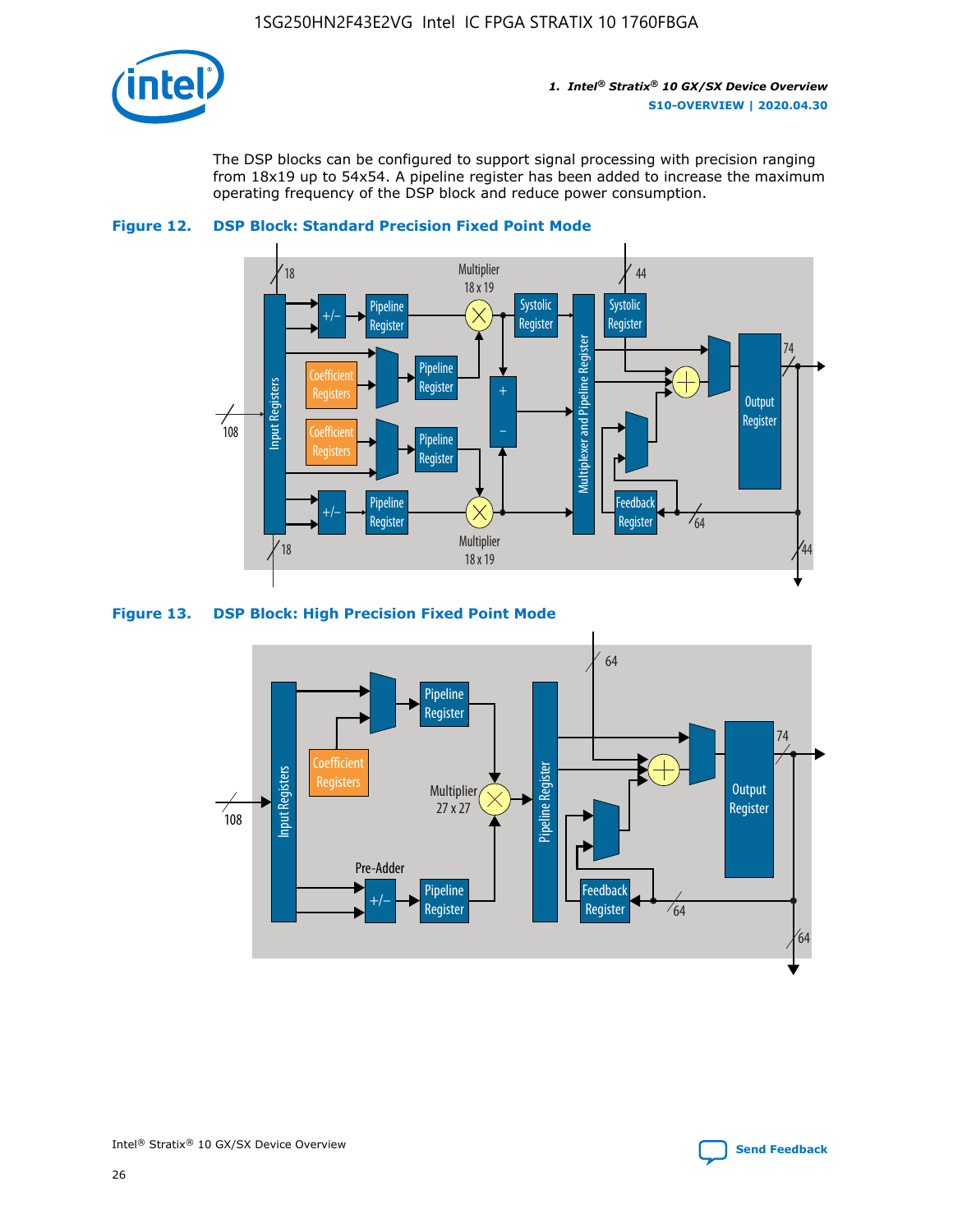



## **Figure 14. DSP Block: Single Precision Floating Point Mode**

Each DSP block can be independently configured at compile time as either dual 18x19 or a single 27x27 multiply accumulate. With a dedicated 64 bit cascade bus, multiple variable precision DSP blocks can be cascaded to implement even higher precision DSP functions efficiently.

In floating point mode, each DSP block provides one single precision floating point multiplier and adder. Floating point additions, multiplications, mult-adds and multaccumulates are supported.

The following table shows how different precisions are accommodated within a DSP block, or by utilizing multiple blocks.

| <b>Multiplier Size</b>             | <b>DSP Block Resources</b>                                                               | <b>Expected Usage</b>           |
|------------------------------------|------------------------------------------------------------------------------------------|---------------------------------|
| $18x19$ bits                       | 1/2 of Variable Precision DSP Block                                                      | Medium precision fixed point    |
| 27x27 bits                         | 1 Variable Precision DSP Block                                                           | High precision fixed point      |
| $19x36$ bits                       | 1 Variable Precision DSP Block with external<br>adder                                    | Fixed point FFTs                |
| 36x36 bits                         | 2 Variable Precision DSP Blocks with external<br>adder                                   | Very high precision fixed point |
| 54x54 bits                         | 4 Variable Precision DSP Blocks with external<br>adder                                   | Double Precision floating point |
| Single Precision<br>floating point | 1 Single Precision floating point adder, 1 Single<br>Precision floating point multiplier | Floating point                  |

#### **Table 11. Variable Precision DSP Block Configurations**

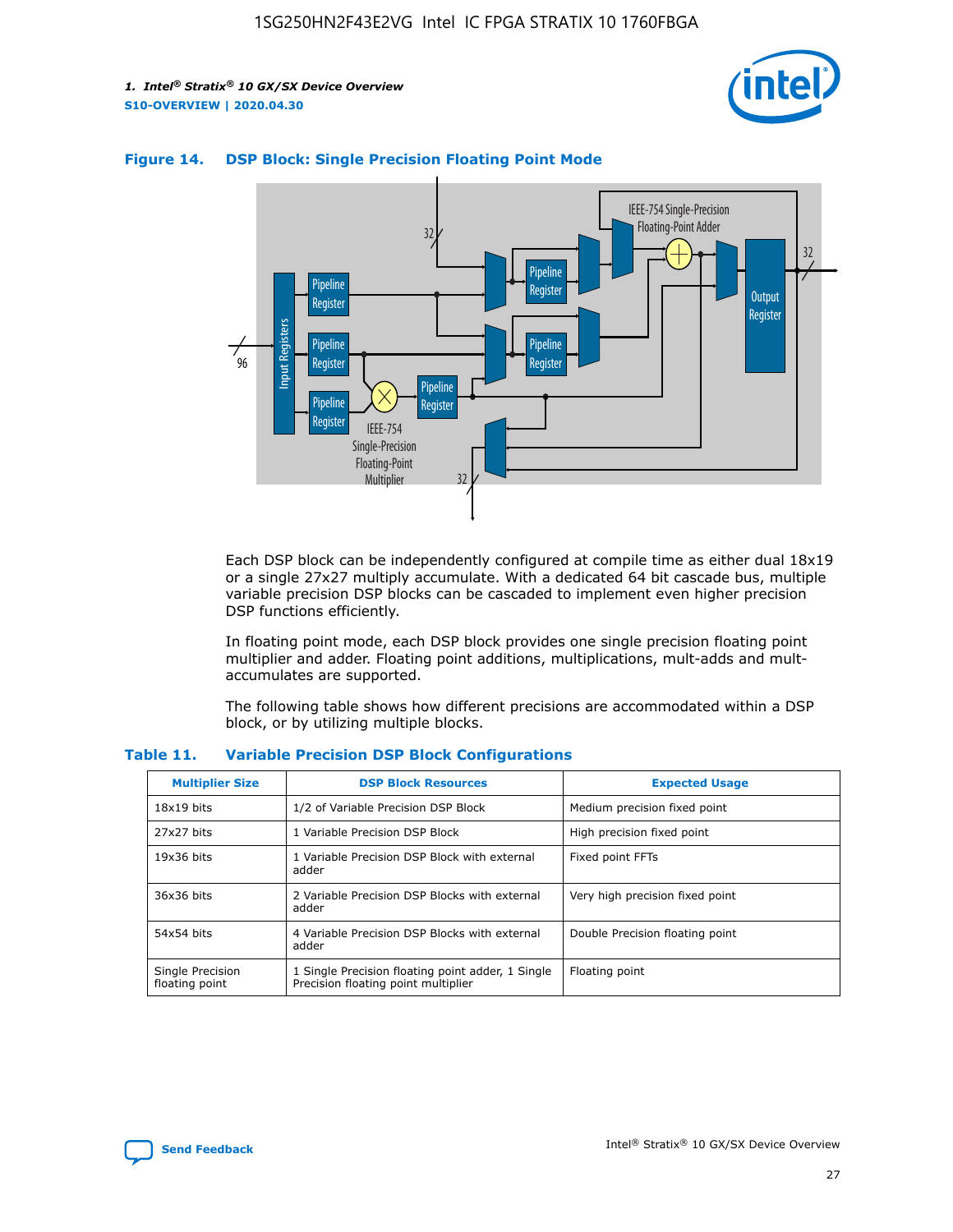

Complex multiplication is very common in DSP algorithms. One of the most popular applications of complex multipliers is the FFT algorithm. This algorithm has the characteristic of increasing precision requirements on only one side of the multiplier. The Variable Precision DSP block supports the FFT algorithm with proportional increase in DSP resources as the precision grows.

### **Table 12. Complex Multiplication With Variable Precision DSP Block**

| <b>Complex Multiplier</b><br><b>Size</b> | <b>DSP Block Resources</b>      | <b>FFT Usage</b>       |
|------------------------------------------|---------------------------------|------------------------|
| $18x19$ bits                             | 2 Variable Precision DSP Blocks | Resource optimized FFT |
| $27x27$ bits                             | 4 Variable Precision DSP Blocks | Highest precision FFT  |

For FFT applications with high dynamic range requirements, the Intel FFT IP Core offers an option of single precision floating point implementation with resource usage and performance similar to high precision fixed point implementations.

Other features of the DSP block include:

- Hard 18 bit and 25 bit pre-adders
- Hard floating point multipliers and adders
- 64 bit dual accumulator (for separate I, Q product accumulations)
- Cascaded output adder chains for 18 and 27 bit FIR filters
- Embedded coefficient registers for 18 and 27 bit coefficients
- Fully independent multiplier outputs
- Inferability using HDL templates supplied by the Intel Quartus Prime software for most modes

The Variable Precision DSP block is ideal to support the growing trend towards higher bit precision in high performance DSP applications. At the same time, it can efficiently support the many existing 18 bit DSP applications, such as high definition video processing and remote radio heads. With the Variable Precision DSP block architecture and hard floating point multipliers and adders, Intel Stratix 10 devices can efficiently support many different precision levels up to and including floating point implementations. This flexibility can result in increased system performance, reduced power consumption, and reduce architecture constraints on system algorithm designers.

## **1.18. Hard Processor System (HPS)**

The Intel Stratix 10 SoC Hard Processor System (HPS) is Intel's third generation HPS. Leveraging the performance of Intel 14 nm tri-gate technology, Intel Stratix 10 SoC devices more than double the performance of previous generation SoCs with an integrated quad-core 64-bit Arm Cortex-A53. The HPS also enables system-wide hardware virtualization capabilities by adding a system memory management unit. These architecture improvements ensure that Intel Stratix 10 SoCs meet the requirements of current and future embedded markets, including wireless and wireline communications, datacenter acceleration, and numerous military applications.

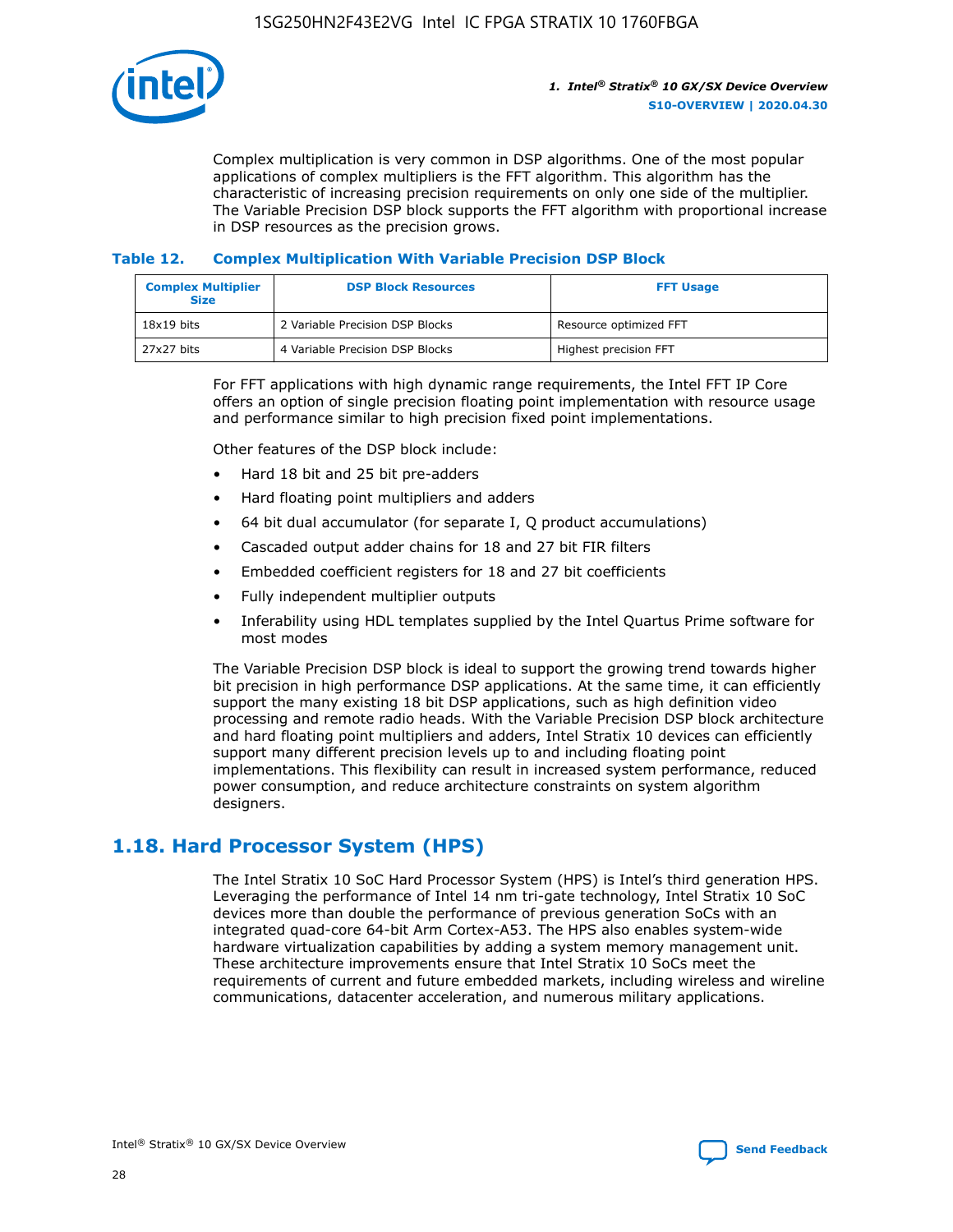

#### **Figure 15. HPS Block Diagram**

| Quad Arm Cortex-A53-Based Hard Processor System |                                                                            |                           |                                                     |                          |                                     |                          |                                        |
|-------------------------------------------------|----------------------------------------------------------------------------|---------------------------|-----------------------------------------------------|--------------------------|-------------------------------------|--------------------------|----------------------------------------|
|                                                 | Arm Cortex - A53                                                           |                           | Arm Cortex - A53                                    |                          |                                     | SD/SDIO/                 |                                        |
| <b>NEON</b>                                     |                                                                            | <b>FPU</b>                | <b>NEON</b>                                         |                          | <b>FPU</b>                          | USB OTG                  | $MMC$ <sup>1,2</sup>                   |
| 32 KB I-Cache<br>with Parity                    |                                                                            | 32 KB D-Cache<br>with ECC | 32 KB I-Cache<br>with Parity                        |                          | 32 KB D - Cache<br>with ECC         | $(x2)^{1,2}$             |                                        |
| Arm Cortex - A53                                |                                                                            |                           |                                                     |                          | Arm Cortex - A53                    | UART(x2)                 | <b>DMA</b><br>$(8 \text{ Channel})^2$  |
| <b>NEON</b>                                     |                                                                            | <b>FPU</b>                | <b>NEON</b>                                         |                          | <b>FPU</b>                          |                          |                                        |
| 32 KB I-Cache<br>with Parity                    | 32 KB D-Cache<br>with ECC                                                  |                           | 32 KB I-Cache<br>with Parity<br>with ECC            |                          | 32 KB D-Cache                       | I <sup>2</sup> C(x5)     | <b>HPS 10</b>                          |
|                                                 | 1 MB L2 Cache with ECC<br><b>System MMU</b><br><b>Cache Coherency Unit</b> |                           |                                                     | <b>EMAC</b> $(x3)^{1,2}$ | <b>NAND</b><br>Flash <sup>1,2</sup> |                          |                                        |
| JTAG Debug<br>or Trace                          |                                                                            |                           | 256 KB<br><b>Timers</b><br>RAM <sup>2</sup><br>(x8) |                          |                                     | SPI(x4)                  |                                        |
| Lightweight HPS-to-<br><b>FPGA BRIDGE</b>       |                                                                            |                           | HPS-to-FPGA<br><b>BRIDGE</b>                        |                          | FPGA-to-HPS<br><b>BRIDGE</b>        | HPS-to-SDM<br>SDM-to-HPS | <b>SDRAM</b><br>Scheduler <sup>3</sup> |
|                                                 |                                                                            |                           |                                                     |                          |                                     |                          |                                        |
| <b>FPGA Fabric</b>                              |                                                                            |                           |                                                     |                          |                                     | <b>SDM</b>               | <b>Hard Memory</b><br>Controller       |

Notes:

1. Integrated direct memory access (DMA)

2. Integrated error correction code (ECC)

3. Multiport front-end interface to hard memory controller

## **1.18.1. Key Features of the Intel Stratix 10 HPS**

## **Table 13. Key Features of the Intel Stratix 10 GX/SX HPS**

| <b>Feature</b>                                    | <b>Description</b>                                                                                                                                                                                                                                                                                                                                     |
|---------------------------------------------------|--------------------------------------------------------------------------------------------------------------------------------------------------------------------------------------------------------------------------------------------------------------------------------------------------------------------------------------------------------|
| Quad-core Arm Cortex-A53<br>MPCore processor unit | 2.3 MIPS/MHz instruction efficiency<br>$\bullet$<br>CPU frequency up to 1.5 GHz<br>٠<br>At 1.5 GHz total performance of 13,800 MIPS<br>Army8-A architecture<br>Runs 64 bit and 32 bit Arm instructions<br>16 bit and 32 bit Thumb instructions for 30% reduction in memory footprint<br>Jazelle* RCT execution architecture with 8 bit Java byte codes |
|                                                   |                                                                                                                                                                                                                                                                                                                                                        |

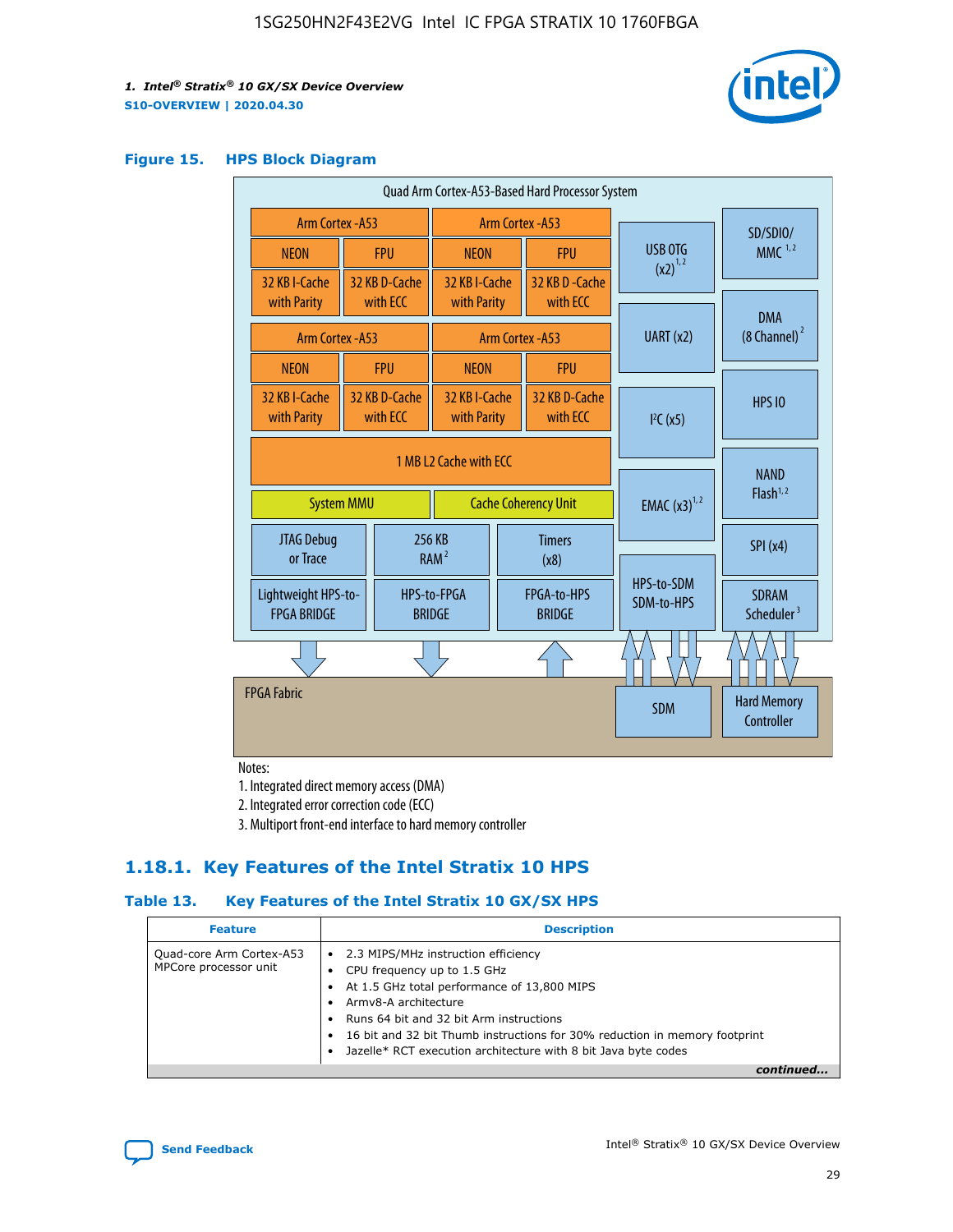

| <b>Feature</b>                                        | <b>Description</b>                                                                                                                                                                                                                                                                                                                                                                                                                                                                                                                                                                                                                                                                                                                                                                                                                                                                                                                                                                                                                                                                                                                                                                                               |  |  |
|-------------------------------------------------------|------------------------------------------------------------------------------------------------------------------------------------------------------------------------------------------------------------------------------------------------------------------------------------------------------------------------------------------------------------------------------------------------------------------------------------------------------------------------------------------------------------------------------------------------------------------------------------------------------------------------------------------------------------------------------------------------------------------------------------------------------------------------------------------------------------------------------------------------------------------------------------------------------------------------------------------------------------------------------------------------------------------------------------------------------------------------------------------------------------------------------------------------------------------------------------------------------------------|--|--|
|                                                       | Superscalar, variable length, out-of-order pipeline with dynamic branch prediction<br>Improved Arm Neon* media processing engine<br>Single- and double-precision floating-point unit<br>Arm CoreSight* debug and trace technology<br>٠                                                                                                                                                                                                                                                                                                                                                                                                                                                                                                                                                                                                                                                                                                                                                                                                                                                                                                                                                                           |  |  |
| <b>System Memory</b><br>Management Unit               | Enables a unified memory model and extends hardware virtualization into peripherals<br>implemented in the FPGA fabric                                                                                                                                                                                                                                                                                                                                                                                                                                                                                                                                                                                                                                                                                                                                                                                                                                                                                                                                                                                                                                                                                            |  |  |
| Cache Coherency unit                                  | Changes in shared data stored in cache are propagated throughout the system<br>$\bullet$<br>providing bi-directional coherency for co-processing elements.                                                                                                                                                                                                                                                                                                                                                                                                                                                                                                                                                                                                                                                                                                                                                                                                                                                                                                                                                                                                                                                       |  |  |
| Cache                                                 | L1 Cache<br>$\bullet$<br>- 32 KB of instruction cache w/ parity check<br>- 32 KB of L1 data cache w /ECC<br>- Parity checking<br>L <sub>2</sub> Cache<br>$-$ 1MB shared<br>$-$ 8-way set associative<br>- SEU Protection with parity on TAG ram and ECC on data RAM<br>- Cache lockdown support                                                                                                                                                                                                                                                                                                                                                                                                                                                                                                                                                                                                                                                                                                                                                                                                                                                                                                                  |  |  |
| On-Chip Memory                                        | 256 KB of scratch on-chip RAM                                                                                                                                                                                                                                                                                                                                                                                                                                                                                                                                                                                                                                                                                                                                                                                                                                                                                                                                                                                                                                                                                                                                                                                    |  |  |
| External SDRAM and Flash<br>Memory Interfaces for HPS | Hard memory controller with support for DDR4, DDR3<br>$\bullet$<br>$-$ 40 bit (32 bit + 8 bit ECC) with select packages supporting 72 bit (64 bit + 8 bit<br>ECC)<br>- Support for up to 2666 Mbps DDR4 and 2166 Mbps DDR3 frequencies<br>- Error correction code (ECC) support including calculation, error correction, write-<br>back correction, and error counters<br>- Software Configurable Priority Scheduling on individual SDRAM bursts<br>- Fully programmable timing parameter support for all JEDEC-specified timing<br>parameters<br>- Multiport front-end (MPFE) scheduler interface to the hard memory controller, which<br>supports the $AXI^{\circledR}$ Quality of Service (QoS) for interface to the FPGA fabric<br>NAND flash controller<br>$-$ ONFI 1.0<br>- Integrated descriptor based with DMA<br>- Programmable hardware ECC support<br>- Support for 8 and 16 bit Flash devices<br>Secure Digital SD/SDIO/MMC controller<br>$-$ eMMC 4.5<br>- Integrated descriptor based DMA<br>- CE-ATA digital commands supported<br>- 50 MHz operating frequency<br>Direct memory access (DMA) controller<br>٠<br>$-$ 8-channel<br>- Supports up to 32 peripheral handshake interface<br>continued |  |  |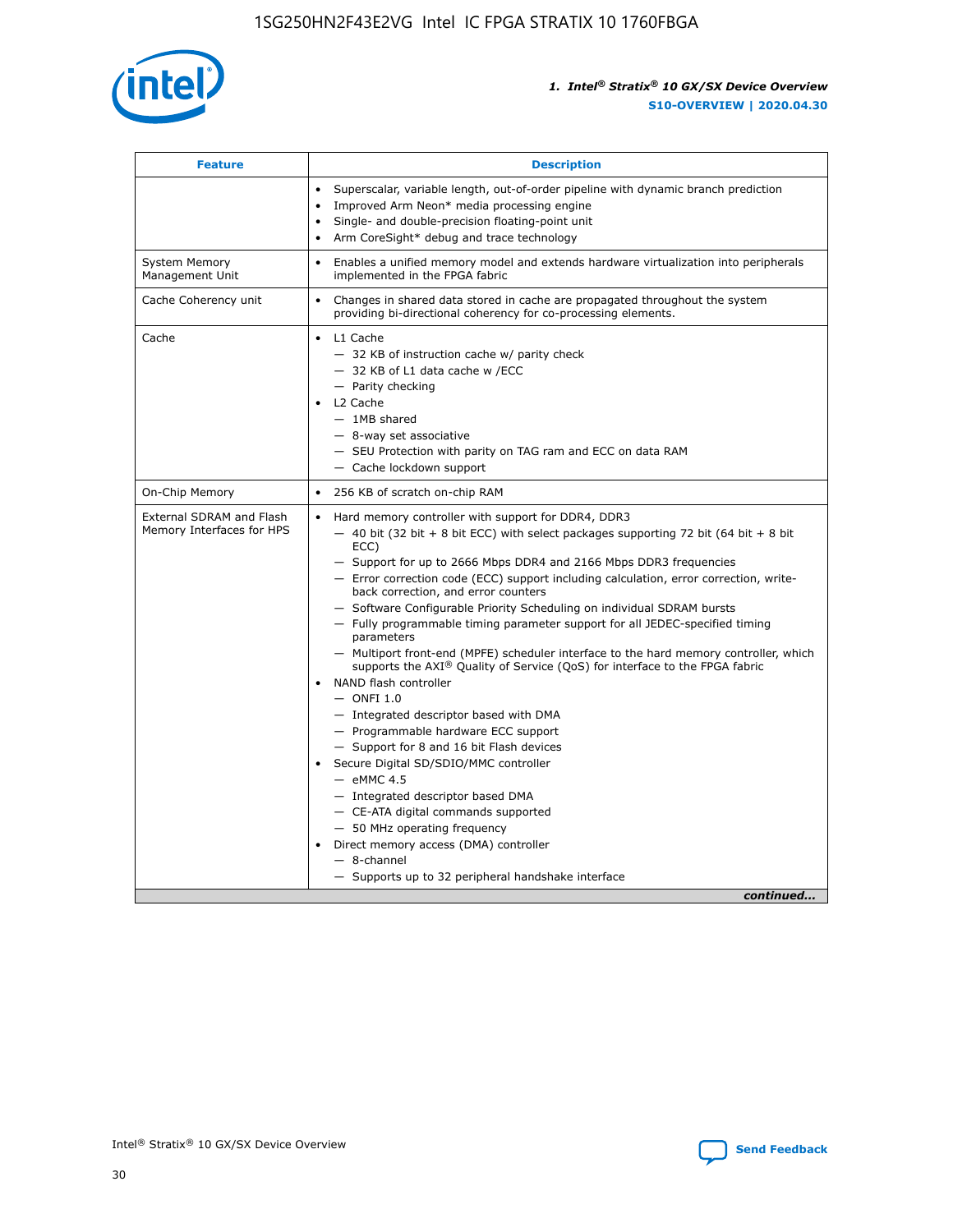

| <b>Feature</b>                         | <b>Description</b>                                                                                                                                                                                                                                                                                                                                                                                                                                                                                                                                                                                                                                                                                                                                                                                                                                                                                                                                                                                                                                                                                                                                                                                                                                                                                                                                                                                                                                                                                                     |
|----------------------------------------|------------------------------------------------------------------------------------------------------------------------------------------------------------------------------------------------------------------------------------------------------------------------------------------------------------------------------------------------------------------------------------------------------------------------------------------------------------------------------------------------------------------------------------------------------------------------------------------------------------------------------------------------------------------------------------------------------------------------------------------------------------------------------------------------------------------------------------------------------------------------------------------------------------------------------------------------------------------------------------------------------------------------------------------------------------------------------------------------------------------------------------------------------------------------------------------------------------------------------------------------------------------------------------------------------------------------------------------------------------------------------------------------------------------------------------------------------------------------------------------------------------------------|
| Communication Interface<br>Controllers | Three 10/100/1000 Ethernet media access controls (MAC) with integrated DMA<br>$\bullet$<br>- Supports RGMII and RMII external PHY Interfaces<br>- Option to support other PHY interfaces through FPGA logic<br>$\bullet$ GMII<br>MII<br>$\bullet$<br>RMII (requires MII to RMII adapter)<br>$\bullet$<br>• RGMII (requires GMII to RGMII adapter)<br>SGMII (requires GMII to SGMII adapter)<br>- Supports IEEE 1588-2002 and IEEE 1588-2008 standards for precision networked<br>clock synchronization<br>- Supports IEEE 802.1Q VLAN tag detection for reception frames<br>- Supports Ethernet AVB standard<br>Two USB On-the-Go (OTG) controllers with DMA<br>- Dual-Role Device (device and host functions)<br>• High-speed (480 Mbps)<br>• Full-speed (12 Mbps)<br>• Low-speed (1.5 Mbps)<br>• Supports USB 1.1 (full-speed and low-speed)<br>- Integrated descriptor-based scatter-gather DMA<br>- Support for external ULPI PHY<br>- Up to 16 bidirectional endpoints, including control endpoint<br>$-$ Up to 16 host channels<br>- Supports generic root hub<br>- Configurable to OTG 1.3 and OTG 2.0 modes<br>Five $I2C$ controllers (three can be used by EMAC for MIO to external PHY)<br>- Support both 100 Kbps and 400 Kbps modes<br>- Support both 7 bit and 10 bit addressing modes<br>- Support Master and Slave operating mode<br>Two UART 16550 compatible<br>- Programmable baud rate up to 115.2 Kbaud<br>Four serial peripheral interfaces (SPI) (2 Masters, 2 Slaves)<br>- Full and Half duplex |
| Timers and I/O                         | Timers<br>$\bullet$<br>- 4 general-purpose timers<br>$-4$ watchdog timers<br>48 HPS direct I/O allow HPS peripherals to connect directly to I/O<br>Up to three IO48 banks may be assigned to HPS for HPS DDR access                                                                                                                                                                                                                                                                                                                                                                                                                                                                                                                                                                                                                                                                                                                                                                                                                                                                                                                                                                                                                                                                                                                                                                                                                                                                                                    |
| Interconnect to Logic Core             | • FPGA-to-HPS Bridge<br>- Allows IP bus masters in the FPGA fabric to access to HPS bus slaves<br>- Configurable 32, 64, or 128 bit AMBA AXI interface<br>HPS-to-FPGA Bridge<br>- Allows HPS bus masters to access bus slaves in FPGA fabric<br>- Configurable 32, 64, or 128 bit AMBA AXI interface allows high-bandwidth HPS<br>master transactions to FPGA fabric<br>HPS-to-SDM and SDM-to-HPS Bridges<br>- Allows the HPS to reach the SDM block and the SDM to bootstrap the HPS<br>Light Weight HPS-to-FPGA Bridge<br>- Light weight 32 bit AXI interface suitable for low-latency register accesses from HPS<br>to soft peripherals in FPGA fabric<br>FPGA-to-HPS SDRAM Bridge<br>- Up to three AMBA AXI interfaces supporting 32, 64, or 128 bit data paths                                                                                                                                                                                                                                                                                                                                                                                                                                                                                                                                                                                                                                                                                                                                                    |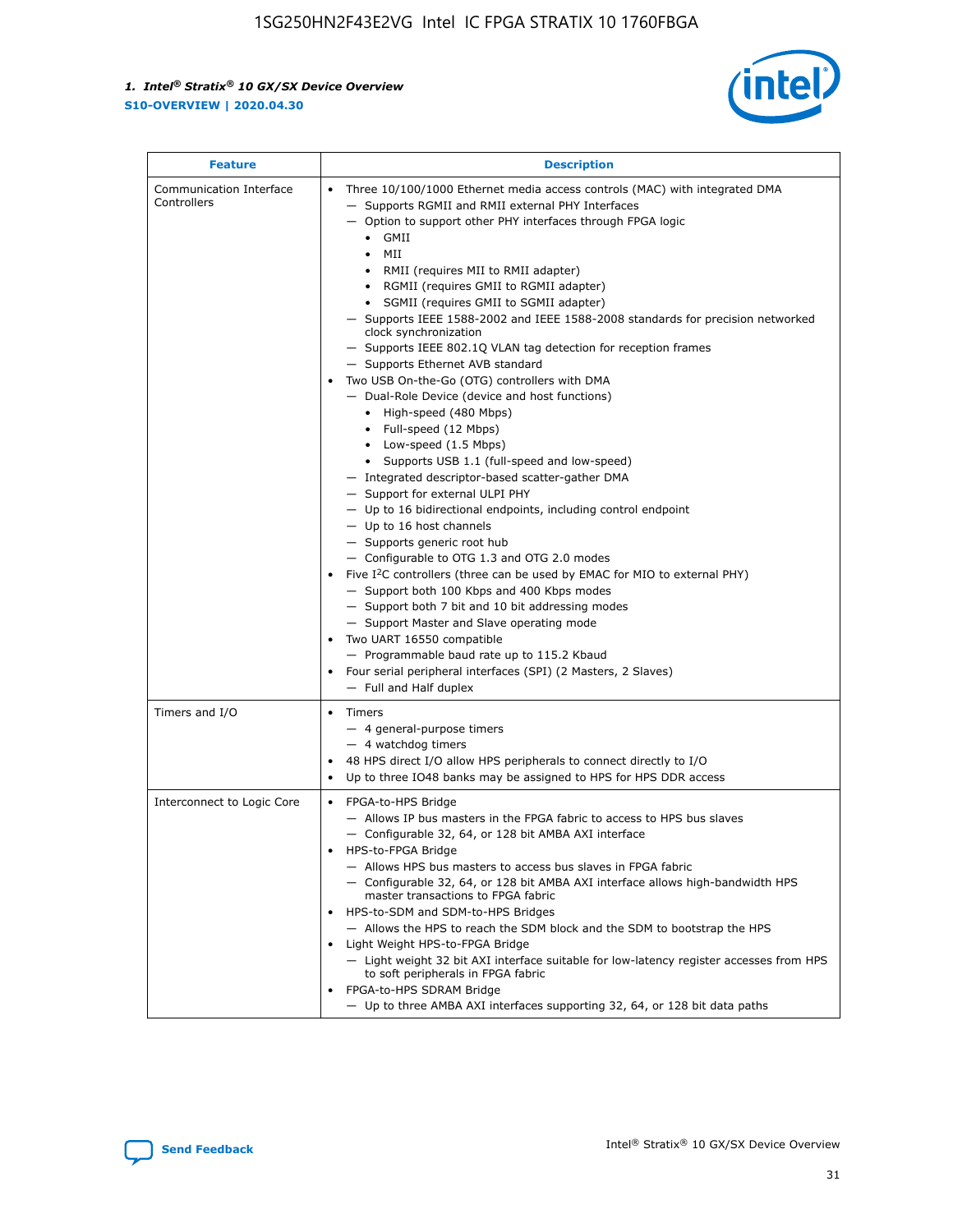

## **1.19. Power Management**

Intel Stratix 10 devices use the advanced Intel 14 nm tri-gate process technology, the all new Intel Hyperflex core architecture to enable Hyper-Folding, power gating, and several optional power reduction techniques to reduce total power consumption by as much as 70% compared to previous generation high-performance Stratix V devices.

Intel Stratix 10 standard power devices (-V) are SmartVID devices. The core voltage supplies (VCC and VCCP) for each SmartVID device must be driven by a PMBus voltage regulator dedicated to that Intel Stratix 10 device. Use of a PMBus voltage regulator for each SmartVID (-V) device is mandatory; it is not an option. A code is programmed into each SmartVID device during manufacturing that allows the PMBus voltage regulator to operate at the optimum core voltage to meet the device performance specifications.

With the new Intel Hyperflex core architecture, designs can run 2X faster than previous generation FPGAs. With 2X performance and same required throughput, architects can cut the data path width in half to save power. This optimization is called Hyper-Folding. Additionally, power gating reduces static power of unused resources in the FPGA by powering them down. The Intel Quartus Prime software automatically powers down specific unused resource blocks such as DSP and M20K blocks, at configuration time.

The optional power reduction techniques in Intel Stratix 10 devices include:

• **Available Low Static Power Devices**—Intel Stratix 10 devices are available with a fixed core voltage that provides lower static power than the SmartVID standard power devices, while maintaining device performance

Furthermore, Intel Stratix 10 devices feature Intel's low power transceivers and include a number of hard IP blocks that not only reduce logic resources but also deliver substantial power savings compared to soft implementations. In general, hard IP blocks consume up to 50% less power than the equivalent soft logic implementations.

## **1.20. Device Configuration and Secure Device Manager (SDM)**

All Intel Stratix 10 devices contain a Secure Device Manager (SDM), which is a dedicated triple-redundant processor that serves as the point of entry into the device for all JTAG and configuration commands. The SDM also bootstraps the HPS in SoC devices ensuring that the HPS can boot using the same security features that the FPGA devices have.

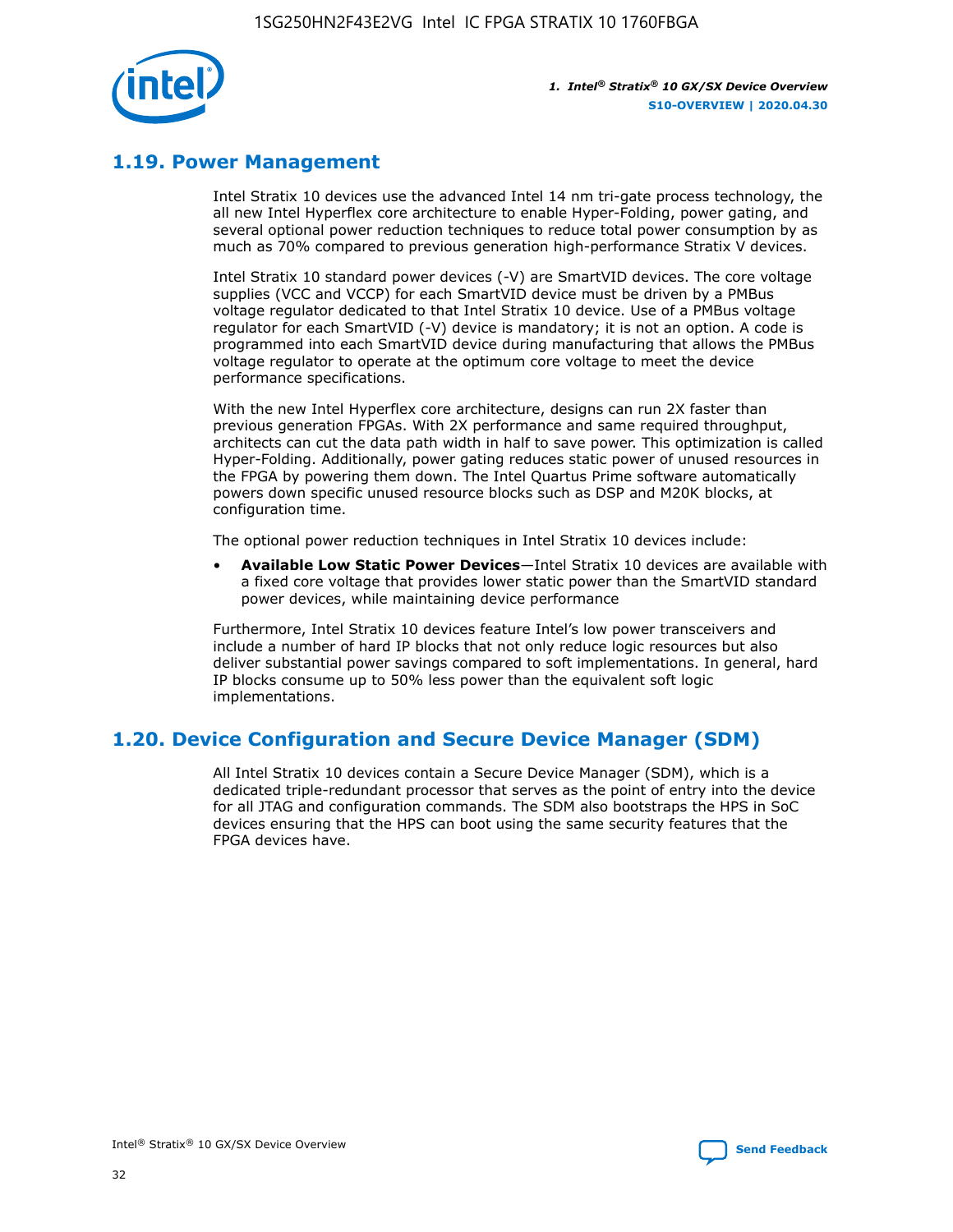





During configuration, Intel Stratix 10 devices are divided into logical sectors, each of which is managed by a local sector manager (LSM). The SDM passes configuration data to each of the LSMs across the on-chip configuration network. This allows the sectors to be configured independently, one at a time, or in parallel. This approach achieves simplified sector configuration and reconfiguration, as well as reduced overall configuration time due to the inherent parallelism. The same sector-based approach is used to respond to single-event upsets and security attacks.

While the sectors provide a logical separation for device configuration and reconfiguration, they overlay the normal rows and columns of FPGA logic and routing. This means there is no impact to the Intel Quartus Prime software place and route, and no impact to the timing of logic signals that cross the sector boundaries.

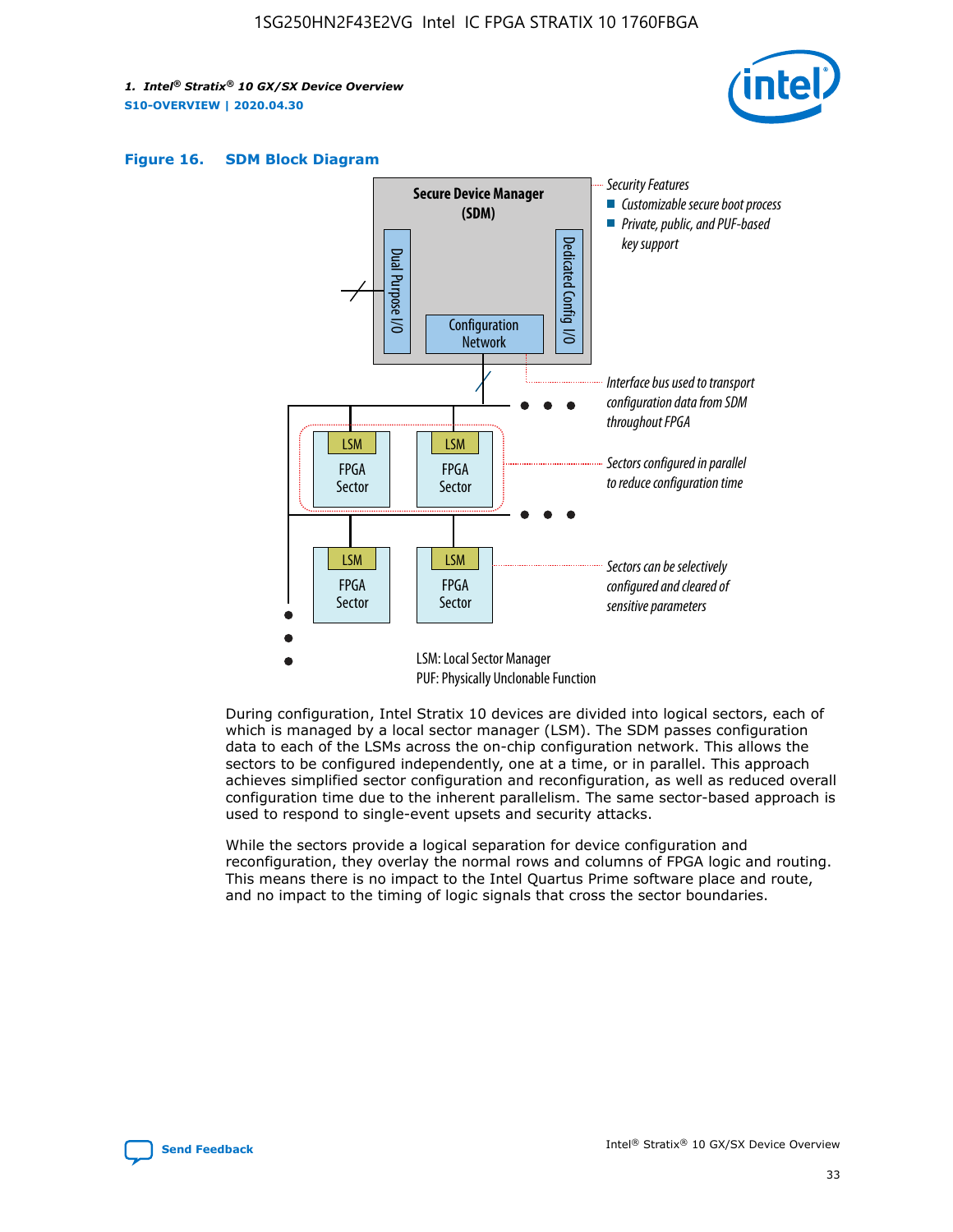

The SDM enables robust, secure, fully-authenticated device configuration. It also allows for customization of the configuration scheme, which can enhance device security. For configuration and reconfiguration, this approach offers a variety of advantages:

- Dedicated secure configuration manager
- Reduced device configuration time, because sectors are configured in parallel
- Updateable configuration process
- Reconfiguration of one or more sectors independent of all other sectors
- Zeroization of individual sectors or the complete device

The SDM also provides additional capabilities such as register state readback and writeback to support ASIC prototyping and other applications.

## **1.21. Device Security**

Building on top of the robust security features present in the previous generation devices, Intel Stratix 10 FPGAs and SoCs include a number of new and innovative security enhancements. These features are also managed by the SDM, tightly coupling device configuration and reconfiguration with encryption, authentication, key storage and anti-tamper services.

Security services provided by the SDM include:

- Bitstream encryption
- Multi-factor authentication
- Hard encryption and authentication acceleration; AES-256, SHA-256/384, ECDSA-256/384
- Volatile and non-volatile encryption key storage and management
- Boot code authentication for the HPS
- Physically Unclonable Function (PUF) service
- Updateable configuration process
- Secure device maintenance and upgrade functions
- Side channel attack protection
- Scripted response to sensor inputs and security attacks, including selective sector zeroization
- Readback, JTAG and test mode disable
- Enhanced response to single-event upsets (SEU)
- Black key provisioning
- Physical anti-tamper

See the *Intel Stratix 10 Device Security User Guide* for a complete list of all security features.

The SDM and associated security services provide a robust, multi-layered security solution for your Intel Stratix 10 design.

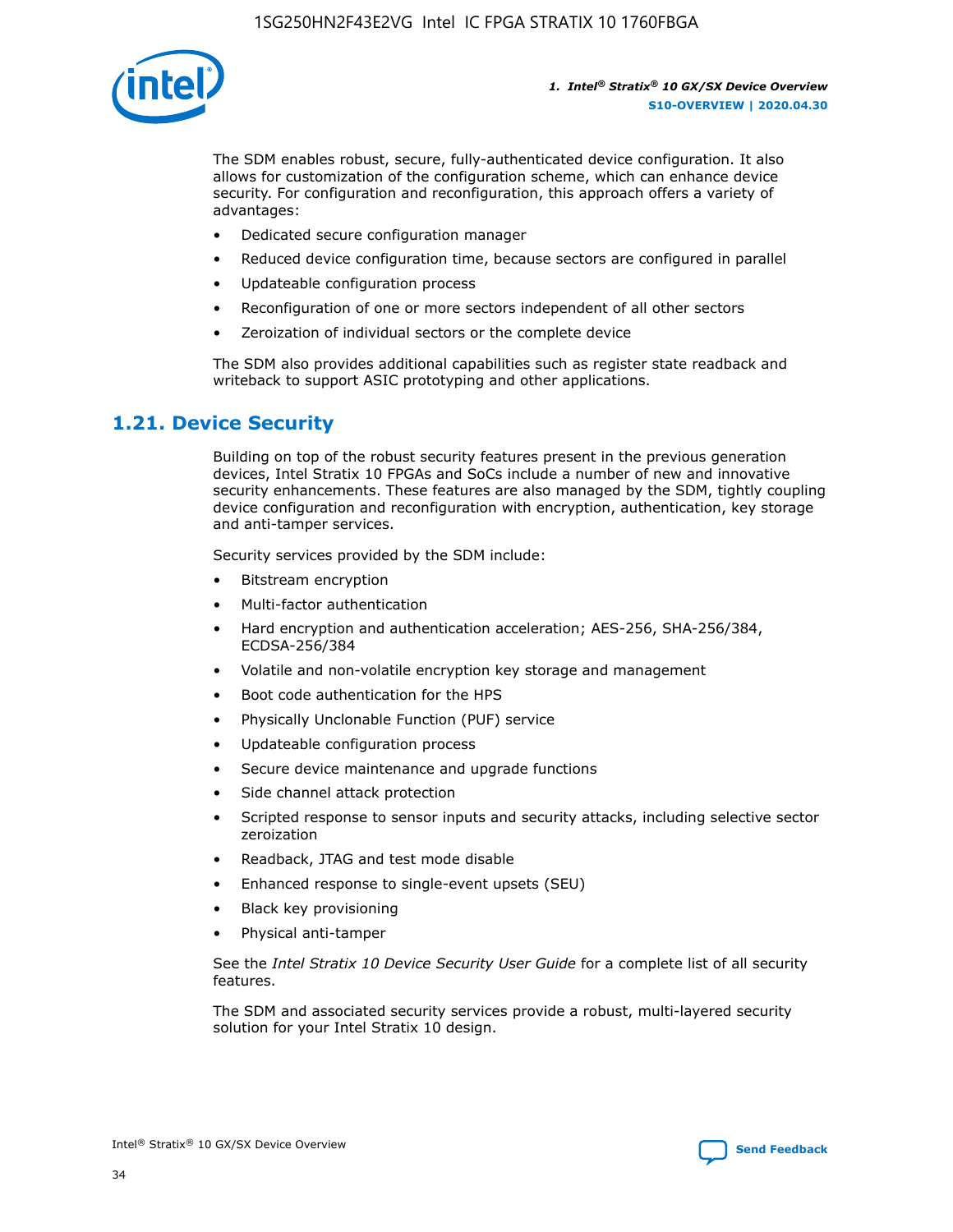

#### **Table 14. Device Security**

| <b>Intel Stratix 10 Family Variant</b> | <b>Bitstream Authentication</b> | <b>Advanced Security Features</b> <sup>(12)</sup> |
|----------------------------------------|---------------------------------|---------------------------------------------------|
| GX/SX                                  | All devices                     | -AS suffix part number required                   |

#### **Related Information**

- [My Intel Support](https://www.intel.com/content/www/us/en/programmable/my-intel/mal-home.html)
- [Intel Stratix 10 Device Security User Guide](https://www.intel.com/content/www/us/en/programmable/documentation/ndq1483601370898.html#wcd1483611014402)

## **1.22. Configuration via Protocol Using PCI Express**

Configuration via protocol using PCI Express allows the FPGA to be configured across the PCI Express bus, simplifying the board layout and increasing system integration. Making use of the embedded PCI Express hard IP operating in autonomous mode before the FPGA is configured, this technique allows the PCI Express bus to be powered up and active within the 100 ms time allowed by the PCI Express specification. Intel Stratix 10 devices also support partial reconfiguration across the PCI Express bus which reduces system down time by keeping the PCI Express link active while the device is being reconfigured.

## **1.23. Partial and Dynamic Reconfiguration**

Partial reconfiguration allows you to reconfigure part of the FPGA while other sections continue running. This capability is required in systems where uptime is critical, because it allows you to make updates or adjust functionality without disrupting services.

In addition to lowering power and cost, partial reconfiguration also increases the effective logic density by removing the necessity to place in the FPGA those functions that do not operate simultaneously. Instead, these functions can be stored in external memory and loaded as needed. This reduces the size of the required FPGA by allowing multiple applications on a single FPGA, saving board space and reducing power. The partial reconfiguration process is built on top of the proven incremental compile design flow in the Intel Quartus Prime design software

Dynamic reconfiguration in Intel Stratix 10 devices allows transceiver data rates, protocols and analog settings to be changed dynamically on a channel-by-channel basis while maintaining data transfer on adjacent transceiver channels. Dynamic reconfiguration is ideal for applications that require on-the-fly multiprotocol or multirate support. Both the PMA and PCS blocks within the transceiver can be reconfigured using this technique. Dynamic reconfiguration of the transceivers can be used in conjunction with partial reconfiguration of the FPGA to enable partial reconfiguration of both core and transceivers simultaneously.

## **1.24. Fast Forward Compile**

The innovative Fast Forward Compile feature in the Intel Quartus Prime software identifies performance bottlenecks in your design and provides detailed, step-by-step performance improvement recommendations that you can then implement. The Compiler reports estimates of the maximum operating frequency that can be achieved

<sup>(12)</sup> Contact My Intel Support for additional information.

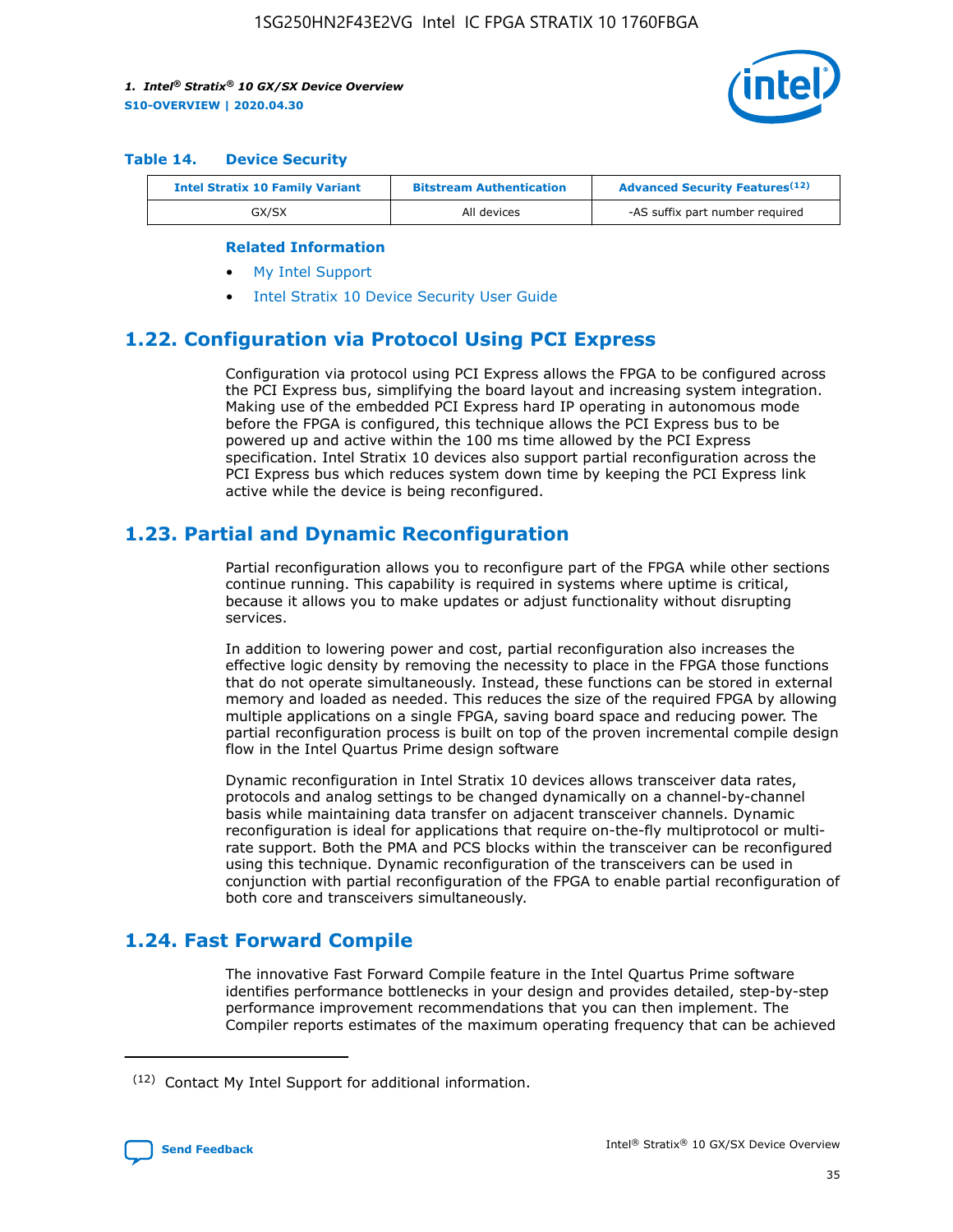

by applying the recommendations. As part of the new Hyper-Aware design flow, Fast Forward Compile maximizes the performance of your Intel Stratix 10 design and achieves rapid timing closure.

Previously, this type of optimization required multiple time-consuming design iterations, including full design re-compilation to determine the effectiveness of the changes. Fast Forward Compile enables you to make better decisions about where to focus your optimization efforts, and how to increase your design performance and throughput. This technique removes much of the guesswork of performance exploration, resulting in fewer design iterations and as much as 2X core performance gains for Intel Stratix 10 designs.

## **1.25. Single Event Upset (SEU) Error Detection and Correction**

Intel Stratix 10 FPGAs and SoCs offer robust SEU error detection and correction circuitry. The detection and correction circuitry includes protection for Configuration RAM (CRAM) programming bits and user memories. The CRAM is protected by a continuously running parity checker circuit with integrated ECC that automatically corrects one or two bit errors and detects higher order multibit errors.

The physical layout of the CRAM array is optimized to make the majority of multi-bit upsets appear as independent single-bit or double-bit errors which are automatically corrected by the integrated CRAM ECC circuitry. In addition to the CRAM protection, user memories also include integrated ECC circuitry and are layout optimized for error detection and correction.

The SEU error detection and correction hardware is supported by both soft IP and the Intel Quartus Prime software to provide a complete SEU mitigation solution. The components of the complete solution include:

- Hard error detection and correction for CRAM and user M20K memory blocks
- Optimized physical layout of memory cells to minimize probability of SEU
- Sensitivity processing soft IP that reports if CRAM upset affects a used or unused bit
- Fault injection soft IP with the Intel Quartus Prime software support that changes state of CRAM bits for testing purposes
- Hierarchy tagging in the Intel Quartus Prime software
- Triple Mode Redundancy (TMR) used for the Secure Device Manager and critical on-chip state machines

In addition to the SEU mitigation features listed above, the Intel 14 nm tri-gate process technology used for Intel Stratix 10 devices is based on FinFET transistors which have reduced SEU susceptibility versus conventional planar transistors.

## **1.26. Document Revision History for the Intel Stratix 10 GX/SX Device Overview**

| <b>Document</b><br><b>Version</b> | <b>Changes</b>             |
|-----------------------------------|----------------------------|
| 2020.04.30                        | Made the following change: |
|                                   | continued                  |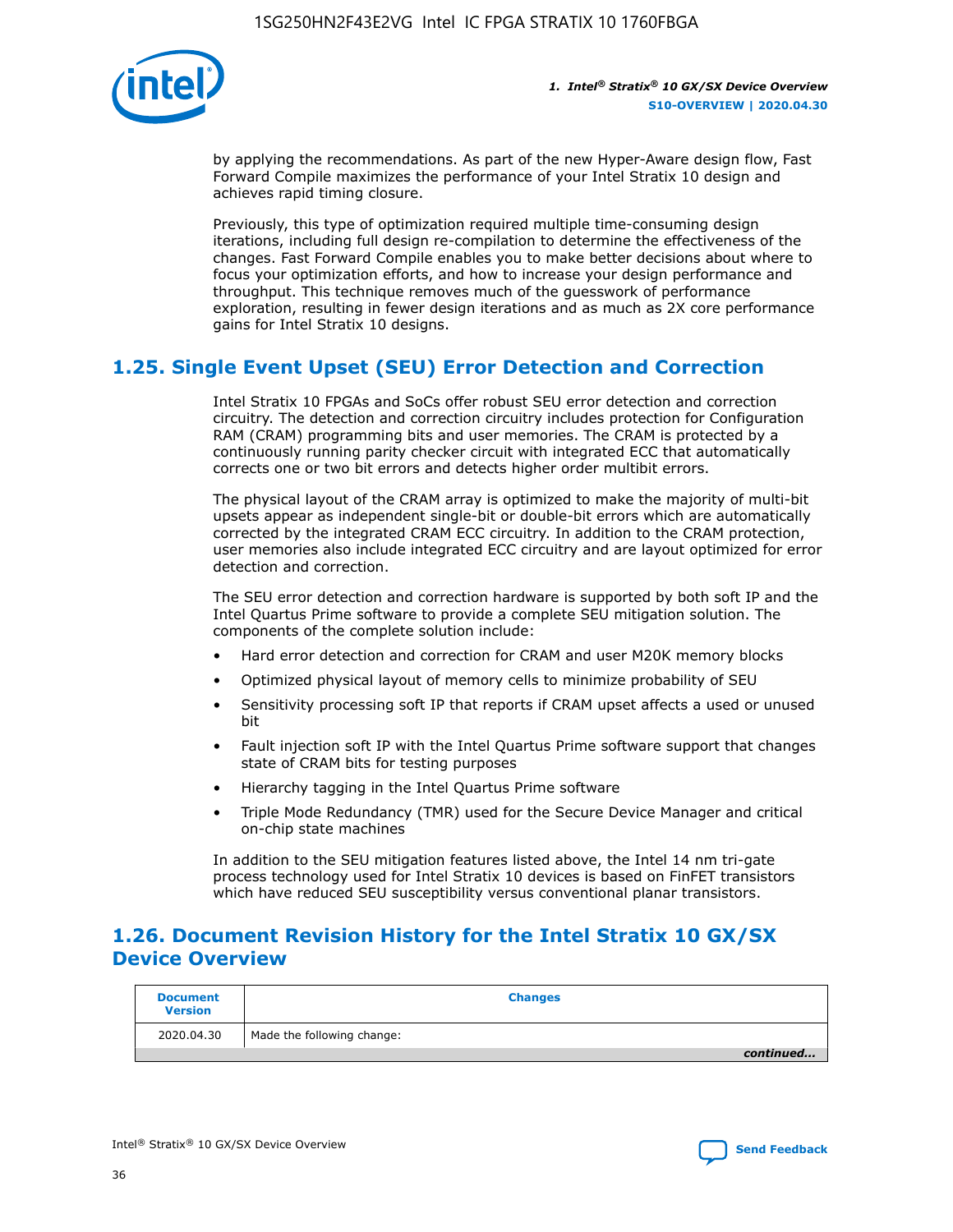

| <b>Document</b><br><b>Version</b> | <b>Changes</b>                                                                                                                                                                                                                                                                                                                                                                                                                                                                                                                                                                                                                                                                                                                                                                                                                                                                                                                                                                                              |
|-----------------------------------|-------------------------------------------------------------------------------------------------------------------------------------------------------------------------------------------------------------------------------------------------------------------------------------------------------------------------------------------------------------------------------------------------------------------------------------------------------------------------------------------------------------------------------------------------------------------------------------------------------------------------------------------------------------------------------------------------------------------------------------------------------------------------------------------------------------------------------------------------------------------------------------------------------------------------------------------------------------------------------------------------------------|
|                                   | Added the GX 10M variant.                                                                                                                                                                                                                                                                                                                                                                                                                                                                                                                                                                                                                                                                                                                                                                                                                                                                                                                                                                                   |
| 2020.03.24                        | Made the following changes:<br>Added advanced security (-AS) devices.<br>Added level shifter details for the Intel Stratix 10 SX/GX 400 device.                                                                                                                                                                                                                                                                                                                                                                                                                                                                                                                                                                                                                                                                                                                                                                                                                                                             |
| 2019.08.19                        | Made the following changes:<br>Added composition details for the leaded and lead-free contact device options.<br>$\bullet$<br>Updated the I/O PLL counts.                                                                                                                                                                                                                                                                                                                                                                                                                                                                                                                                                                                                                                                                                                                                                                                                                                                   |
| 2019.02.15                        | Made the following changes:<br>Changed the number of included logic elements globally.<br>$\bullet$<br>Removed logic density 450, logic density 550, and package code 48 from the "Sample Ordering<br>$\bullet$<br>Code and Available Options for Intel Stratix 10 Devices" figure.<br>Updated description of the higher density in the "Innovations in Intel Stratix 10 FPGAs and SoCs"<br>section.<br>Updated description of the general purpose I/Os in the "Intel Stratix 10 FPGA and SoC Common<br>$\bullet$<br>Device Features" table.<br>Removed support for LPDDR3 globally.<br>Updated the "Intel Stratix 10 FPGA and SoC Architecture Block Diagram" figure.<br>$\bullet$<br>Updated the "Intel Stratix 10 GX/SX FPGA and SoC Family Plan-FPGA Core (part 1)" table.<br>$\bullet$<br>Updated the "Intel Stratix 10 GX/SX FPGA and SoC Family Plan-Interconnects, PLLs and Hard IP<br>(part 2)" table.<br>Updated and merged the "Intel Stratix 10 GX/SX FPGA and SoC Family Package Plan" tables. |
| 2018.08.08                        | Made the following changes:<br>Changed the specs for QDRII+ and QDRII+ Xtreme and added specs for QDRIV in the "External<br>$\bullet$<br>Memory Interface Performance" table.<br>Updated description of the power options in the "Sample Ordering Code and Available Options for<br>Intel Stratix 10 Devices" figure.<br>Changed the description of the technology and power management features in the "Intel Stratix 10<br>FPGA and SoC Common Device Features" table.<br>Changed the description of SmartVID in the "Power Management" section.<br>Changed the direction arrow from the coefficient registers block in the "DSP Block: High Precision<br>$\bullet$<br>Fixed Point Mode" figure.                                                                                                                                                                                                                                                                                                          |
| 2017.10.30                        | Made the following changes:<br>Removed the embedded eSRAM feature globally.<br>$\bullet$<br>Removed the Low Power (VID) and Military operating temperature options, and package code 53<br>$\bullet$<br>from the "Sample Ordering Code and Available Options for Stratix 10 Devices" figure.<br>Changed the Maximum transceiver data rate (chip-to-chip) specification for L-Tile devices in the<br>"Key Features of Intel Stratix 10 Devices Compared to Stratix V Devices" table.                                                                                                                                                                                                                                                                                                                                                                                                                                                                                                                         |
| 2016.10.31                        | Made the following changes:<br>• Changed the number of available transceivers to 96, globally.<br>Changed the single-precision floating point performance to 10 TFLOP, globally.<br>Changed the maximum datarate to 28.3 Gbps, globally.<br>٠<br>Changed some of the features listed in the "Stratix 10 GX/SX Device Overview" section.<br>$\bullet$<br>Changed descriptions for the GX and SX devices in the "Stratix 10 Family Variants" section.<br>$\bullet$<br>Changed the "Sample Ordering Code and Available Options for Stratix 10 Devices" figure.<br>Changed the features listed in the "Key Features of Stratix 10 Devices Compared to Stratix V<br>Devices" table.<br>Changed the descriptions of the following areas of the "Stratix 10 FPGA and SoC Common Device<br>Features" table:<br>- Transceiver hard IP<br>- Internal memory blocks<br>- Core clock networks<br>- Packaging<br>Reorganized and updated all tables in the "Stratix 10 FPGA and SoC Family Plan" section.                |
|                                   | continued                                                                                                                                                                                                                                                                                                                                                                                                                                                                                                                                                                                                                                                                                                                                                                                                                                                                                                                                                                                                   |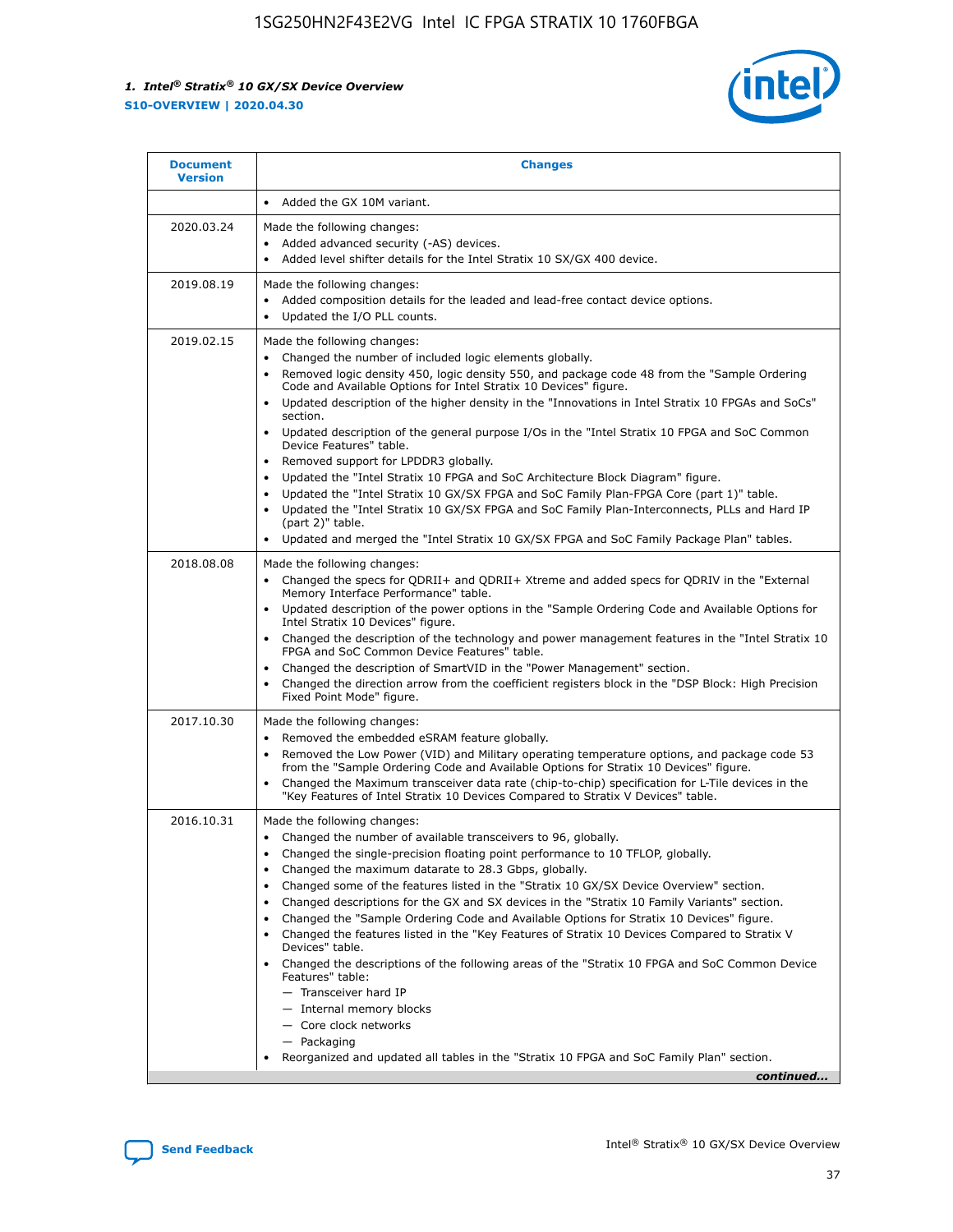

| <b>Document</b><br><b>Version</b> | <b>Changes</b>                                                                                                                                                                                                                                                                                                                                                                                                                                                                                                                                                                                                                                                                                                                                                                                                                                                                                                                                                                                     |
|-----------------------------------|----------------------------------------------------------------------------------------------------------------------------------------------------------------------------------------------------------------------------------------------------------------------------------------------------------------------------------------------------------------------------------------------------------------------------------------------------------------------------------------------------------------------------------------------------------------------------------------------------------------------------------------------------------------------------------------------------------------------------------------------------------------------------------------------------------------------------------------------------------------------------------------------------------------------------------------------------------------------------------------------------|
|                                   | Removed the "Migration Between Arria 10 FPGAs and Stratix 10 FPGAs" section.<br>Removed footnotes from the "Transceiver PCS Features" table.<br>Changed the HMC description in the "External Memory and General Purpose I/O" section.<br>Changed the number of fPLLs in the "Fractional Synthesis PLLs and I/O PLLs" section.<br>Clarified HMC data width support in the "Key Features of the Stratix 10 HPS" table.<br>Changed the description in the "Internal Embedded Memory" section.<br>Changed the datarate for the Standard PCS and SDI PCS features in the "Transceiver PCS Features"<br>table.<br>Added a note to the "PCI Express Gen1/Gen2/Gen3 Hard IP" section.<br>Updated the "Key Features of the Stratix 10 HPS" table.<br>Changed the description for the Cache coherency unit in the "Key Features of the Stratix 10 HPS"<br>table.<br>Changed the description for the external SDRAM and Flash memory interfaces for HPS in the "Key<br>Features of the Stratix 10 HPS" table. |
| 2015.12.04                        | Initial release.                                                                                                                                                                                                                                                                                                                                                                                                                                                                                                                                                                                                                                                                                                                                                                                                                                                                                                                                                                                   |